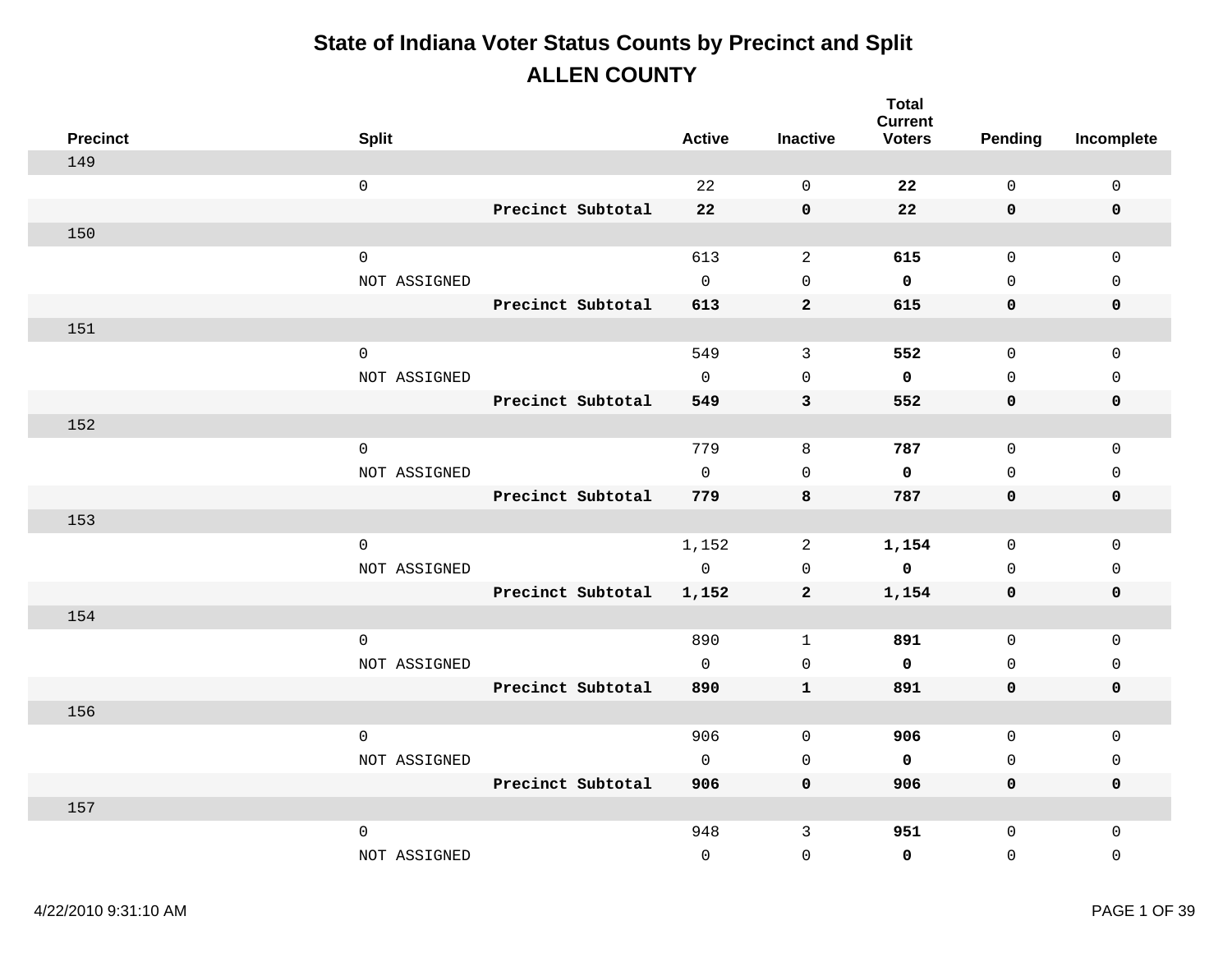|     |                     | Precinct Subtotal | 948             | 3              | 951                     | 0            | $\mathbf 0$ |  |
|-----|---------------------|-------------------|-----------------|----------------|-------------------------|--------------|-------------|--|
| 158 |                     |                   |                 |                |                         |              |             |  |
|     | $\mathsf{O}\xspace$ |                   | 520             | $\mathbf 0$    | 520                     | $\mathbf 0$  | $\mathbf 0$ |  |
|     | NOT ASSIGNED        |                   | $\mathbf 0$     | $\Omega$       | $\mathbf 0$             | $\mathbf 0$  | $\Omega$    |  |
|     |                     | Precinct Subtotal | 520             | $\mathbf 0$    | 520                     | 0            | 0           |  |
| 162 |                     |                   |                 |                |                         |              |             |  |
|     | $\mathbf 0$         |                   | 745             | $\mathbf{1}$   | 746                     | $\mathsf{O}$ | $\Omega$    |  |
|     | NOT ASSIGNED        |                   | $\mathbf 0$     | $\mathsf 0$    | $\mathbf 0$             | $\mathbf 0$  | $\mathbf 0$ |  |
|     |                     | Precinct Subtotal | 745             | $\mathbf{1}$   | 746                     | 0            | 0           |  |
| 163 |                     |                   |                 |                |                         |              |             |  |
|     | $\mathsf 0$         |                   | 1,137           | $\mathbf 1$    | 1,138                   | $\mathbf 0$  | $\mathbf 0$ |  |
|     | NOT ASSIGNED        |                   | $\overline{0}$  | $\mathbf 0$    | $\mathbf{0}$            | $\mathbf 0$  | $\mathbf 0$ |  |
|     |                     | Precinct Subtotal | 1,137           | $\mathbf{1}$   | 1,138                   | 0            | $\mathbf 0$ |  |
| 164 |                     |                   |                 |                |                         |              |             |  |
|     | $\mathsf{O}\xspace$ |                   | 240             | $\overline{a}$ | 242                     | $\mathbf 0$  | $\mathbf 0$ |  |
|     | NOT ASSIGNED        |                   | $\Omega$        | $\Omega$       | $\mathbf 0$             | $\mathbf 0$  | $\Omega$    |  |
|     |                     | Precinct Subtotal | 240             | $\overline{2}$ | 242                     | 0            | $\mathbf 0$ |  |
| 165 |                     |                   |                 |                |                         |              |             |  |
|     | $\mathsf{O}\xspace$ |                   | 7               | $\mathbf 0$    | 7                       | $\mathbf 0$  | $\Omega$    |  |
|     |                     | Precinct Subtotal | $7\overline{ }$ | $\pmb{0}$      | $7\overline{ }$         | 0            | $\mathbf 0$ |  |
| 166 |                     |                   |                 |                |                         |              |             |  |
|     | $\mathsf{O}\xspace$ |                   | 1,174           | $\mathbf{1}$   | 1,175                   | $\mathbf 0$  | $\mathbf 0$ |  |
|     | NOT ASSIGNED        |                   | $\overline{0}$  | $\mathbf 0$    | $\overline{\mathbf{0}}$ | $\mathbf 0$  | $\mathbf 0$ |  |
|     |                     | Precinct Subtotal | 1,174           | $\mathbf{1}$   | 1,175                   | 0            | 0           |  |
| 168 |                     |                   |                 |                |                         |              |             |  |
|     | $\mathsf 0$         |                   | 1,098           | $\mathbf 0$    | 1,098                   | $\mathbf 0$  | $\mathbf 0$ |  |
|     | NOT ASSIGNED        |                   | $\overline{0}$  | $\Omega$       | $\overline{\mathbf{0}}$ | $\Omega$     | $\Omega$    |  |
|     |                     | Precinct Subtotal | 1,098           | 0              | 1,098                   | 0            | $\mathbf 0$ |  |
| 169 |                     |                   |                 |                |                         |              |             |  |
|     | $\mathbf 0$         |                   | 953             | $\mathbf{1}$   | 954                     | 0            | 0           |  |
|     | NOT ASSIGNED        |                   | $\mathbf{0}$    | $\mathbf{0}$   | $\mathbf 0$             | $\mathbf 0$  | $\Omega$    |  |
|     |                     | Precinct Subtotal | 953             | $\mathbf{1}$   | 954                     | 0            | 0           |  |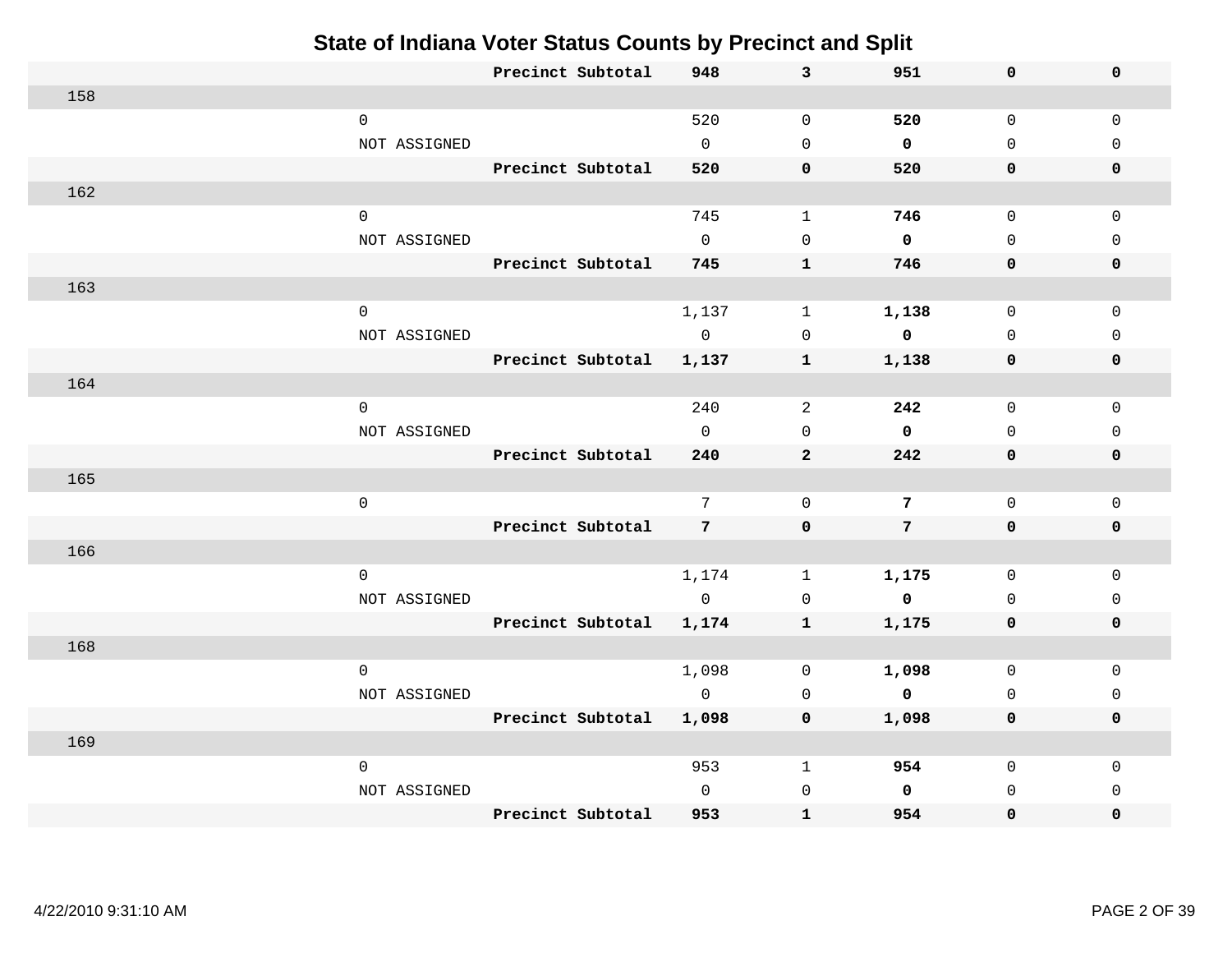| <b>Precinct</b> | <b>Split</b>        |                   | <b>Active</b>  | <b>Inactive</b> | <b>Total</b><br><b>Current</b><br><b>Voters</b> | <b>Pending</b> | Incomplete   |
|-----------------|---------------------|-------------------|----------------|-----------------|-------------------------------------------------|----------------|--------------|
| 170             |                     |                   |                |                 |                                                 |                |              |
|                 | $\mathsf{O}$        |                   | 1,016          | 2               | 1,018                                           | $\mathbf 0$    | $\mathbf 0$  |
|                 | NOT ASSIGNED        |                   | $\mathbb O$    | $\mathbf 0$     | $\overline{\mathbf{0}}$                         | 0              | 0            |
|                 |                     | Precinct Subtotal | 1,016          | $\mathbf{2}$    | 1,018                                           | 0              | $\mathbf 0$  |
| 171             |                     |                   |                |                 |                                                 |                |              |
|                 | $\mathbf 0$         |                   | 765            | $\mathbf{1}$    | 766                                             | 0              | $\mathbf 0$  |
|                 | NOT ASSIGNED        |                   | $\overline{0}$ | 0               | 0                                               | $\mathbf 0$    | 0            |
|                 |                     | Precinct Subtotal | 765            | $\mathbf{1}$    | 766                                             | 0              | $\mathbf 0$  |
| 172             |                     |                   |                |                 |                                                 |                |              |
|                 | $\mathsf{O}\xspace$ |                   | 1,078          | 3               | 1,081                                           | $\mathsf{O}$   | 0            |
|                 | NOT ASSIGNED        |                   | $\overline{0}$ | $\mathbf 0$     | $\mathbf 0$                                     | $\mathbf 0$    | 0            |
|                 |                     | Precinct Subtotal | 1,078          | 3               | 1,081                                           | 0              | $\mathbf 0$  |
| 174             |                     |                   |                |                 |                                                 |                |              |
|                 | $\mathbf 0$         |                   | 527            | 2               | 529                                             | $\mathsf{O}$   | $\mathbf 0$  |
|                 | NOT ASSIGNED        |                   | $\overline{0}$ | 0               | 0                                               | $\mathbf 0$    | 0            |
|                 |                     | Precinct Subtotal | 527            | $\overline{2}$  | 529                                             | 0              | 0            |
| 175             |                     |                   |                |                 |                                                 |                |              |
|                 | $\mathsf{O}$        |                   | 1,248          | 3               | 1,251                                           | 0              | $\mathbf 0$  |
|                 | NOT ASSIGNED        |                   | $\mathbf 0$    | $\mathbf 0$     | $\mathbf 0$                                     | 0              | 0            |
|                 |                     | Precinct Subtotal | 1,248          | 3               | 1,251                                           | 0              | 0            |
| 176             |                     |                   |                |                 |                                                 |                |              |
|                 | $\mathbf 0$         |                   | 865            | 0               | 865                                             | 0              | $\mathbf{0}$ |
|                 | NOT ASSIGNED        |                   | $\mathbf{0}$   | 0               | 0                                               | 0              | 0            |
|                 |                     | Precinct Subtotal | 865            | $\mathbf 0$     | 865                                             | 0              | 0            |
| 177             |                     |                   |                |                 |                                                 |                |              |
|                 | $\mathbf 0$         |                   | 768            | 2               | 770                                             | $\mathsf{O}$   | 0            |
|                 | NOT ASSIGNED        |                   | $\mathsf{O}$   | 0               | 0                                               | 0              | 0            |
|                 |                     | Precinct Subtotal | 768            | $\mathbf{2}$    | 770                                             | $\mathbf 0$    | $\mathbf 0$  |
| 178             |                     |                   |                |                 |                                                 |                |              |
|                 | $\mathsf{O}$        |                   | 1,040          | 0               | 1,040                                           | 0              | 0            |
|                 | NOT ASSIGNED        |                   | $\overline{0}$ | 0               | $\mathbf 0$                                     | 0              | 0            |
|                 |                     | Precinct Subtotal | 1,040          | 0               | 1,040                                           | $\mathbf 0$    | 0            |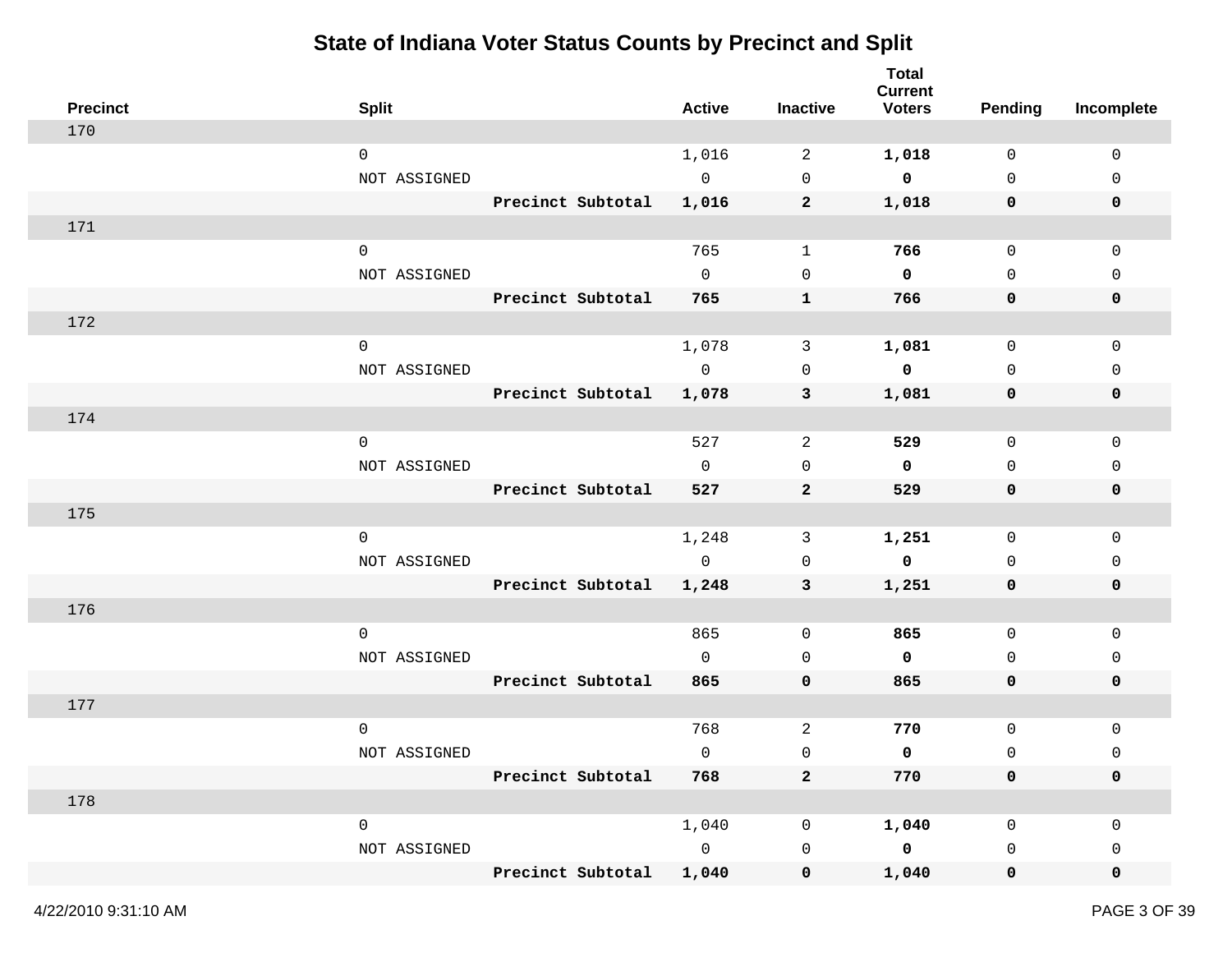| <b>Precinct</b> | <b>Split</b>        |                         | <b>Active</b>  | Inactive       | <b>Total</b><br><b>Current</b><br><b>Voters</b> | <b>Pending</b>      | Incomplete  |
|-----------------|---------------------|-------------------------|----------------|----------------|-------------------------------------------------|---------------------|-------------|
| 179             |                     |                         |                |                |                                                 |                     |             |
|                 | $\mathbf 0$         |                         | 909            | $\mathbf 0$    | 909                                             | $\mathbf 0$         | $\mathbf 0$ |
|                 | NOT ASSIGNED        |                         | $\overline{0}$ | 0              | 0                                               | $\mathsf{O}$        | 0           |
|                 |                     | Precinct Subtotal       | 909            | 0              | 909                                             | 0                   | 0           |
| 180             |                     |                         |                |                |                                                 |                     |             |
|                 | $\mathsf{O}$        |                         | 930            | $\mathbf 1$    | 931                                             | $\mathsf{O}$        | 0           |
|                 | NOT ASSIGNED        |                         | $\mathbf{0}$   | 0              | 0                                               | $\mathbf 0$         | 0           |
|                 |                     | Precinct Subtotal       | 930            | $\mathbf{1}$   | 931                                             | 0                   | 0           |
| 181             |                     |                         |                |                |                                                 |                     |             |
|                 | $\mathsf{O}\xspace$ |                         | 714            | $\mathsf{O}$   | 714                                             | $\mathsf{O}$        | $\mathsf 0$ |
|                 | NOT ASSIGNED        |                         | $\mathbf 0$    | $\mathbf 0$    | 0                                               | $\mathbf 0$         | 0           |
|                 |                     | Precinct Subtotal       | 714            | 0              | 714                                             | 0                   | 0           |
| 183             |                     |                         |                |                |                                                 |                     |             |
|                 | $\mathbf 0$         |                         | 871            | 0              | 871                                             | 0                   | 0           |
|                 | NOT ASSIGNED        |                         | $\mathbf{0}$   | 0              | 0                                               | 0                   | 0           |
|                 |                     | Precinct Subtotal       | 871            | 0              | 871                                             | 0                   | 0           |
| 184             |                     |                         |                |                |                                                 |                     |             |
|                 | $\mathbf 0$         |                         | 809            | $\mathbf{1}$   | 810                                             | $\mathsf{O}$        | $\mathsf 0$ |
|                 | NOT ASSIGNED        |                         | $\mathbf 0$    | 0              | 0                                               | 0                   | 0           |
|                 |                     | Precinct Subtotal       | 809            | $\mathbf{1}$   | 810                                             | 0                   | 0           |
| 185             |                     |                         |                |                |                                                 |                     |             |
|                 | $\mathbf 0$         |                         | 1,014          | 1              | 1,015                                           | $\mathsf{O}$        | 0           |
|                 | NOT ASSIGNED        |                         | $\mathbf 0$    | 0              | 0                                               | 0                   | 0           |
|                 |                     | Precinct Subtotal       | 1,014          | $\mathbf{1}$   | 1,015                                           | 0                   | 0           |
| 186             |                     |                         |                |                |                                                 |                     |             |
|                 | $\mathbf 0$         |                         | 1,292          | 1              | 1,293                                           | $\mathsf{O}\xspace$ | 0           |
|                 | NOT ASSIGNED        |                         | $\mathbf 0$    | 0              | 0                                               | 0                   | 0           |
|                 |                     | Precinct Subtotal 1,292 |                | $\mathbf{1}$   | 1,293                                           | $\pmb{0}$           | 0           |
| 187             |                     |                         |                |                |                                                 |                     |             |
|                 | $\mathsf{O}$        |                         | 794            | $\overline{a}$ | 796                                             | $\mathsf{O}$        | 0           |
|                 | NOT ASSIGNED        |                         | $\mathsf{O}$   | $\mathsf 0$    | $\mathbf 0$                                     | 0                   | 0           |
|                 |                     | Precinct Subtotal       | 794            | $\mathbf{2}$   | 796                                             | $\mathbf 0$         | 0           |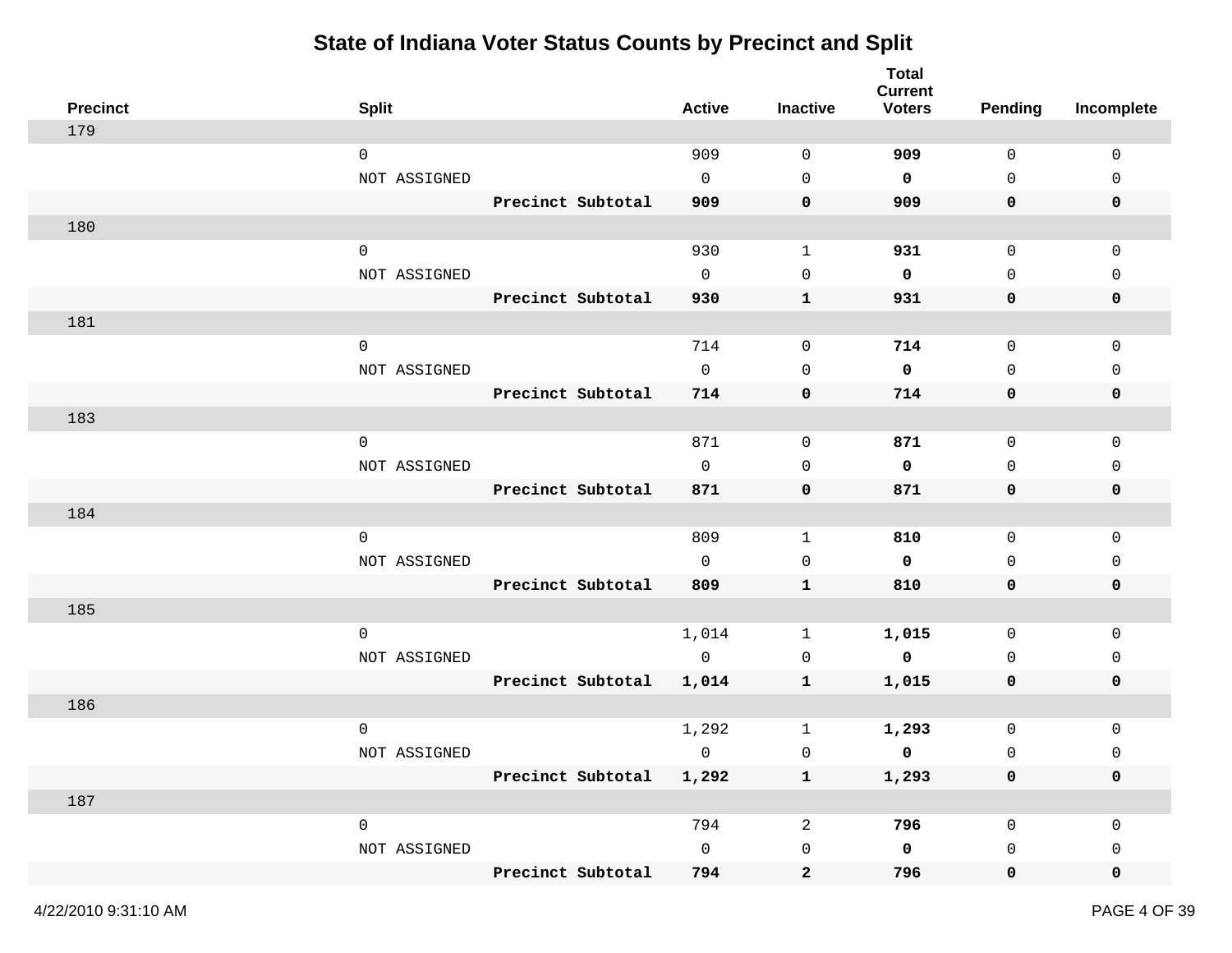| <b>Precinct</b> | <b>Split</b>        |                   | <b>Active</b>  | <b>Inactive</b> | <b>Total</b><br><b>Current</b><br><b>Voters</b> | Pending             | Incomplete   |
|-----------------|---------------------|-------------------|----------------|-----------------|-------------------------------------------------|---------------------|--------------|
| 188             |                     |                   |                |                 |                                                 |                     |              |
|                 | $\mathbf 0$         |                   | 976            | 2               | 978                                             | $\Omega$            | $\mathbf 0$  |
|                 | NOT ASSIGNED        |                   | $\Omega$       | $\Omega$        | $\Omega$                                        | $\Omega$            | $\Omega$     |
|                 |                     | Precinct Subtotal | 976            | $\overline{2}$  | 978                                             | 0                   | $\mathbf 0$  |
| 189             |                     |                   |                |                 |                                                 |                     |              |
|                 | $\Omega$            |                   | 1,086          | $\Omega$        | 1,086                                           | $\Omega$            | $\Omega$     |
|                 | NOT ASSIGNED        |                   | $\Omega$       | $\Omega$        | $\mathbf{0}$                                    | $\Omega$            | $\Omega$     |
|                 |                     | Precinct Subtotal | 1,086          | $\mathbf 0$     | 1,086                                           | 0                   | $\mathbf 0$  |
| 190             |                     |                   |                |                 |                                                 |                     |              |
|                 | $\mathsf{O}\xspace$ |                   | 1,325          | 0               | 1,325                                           | $\Omega$            | $\mathbf 0$  |
|                 | NOT ASSIGNED        |                   | $\overline{0}$ | $\mathbf 0$     | $\mathbf 0$                                     | $\Omega$            | $\mathbf{0}$ |
|                 |                     | Precinct Subtotal | 1,325          | $\mathbf 0$     | 1,325                                           | 0                   | $\mathbf 0$  |
| 192             |                     |                   |                |                 |                                                 |                     |              |
|                 | $\Omega$            |                   | 852            | $\mathbf{1}$    | 853                                             | $\Omega$            | $\mathsf 0$  |
|                 | NOT ASSIGNED        |                   | $\Omega$       | $\mathbf 0$     | $\mathbf 0$                                     | $\mathbf 0$         | $\mathbf{0}$ |
|                 |                     | Precinct Subtotal | 852            | $\mathbf{1}$    | 853                                             | $\mathbf 0$         | 0            |
| 193             |                     |                   |                |                 |                                                 |                     |              |
|                 | $\mathbf 0$         |                   | 97             | $\mathbf 0$     | 97                                              | $\mathbf 0$         | $\mathbf 0$  |
|                 | NOT ASSIGNED        |                   | $\Omega$       | $\Omega$        | $\mathbf 0$                                     | $\Omega$            | $\mathbf{0}$ |
|                 |                     | Precinct Subtotal | 97             | $\mathbf 0$     | 97                                              | $\mathbf 0$         | $\mathbf 0$  |
| 194             |                     |                   |                |                 |                                                 |                     |              |
|                 | $\mathbf 0$         |                   | 1,166          | $\mathbf{1}$    | 1,167                                           | $\mathbf 0$         | $\mathbf 0$  |
|                 | NOT ASSIGNED        |                   | $\overline{0}$ | $\mathbf 0$     | $\overline{\mathbf{0}}$                         | $\mathsf{O}\xspace$ | 0            |
|                 |                     | Precinct Subtotal | 1,166          | $\mathbf{1}$    | 1,167                                           | 0                   | 0            |
| 195             |                     |                   |                |                 |                                                 |                     |              |
|                 | $\mathbf 0$         |                   | 1,138          | 1               | 1,139                                           | $\mathbf 0$         | $\mathbf{0}$ |
|                 | NOT ASSIGNED        |                   | $\overline{0}$ | $\mathbf 0$     | $\mathbf 0$                                     | $\Omega$            | $\mathsf 0$  |
|                 |                     | Precinct Subtotal | 1,138          | $\mathbf{1}$    | 1,139                                           | 0                   | $\mathbf 0$  |
| 196             |                     |                   |                |                 |                                                 |                     |              |
|                 | $\mathsf{O}\xspace$ |                   | 10             | 0               | 10                                              | $\mathsf{O}$        | $\mathsf 0$  |
|                 |                     | Precinct Subtotal | 10             | 0               | 10                                              | 0                   | 0            |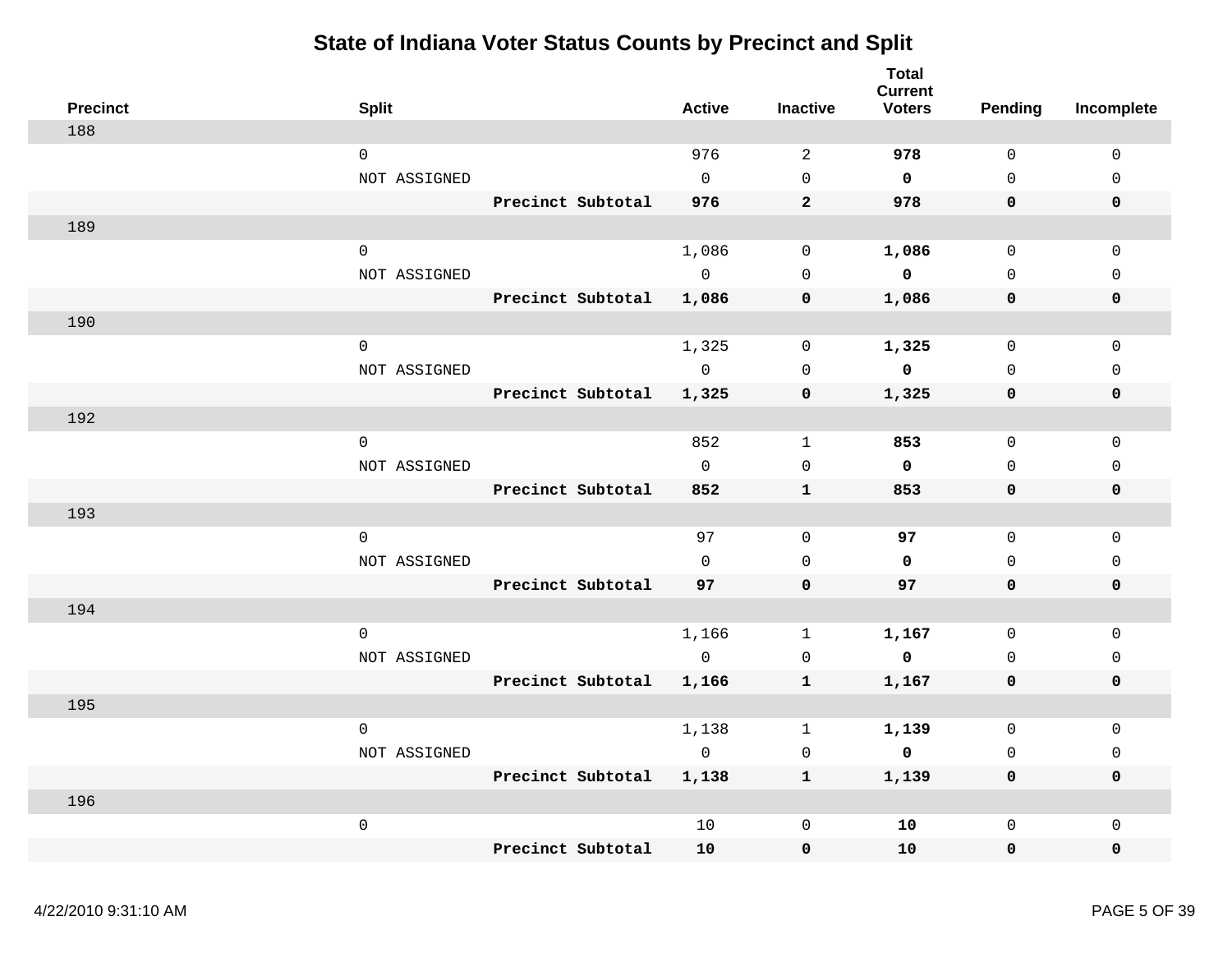| <b>Precinct</b> | <b>Split</b>        |                         | <b>Active</b>  | Inactive                | <b>Total</b><br><b>Current</b><br><b>Voters</b> | <b>Pending</b> | Incomplete   |
|-----------------|---------------------|-------------------------|----------------|-------------------------|-------------------------------------------------|----------------|--------------|
| 203             |                     |                         |                |                         |                                                 |                |              |
|                 | $\mathsf{O}$        |                         | 962            | 1                       | 963                                             | $\mathbf 0$    | $\mathbf 0$  |
|                 | NOT ASSIGNED        |                         | $\mathbf 0$    | 0                       | $\mathbf 0$                                     | 0              | 0            |
|                 |                     | Precinct Subtotal       | 962            | $\mathbf{1}$            | 963                                             | 0              | 0            |
| 204             |                     |                         |                |                         |                                                 |                |              |
|                 | $\mathsf{O}$        |                         | 1,064          | $\mathbf{2}$            | 1,066                                           | $\mathsf{O}$   | 0            |
|                 | NOT ASSIGNED        |                         | $\mathsf{O}$   | 0                       | 0                                               | $\mathbf 0$    | $\Omega$     |
|                 |                     | Precinct Subtotal       | 1,064          | $\mathbf{2}$            | 1,066                                           | 0              | 0            |
| 205             |                     |                         |                |                         |                                                 |                |              |
|                 | $\mathsf{O}\xspace$ |                         | 726            | 4                       | 730                                             | $\mathsf{O}$   | $\mathbf 0$  |
|                 | NOT ASSIGNED        |                         | $\Omega$       | $\mathbf 0$             | 0                                               | $\mathbf 0$    | 0            |
|                 |                     | Precinct Subtotal       | 726            | $\overline{\mathbf{4}}$ | 730                                             | 0              | 0            |
| 207             |                     |                         |                |                         |                                                 |                |              |
|                 | $\mathbf 0$         |                         | 1,250          | 3                       | 1,253                                           | $\mathbf 0$    | 0            |
|                 | NOT ASSIGNED        |                         | $\mathbf 0$    | 0                       | $\mathbf 0$                                     | 0              | 0            |
|                 |                     | Precinct Subtotal       | 1,250          | 3                       | 1,253                                           | 0              | 0            |
| 209             |                     |                         |                |                         |                                                 |                |              |
|                 | $\mathsf{O}$        |                         | 545            | 1                       | 546                                             | $\mathsf{O}$   | $\mathbf 0$  |
|                 | NOT ASSIGNED        |                         | $\mathsf{O}$   | 0                       | 0                                               | 0              | 0            |
|                 |                     | Precinct Subtotal       | 545            | $\mathbf{1}$            | 546                                             | 0              | 0            |
| 210             |                     |                         |                |                         |                                                 |                |              |
|                 | $\mathbf 0$         |                         | 900            | 2                       | 902                                             | $\mathbf 0$    | $\mathbf{0}$ |
|                 | NOT ASSIGNED        |                         | $\Omega$       | 0                       | 0                                               | $\mathbf 0$    | 0            |
|                 |                     | Precinct Subtotal       | 900            | $\overline{2}$          | 902                                             | 0              | 0            |
| 211             |                     |                         |                |                         |                                                 |                |              |
|                 | $\mathbf 0$         |                         | 1,216          | 3                       | 1,219                                           | $\mathsf{O}$   | 0            |
|                 | NOT ASSIGNED        |                         | $\mathbf 0$    | 0                       | 0                                               | 0              | 0            |
|                 |                     | Precinct Subtotal 1,216 |                | $\mathbf{3}$            | 1,219                                           | 0              | 0            |
| 213             |                     |                         |                |                         |                                                 |                |              |
|                 | $\mathsf{O}\xspace$ |                         | 1,238          | 7                       | 1,245                                           | 0              | 0            |
|                 | NOT ASSIGNED        |                         | $\overline{0}$ | $\mathsf 0$             | $\overline{\mathbf{0}}$                         | 0              | 0            |
|                 |                     | Precinct Subtotal       | 1,238          | $7\overline{ }$         | 1,245                                           | $\mathbf 0$    | 0            |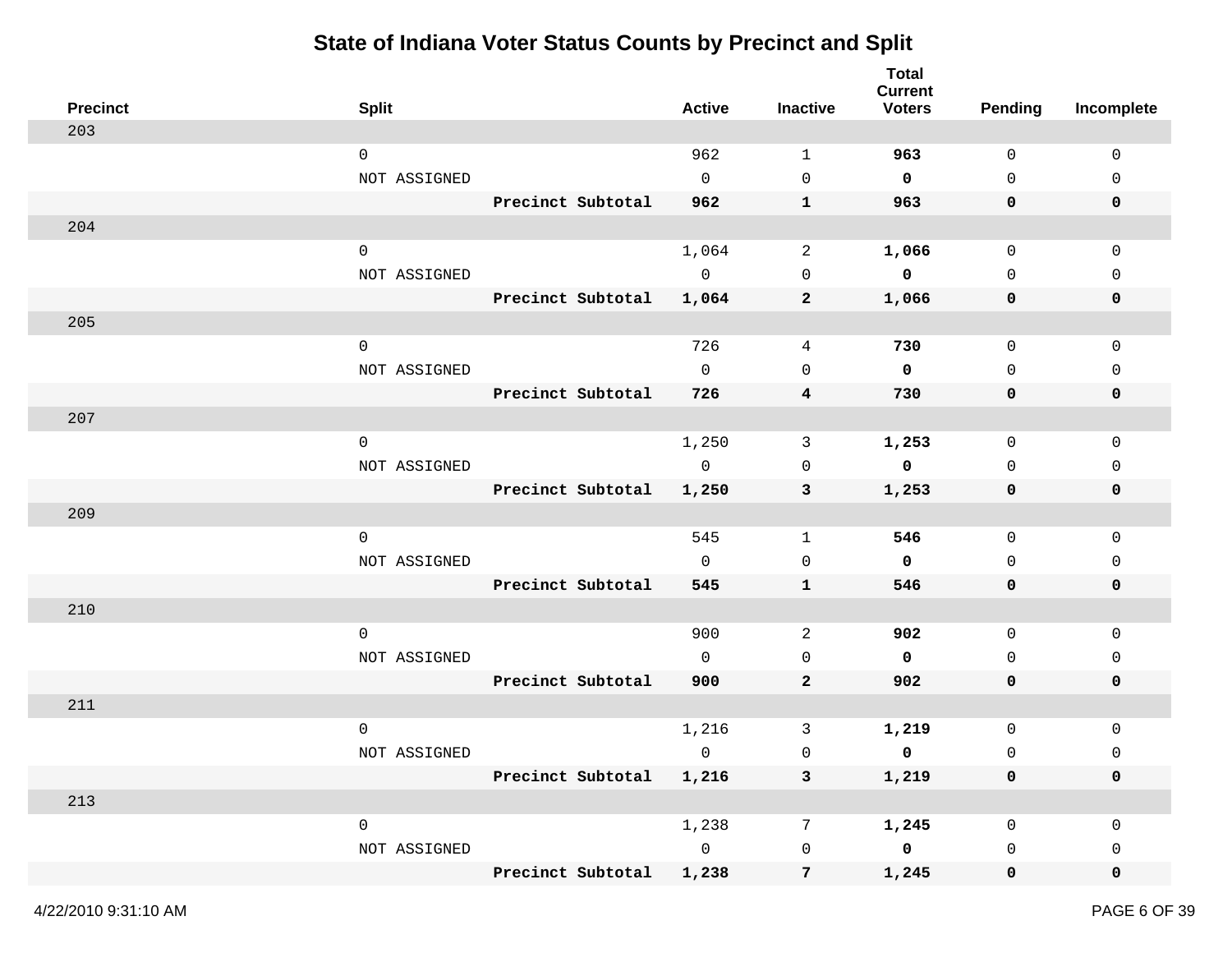| <b>Precinct</b> | <b>Split</b> |                   | <b>Active</b> | <b>Inactive</b>         | <b>Total</b><br><b>Current</b><br><b>Voters</b> | <b>Pending</b>      | Incomplete   |
|-----------------|--------------|-------------------|---------------|-------------------------|-------------------------------------------------|---------------------|--------------|
| 214             |              |                   |               |                         |                                                 |                     |              |
|                 | $\mathbf 0$  |                   | 501           | 3                       | 504                                             | 0                   | $\mathbf 0$  |
|                 | NOT ASSIGNED |                   | $\mathbf 0$   | $\mathbf 0$             | 0                                               | $\mathsf{O}$        | 0            |
|                 |              | Precinct Subtotal | 501           | 3                       | 504                                             | 0                   | 0            |
| 217             |              |                   |               |                         |                                                 |                     |              |
|                 | $\mathbf 0$  |                   | 1,220         | 5                       | 1,225                                           | $\mathsf{O}$        | $\mathsf 0$  |
|                 | NOT ASSIGNED |                   | $\mathsf{O}$  | 0                       | 0                                               | $\mathbf 0$         | $\mathbf{0}$ |
|                 |              | Precinct Subtotal | 1,220         | $\overline{\mathbf{5}}$ | 1,225                                           | 0                   | 0            |
| 218             |              |                   |               |                         |                                                 |                     |              |
|                 | $\mathsf{O}$ |                   | 912           | $\mathbf{1}$            | 913                                             | $\mathsf{O}$        | $\mathsf 0$  |
|                 | NOT ASSIGNED |                   | $\mathbf 0$   | $\mathbf 0$             | 0                                               | $\mathbf 0$         | 0            |
|                 |              | Precinct Subtotal | 912           | $\mathbf{1}$            | 913                                             | 0                   | 0            |
| 255             |              |                   |               |                         |                                                 |                     |              |
|                 | $\mathbf 0$  |                   | 958           | 0                       | 958                                             | 0                   | 0            |
|                 | NOT ASSIGNED |                   | $\mathbf 0$   | $\mathbf 0$             | 0                                               | 0                   | 0            |
|                 |              | Precinct Subtotal | 958           | 0                       | 958                                             | 0                   | 0            |
| 256             |              |                   |               |                         |                                                 |                     |              |
|                 | $\mathbf 0$  |                   | 995           | 0                       | 995                                             | $\mathsf{O}$        | $\mathbf 0$  |
|                 | NOT ASSIGNED |                   | $\mathbf 0$   | 0                       | 0                                               | 0                   | 0            |
|                 |              | Precinct Subtotal | 995           | $\mathbf 0$             | 995                                             | 0                   | 0            |
| 257             |              |                   |               |                         |                                                 |                     |              |
|                 | $\mathbf 0$  |                   | 804           | 19                      | 823                                             | 0                   | 0            |
|                 | NOT ASSIGNED |                   | $\mathbf{0}$  | 0                       | 0                                               | 0                   | 0            |
|                 |              | Precinct Subtotal | 804           | 19                      | 823                                             | 0                   | 0            |
| 258             |              |                   |               |                         |                                                 |                     |              |
|                 | $\mathbf 0$  |                   | 686           | $\overline{c}$          | 688                                             | $\mathsf{O}\xspace$ | 0            |
|                 | NOT ASSIGNED |                   | $\mathbf 0$   | 0                       | 0                                               | $\mathsf 0$         | 0            |
|                 |              | Precinct Subtotal | 686           | $\bf{2}$                | 688                                             | $\mathbf 0$         | 0            |
| 259             |              |                   |               |                         |                                                 |                     |              |
|                 | $\mathsf{O}$ |                   | 648           | 0                       | 648                                             | $\mathsf{O}$        | $\mathbf 0$  |
|                 | NOT ASSIGNED |                   | $\mathsf{O}$  | $\mathsf{O}$            | 0                                               | 0                   | 0            |
|                 |              | Precinct Subtotal | 648           | 0                       | 648                                             | $\mathbf 0$         | 0            |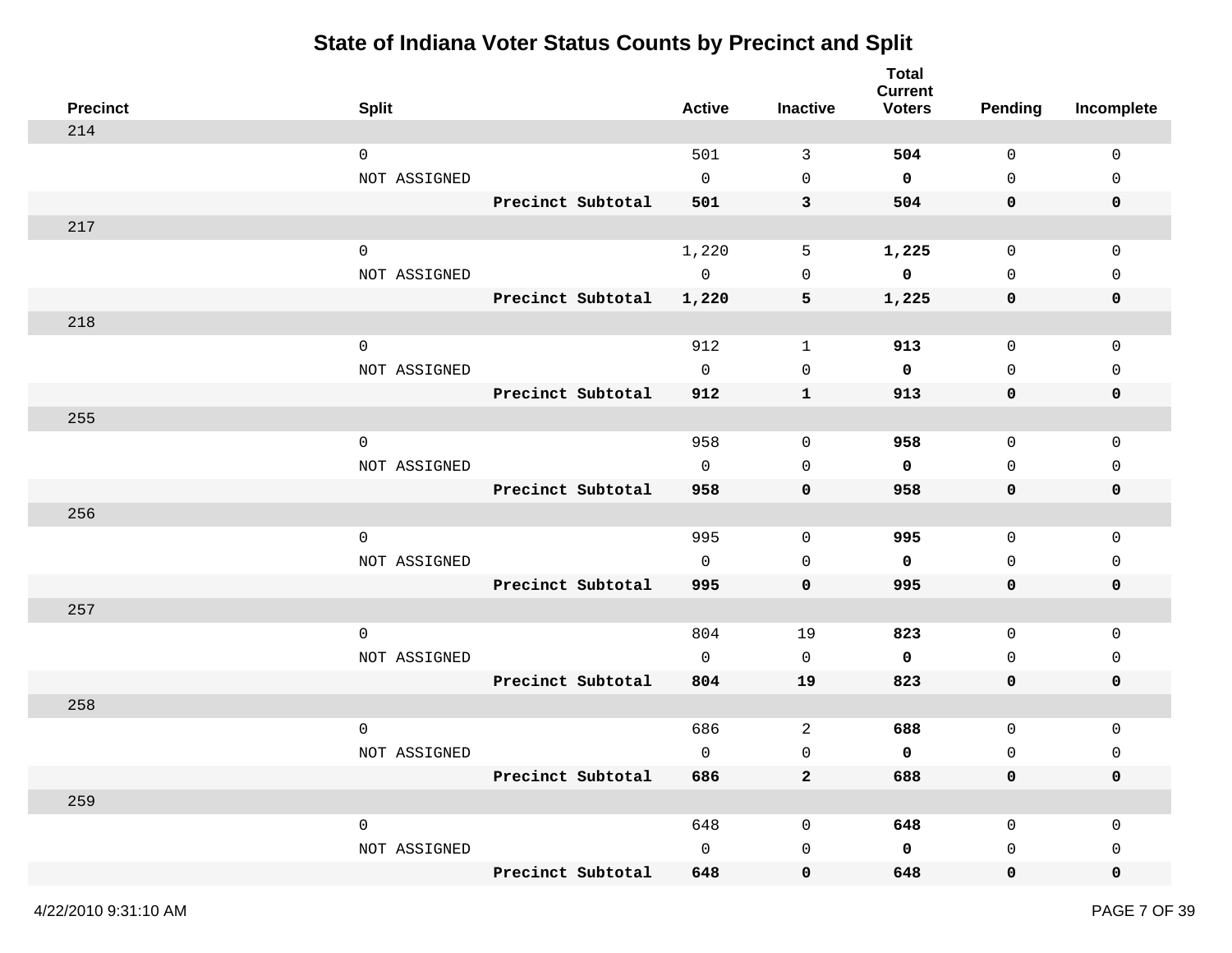| <b>Precinct</b> | <b>Split</b>        |                         | <b>Active</b> | Inactive            | <b>Total</b><br><b>Current</b><br><b>Voters</b> | <b>Pending</b>      | Incomplete   |
|-----------------|---------------------|-------------------------|---------------|---------------------|-------------------------------------------------|---------------------|--------------|
| 260             |                     |                         |               |                     |                                                 |                     |              |
|                 | $\mathbf 0$         |                         | 959           | 10                  | 969                                             | 0                   | $\mathbf 0$  |
|                 | NOT ASSIGNED        |                         | $\mathbf 0$   | $\mathsf{O}\xspace$ | 0                                               | $\mathsf{O}$        | 0            |
|                 |                     | Precinct Subtotal       | 959           | 10                  | 969                                             | 0                   | 0            |
| 261             |                     |                         |               |                     |                                                 |                     |              |
|                 | $\mathbf 0$         |                         | 817           | $\mathbf{1}$        | 818                                             | $\mathsf{O}$        | 0            |
|                 | NOT ASSIGNED        |                         | $\mathbf 0$   | 0                   | 0                                               | $\mathbf 0$         | $\mathbf{0}$ |
|                 |                     | Precinct Subtotal       | 817           | $\mathbf{1}$        | 818                                             | 0                   | 0            |
| 263             |                     |                         |               |                     |                                                 |                     |              |
|                 | $\mathsf{O}\xspace$ |                         | 469           | 0                   | 469                                             | $\mathsf{O}\xspace$ | 0            |
|                 | NOT ASSIGNED        |                         | $\mathbf 0$   | $\mathbf 0$         | 0                                               | $\mathsf{O}$        | 0            |
|                 |                     | Precinct Subtotal       | 469           | 0                   | 469                                             | 0                   | 0            |
| 270             |                     |                         |               |                     |                                                 |                     |              |
|                 | $\mathsf{O}\xspace$ |                         | 625           | 0                   | 625                                             | 0                   | 0            |
|                 | NOT ASSIGNED        |                         | $\mathbf 0$   | 0                   | 0                                               | 0                   | 0            |
|                 |                     | Precinct Subtotal       | 625           | 0                   | 625                                             | 0                   | 0            |
| 285             |                     |                         |               |                     |                                                 |                     |              |
|                 | $\mathbf 0$         |                         | 606           | 4                   | 610                                             | $\mathsf{O}$        | $\mathbf 0$  |
|                 | NOT ASSIGNED        |                         | $\mathbf 0$   | 0                   | 0                                               | 0                   | 0            |
|                 |                     | Precinct Subtotal       | 606           | 4                   | 610                                             | 0                   | 0            |
| 286             |                     |                         |               |                     |                                                 |                     |              |
|                 | $\mathbf 0$         |                         | 961           | 2                   | 963                                             | 0                   | 0            |
|                 | NOT ASSIGNED        |                         | $\mathbf 0$   | 0                   | 0                                               | 0                   | 0            |
|                 |                     | Precinct Subtotal       | 961           | $\mathbf 2$         | 963                                             | 0                   | 0            |
| 287             |                     |                         |               |                     |                                                 |                     |              |
|                 | $\mathbf 0$         |                         | 1,020         | $\mathbf 1$         | 1,021                                           | 0                   | 0            |
|                 | NOT ASSIGNED        |                         | 0             | $\mathsf 0$         | 0                                               | $\mathsf 0$         | 0            |
|                 |                     | Precinct Subtotal 1,020 |               | $\mathbf{1}$        | 1,021                                           | $\mathbf 0$         | 0            |
| 288             |                     |                         |               |                     |                                                 |                     |              |
|                 | $\mathsf{O}\xspace$ |                         | 948           | $\sqrt{2}$          | 950                                             | $\mathsf{O}$        | 0            |
|                 | NOT ASSIGNED        |                         | $\mathsf{O}$  | $\mathsf 0$         | $\mathsf{o}\,$                                  | 0                   | 0            |
|                 |                     | Precinct Subtotal       | 948           | $\boldsymbol{2}$    | 950                                             | $\mathbf 0$         | 0            |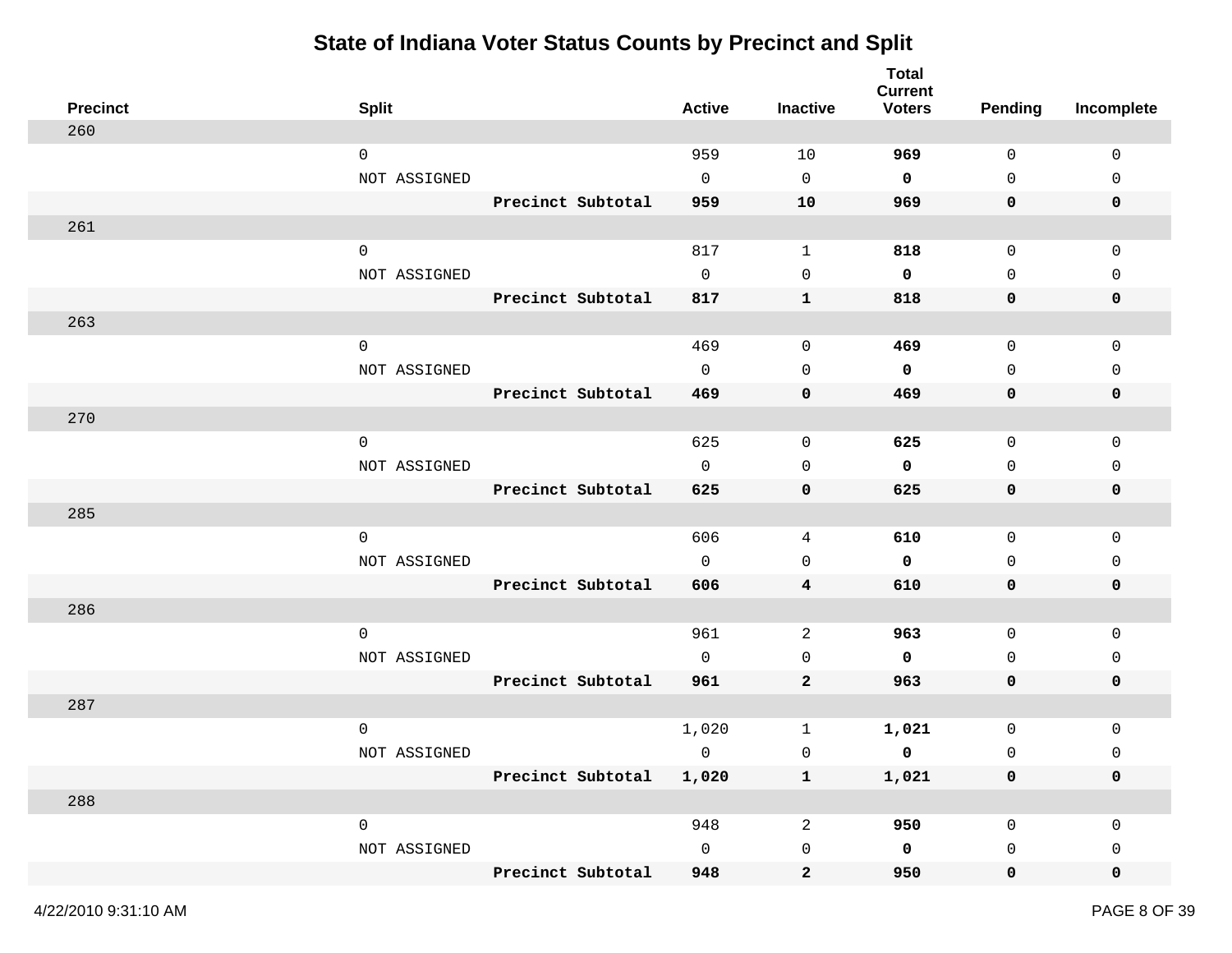| <b>Precinct</b> | <b>Split</b>        |                   | <b>Active</b>  | Inactive     | <b>Total</b><br><b>Current</b><br><b>Voters</b> | <b>Pending</b> | Incomplete   |
|-----------------|---------------------|-------------------|----------------|--------------|-------------------------------------------------|----------------|--------------|
| 289             |                     |                   |                |              |                                                 |                |              |
|                 | $\mathsf{O}$        |                   | 1,238          | 1            | 1,239                                           | 0              | $\mathbf 0$  |
|                 | NOT ASSIGNED        |                   | $\mathbf 0$    | $\mathbf 0$  | $\mathbf 0$                                     | $\mathbf 0$    | 0            |
|                 |                     | Precinct Subtotal | 1,238          | $\mathbf{1}$ | 1,239                                           | 0              | $\mathbf 0$  |
| 290             |                     |                   |                |              |                                                 |                |              |
|                 | $\mathsf{O}$        |                   | 1,313          | 7            | 1,320                                           | $\mathsf{O}$   | $\mathsf 0$  |
|                 | NOT ASSIGNED        |                   | $\overline{0}$ | 0            | 0                                               | $\mathbf 0$    | $\mathbf{0}$ |
|                 |                     | Precinct Subtotal | 1,313          | 7            | 1,320                                           | 0              | 0            |
| 291             |                     |                   |                |              |                                                 |                |              |
|                 | $\mathsf{O}\xspace$ |                   | 626            | $\mathbf{1}$ | 627                                             | $\mathsf{O}$   | $\mathbf 0$  |
|                 | NOT ASSIGNED        |                   | $\mathbf 0$    | $\mathbf 0$  | $\mathbf 0$                                     | $\mathbf 0$    | 0            |
|                 |                     | Precinct Subtotal | 626            | 1            | 627                                             | 0              | 0            |
| 292             |                     |                   |                |              |                                                 |                |              |
|                 | $\mathsf{O}$        |                   | 990            | 3            | 993                                             | 0              | 0            |
|                 | NOT ASSIGNED        |                   | $\mathbf 0$    | 0            | $\mathbf 0$                                     | $\mathbf 0$    | 0            |
|                 |                     | Precinct Subtotal | 990            | 3            | 993                                             | 0              | 0            |
| 293             |                     |                   |                |              |                                                 |                |              |
|                 | $\mathbf 0$         |                   | 1,058          | 4            | 1,062                                           | 0              | $\mathbf 0$  |
|                 | NOT ASSIGNED        |                   | $\mathbf 0$    | 0            | $\mathbf 0$                                     | 0              | 0            |
|                 |                     | Precinct Subtotal | 1,058          | 4            | 1,062                                           | 0              | 0            |
| 296             |                     |                   |                |              |                                                 |                |              |
|                 | $\mathsf{O}$        |                   | 705            | 9            | 714                                             | 0              | 0            |
|                 | NOT ASSIGNED        |                   | $\mathbf 0$    | 0            | $\mathbf 0$                                     | 0              | 0            |
|                 |                     | Precinct Subtotal | 705            | 9            | 714                                             | 0              | 0            |
| 297             |                     |                   |                |              |                                                 |                |              |
|                 | $\mathbf 0$         |                   | 873            | 6            | 879                                             | $\mathsf{O}$   | 0            |
|                 | NOT ASSIGNED        |                   | $\mathbf 0$    | $\mathsf 0$  | 0                                               | $\mathsf 0$    | 0            |
|                 |                     | Precinct Subtotal | 873            | 6            | 879                                             | 0              | 0            |
| 298             |                     |                   |                |              |                                                 |                |              |
|                 | $\mathsf{O}\xspace$ |                   | 541            | $\mathsf{3}$ | 544                                             | $\mathsf{O}$   | $\mathbf 0$  |
|                 | NOT ASSIGNED        |                   | $\mathsf{O}$   | $\mathsf{O}$ | $\mathbf 0$                                     | 0              | 0            |
|                 |                     | Precinct Subtotal | 541            | 3            | 544                                             | $\mathbf 0$    | 0            |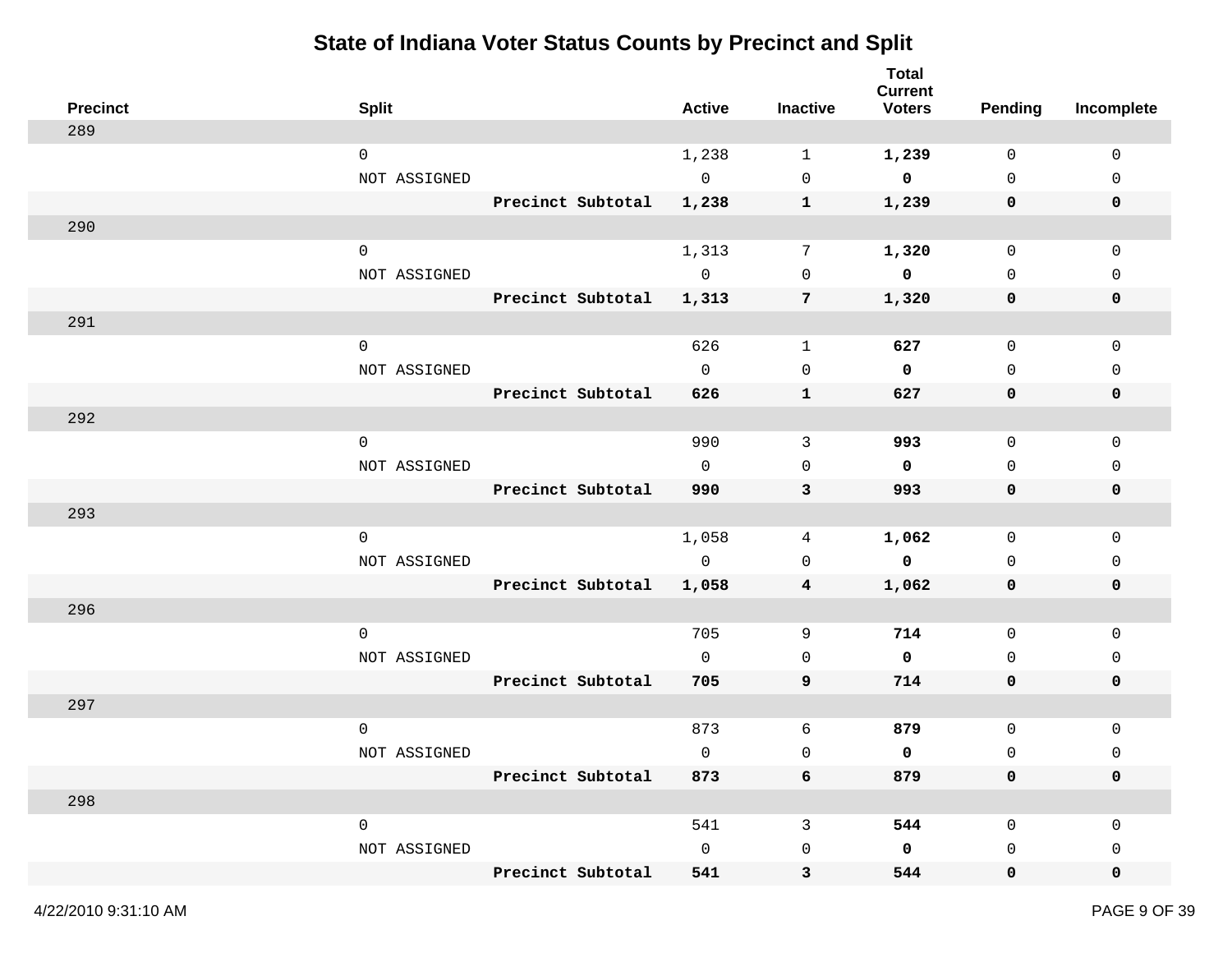| <b>Precinct</b> | <b>Split</b> |                       | <b>Active</b>  | <b>Inactive</b> | <b>Total</b><br><b>Current</b><br><b>Voters</b> | <b>Pending</b>      | Incomplete   |
|-----------------|--------------|-----------------------|----------------|-----------------|-------------------------------------------------|---------------------|--------------|
| 299             |              |                       |                |                 |                                                 |                     |              |
|                 | $\mathbf 0$  |                       | 464            | 1               | 465                                             | 0                   | $\mathbf 0$  |
|                 | NOT ASSIGNED |                       | $\mathbf 0$    | $\mathbf 0$     | 0                                               | $\mathsf{O}$        | 0            |
|                 |              | Precinct Subtotal     | 464            | $\mathbf{1}$    | 465                                             | 0                   | 0            |
| 303             |              |                       |                |                 |                                                 |                     |              |
|                 | $\mathbf 0$  |                       | 395            | 0               | 395                                             | $\mathsf{O}$        | 0            |
|                 | NOT ASSIGNED |                       | $\mathbf 0$    | 0               | 0                                               | $\mathbf 0$         | $\mathbf{0}$ |
|                 |              | Precinct Subtotal     | 395            | 0               | 395                                             | 0                   | 0            |
| 304             |              |                       |                |                 |                                                 |                     |              |
|                 | $\mathsf{O}$ |                       | 697            | $\,9$           | 706                                             | $\mathsf{O}$        | 0            |
|                 | NOT ASSIGNED |                       | $\mathbf 0$    | $\mathbf 0$     | 0                                               | $\mathbf 0$         | 0            |
|                 |              | Precinct Subtotal     | 697            | 9               | 706                                             | 0                   | 0            |
| 305             |              |                       |                |                 |                                                 |                     |              |
|                 | $\mathbf 0$  |                       | 529            | 0               | 529                                             | 0                   | 0            |
|                 | NOT ASSIGNED |                       | $\mathbf 0$    | $\mathbf 0$     | 0                                               | 0                   | 0            |
|                 |              | Precinct Subtotal     | 529            | 0               | 529                                             | 0                   | 0            |
| 306             |              |                       |                |                 |                                                 |                     |              |
|                 | $\mathbf 0$  |                       | 782            | 0               | 782                                             | $\mathsf{O}$        | $\mathbf 0$  |
|                 | NOT ASSIGNED |                       | $\mathbf 0$    | 0               | 0                                               | 0                   | 0            |
|                 |              | Precinct Subtotal     | 782            | 0               | 782                                             | 0                   | 0            |
| 307             |              |                       |                |                 |                                                 |                     |              |
|                 | $\mathbf 0$  |                       | 844            | 0               | 844                                             | 0                   | 0            |
|                 | NOT ASSIGNED |                       | $\mathbf 0$    | 0               | 0                                               | 0                   | 0            |
|                 |              | Precinct Subtotal     | 844            | $\mathbf 0$     | 844                                             | 0                   | 0            |
| 308             |              |                       |                |                 |                                                 |                     |              |
|                 | $\mathbf 0$  |                       | 742            | 3               | 745                                             | $\mathsf{O}\xspace$ | 0            |
|                 | NOT ASSIGNED |                       | $\mathbf 0$    | $\mathsf 0$     | 0                                               | $\mathsf 0$         | 0            |
|                 |              | Precinct Subtotal 742 |                | $\mathbf{3}$    | 745                                             | 0                   | 0            |
| 309             |              |                       |                |                 |                                                 |                     |              |
|                 | $\mathsf{O}$ |                       | 1,067          | 5               | 1,072                                           | 0                   | 0            |
|                 | NOT ASSIGNED |                       | $\overline{0}$ | $\mathsf 0$     | $\mathbf 0$                                     | 0                   | 0            |
|                 |              | Precinct Subtotal     | 1,067          | 5               | 1,072                                           | $\mathbf 0$         | 0            |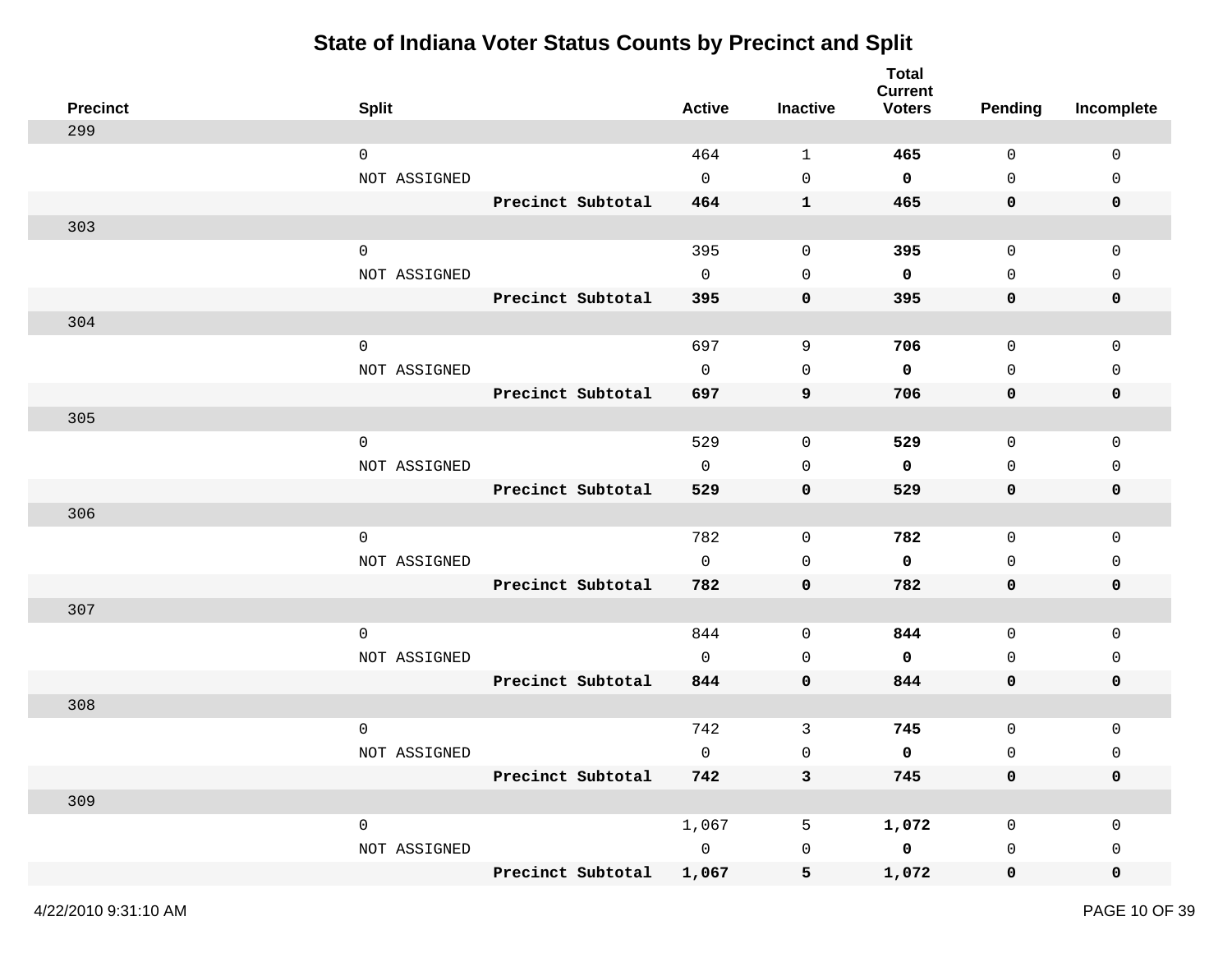| <b>Precinct</b> | <b>Split</b> |                   | <b>Active</b>  | <b>Inactive</b>         | <b>Total</b><br><b>Current</b><br><b>Voters</b> | <b>Pending</b> | Incomplete   |
|-----------------|--------------|-------------------|----------------|-------------------------|-------------------------------------------------|----------------|--------------|
| 310             |              |                   |                |                         |                                                 |                |              |
|                 | $\mathbf 0$  |                   | 970            | 2                       | 972                                             | $\mathbf 0$    | $\mathbf 0$  |
|                 | NOT ASSIGNED |                   | $\mathbf 0$    | $\mathbf 0$             | $\mathbf 0$                                     | $\mathsf{O}$   | 0            |
|                 |              | Precinct Subtotal | 970            | $\mathbf{2}$            | 972                                             | 0              | $\mathbf 0$  |
| 311             |              |                   |                |                         |                                                 |                |              |
|                 | $\mathbf 0$  |                   | 1,019          | 5                       | 1,024                                           | $\mathsf{O}$   | $\mathsf 0$  |
|                 | NOT ASSIGNED |                   | $\overline{0}$ | 0                       | 0                                               | $\mathbf 0$    | $\mathbf{0}$ |
|                 |              | Precinct Subtotal | 1,019          | $\overline{\mathbf{5}}$ | 1,024                                           | 0              | 0            |
| 312             |              |                   |                |                         |                                                 |                |              |
|                 | $\mathsf{O}$ |                   | 1,070          | 3                       | 1,073                                           | $\mathsf{O}$   | $\mathsf 0$  |
|                 | NOT ASSIGNED |                   | $\overline{0}$ | 0                       | $\mathbf 0$                                     | $\mathbf 0$    | 0            |
|                 |              | Precinct Subtotal | 1,070          | 3                       | 1,073                                           | 0              | 0            |
| 313             |              |                   |                |                         |                                                 |                |              |
|                 | $\mathbf 0$  |                   | 678            | $\mathbf{1}$            | 679                                             | 0              | 0            |
|                 | NOT ASSIGNED |                   | $\mathsf{O}$   | $\mathbf 0$             | $\mathbf 0$                                     | $\mathbf 0$    | 0            |
|                 |              | Precinct Subtotal | 678            | $\mathbf{1}$            | 679                                             | 0              | 0            |
| 314             |              |                   |                |                         |                                                 |                |              |
|                 | $\mathbf 0$  |                   | 1,070          | 8                       | 1,078                                           | 0              | $\mathbf 0$  |
|                 | NOT ASSIGNED |                   | $\mathsf{O}$   | 0                       | $\mathbf 0$                                     | 0              | 0            |
|                 |              | Precinct Subtotal | 1,070          | 8                       | 1,078                                           | 0              | 0            |
| 315             |              |                   |                |                         |                                                 |                |              |
|                 | $\mathbf 0$  |                   | 968            | 3                       | 971                                             | 0              | 0            |
|                 | NOT ASSIGNED |                   | $\mathbf{0}$   | $\mathbf 0$             | 0                                               | $\mathbf 0$    | 0            |
|                 |              | Precinct Subtotal | 968            | $\mathbf{3}$            | 971                                             | 0              | 0            |
| 316             |              |                   |                |                         |                                                 |                |              |
|                 | $\mathbf 0$  |                   | 976            | 0                       | 976                                             | $\mathsf{O}$   | 0            |
|                 | NOT ASSIGNED |                   | 0              | $\mathsf 0$             | 0                                               | $\mathsf 0$    | 0            |
|                 |              | Precinct Subtotal | 976            | 0                       | 976                                             | $\mathbf 0$    | 0            |
| 317             |              |                   |                |                         |                                                 |                |              |
|                 | $\mathsf{O}$ |                   | 345            | $\mathsf{3}$            | 348                                             | $\mathsf{O}$   | $\mathbf 0$  |
|                 | NOT ASSIGNED |                   | $\mathsf{O}$   | $\mathsf{O}$            | 0                                               | 0              | 0            |
|                 |              | Precinct Subtotal | 345            | 3                       | 348                                             | $\mathbf 0$    | 0            |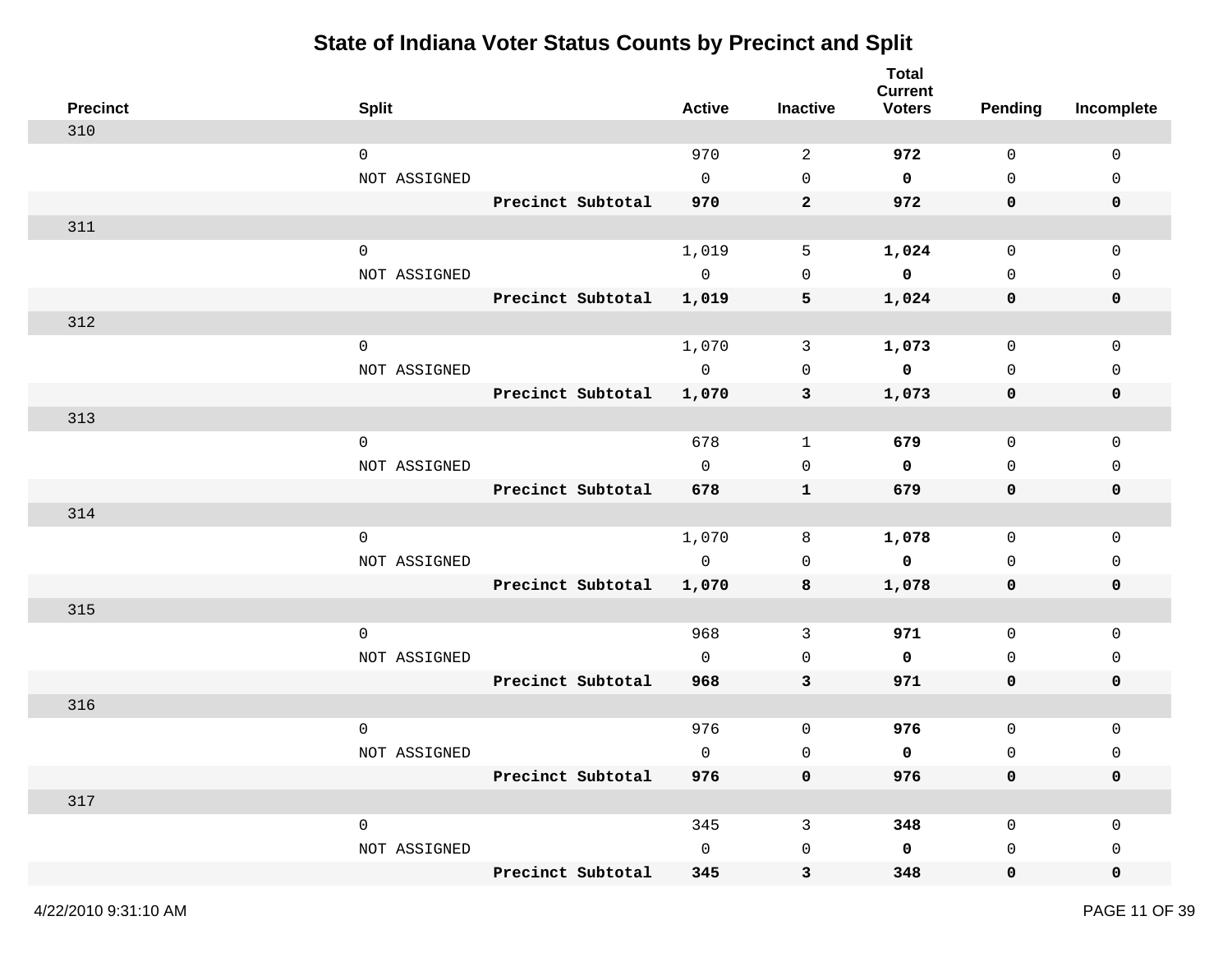| <b>Precinct</b> | <b>Split</b>        |                   | <b>Active</b> | <b>Inactive</b> | <b>Total</b><br><b>Current</b><br><b>Voters</b> | Pending      | Incomplete   |
|-----------------|---------------------|-------------------|---------------|-----------------|-------------------------------------------------|--------------|--------------|
| 318             |                     |                   |               |                 |                                                 |              |              |
|                 | $\mathbf 0$         |                   | 896           | $\mathbf 0$     | 896                                             | $\mathbf 0$  | $\mathbf 0$  |
|                 | NOT ASSIGNED        |                   | $\Omega$      | $\Omega$        | $\mathbf 0$                                     | $\Omega$     | $\Omega$     |
|                 |                     | Precinct Subtotal | 896           | $\mathbf 0$     | 896                                             | $\mathbf 0$  | $\mathbf 0$  |
| 319             |                     |                   |               |                 |                                                 |              |              |
|                 | $\mathbf 0$         |                   | 317           | 6               | 323                                             | $\mathbf 0$  | $\mathbf{0}$ |
|                 | NOT ASSIGNED        |                   | $\mathbf 0$   | $\mathbf 0$     | 0                                               | $\mathbf 0$  | $\mathbf 0$  |
|                 |                     | Precinct Subtotal | 317           | 6               | 323                                             | $\mathbf 0$  | $\mathbf 0$  |
| 320             |                     |                   |               |                 |                                                 |              |              |
|                 | $\mathsf{O}\xspace$ |                   | 940           | $\mathbf{1}$    | 941                                             | $\mathbf 0$  | $\mathbf{0}$ |
|                 | NOT ASSIGNED        |                   | $\Omega$      | $\mathbf 0$     | 0                                               | $\mathbf 0$  | $\mathbf{0}$ |
|                 |                     | Precinct Subtotal | 940           | $\mathbf{1}$    | 941                                             | $\mathbf 0$  | 0            |
| 321             |                     |                   |               |                 |                                                 |              |              |
|                 | $\mathsf{O}\xspace$ |                   | 742           | 2               | 744                                             | $\mathbf 0$  | $\mathsf 0$  |
|                 | NOT ASSIGNED        |                   | $\circ$       | $\mathbf 0$     | 0                                               | $\mathbf 0$  | $\mathbf 0$  |
|                 |                     | Precinct Subtotal | 742           | $\overline{a}$  | 744                                             | $\mathbf 0$  | 0            |
| 322             |                     |                   |               |                 |                                                 |              |              |
|                 | $\mathbf 0$         |                   | 1,005         | 3               | 1,008                                           | $\mathbf 0$  | $\mathbf 0$  |
|                 | NOT ASSIGNED        |                   | $\mathsf{O}$  | $\mathbf 0$     | $\mathbf 0$                                     | $\mathbf 0$  | 0            |
|                 |                     | Precinct Subtotal | 1,005         | 3               | 1,008                                           | $\mathbf 0$  | $\mathbf 0$  |
| 323             |                     |                   |               |                 |                                                 |              |              |
|                 | $\mathbf 0$         |                   | 981           | 4               | 985                                             | $\mathbf 0$  | $\mathbf 0$  |
|                 | NOT ASSIGNED        |                   | $\mathbf 0$   | $\mathbf 0$     | $\mathbf 0$                                     | $\mathbf 0$  | 0            |
|                 |                     | Precinct Subtotal | 981           | $\overline{4}$  | 985                                             | $\mathbf 0$  | 0            |
| 324             |                     |                   |               |                 |                                                 |              |              |
|                 | $\mathbf 0$         |                   | 722           | 4               | 726                                             | $\mathbf 0$  | $\Omega$     |
|                 | NOT ASSIGNED        |                   | $\mathbf 0$   | $\mathbf 0$     | $\mathbf 0$                                     | $\mathbf 0$  | 0            |
|                 |                     | Precinct Subtotal | 722           | 4               | 726                                             | $\mathbf 0$  | $\mathbf 0$  |
| 325             |                     |                   |               |                 |                                                 |              |              |
|                 | $\mathsf{O}\xspace$ |                   | 538           | $\mathbf 1$     | 539                                             | $\mathsf{O}$ | $\mathsf 0$  |
|                 |                     | Precinct Subtotal | 538           | $\mathbf 1$     | 539                                             | $\mathbf 0$  | 0            |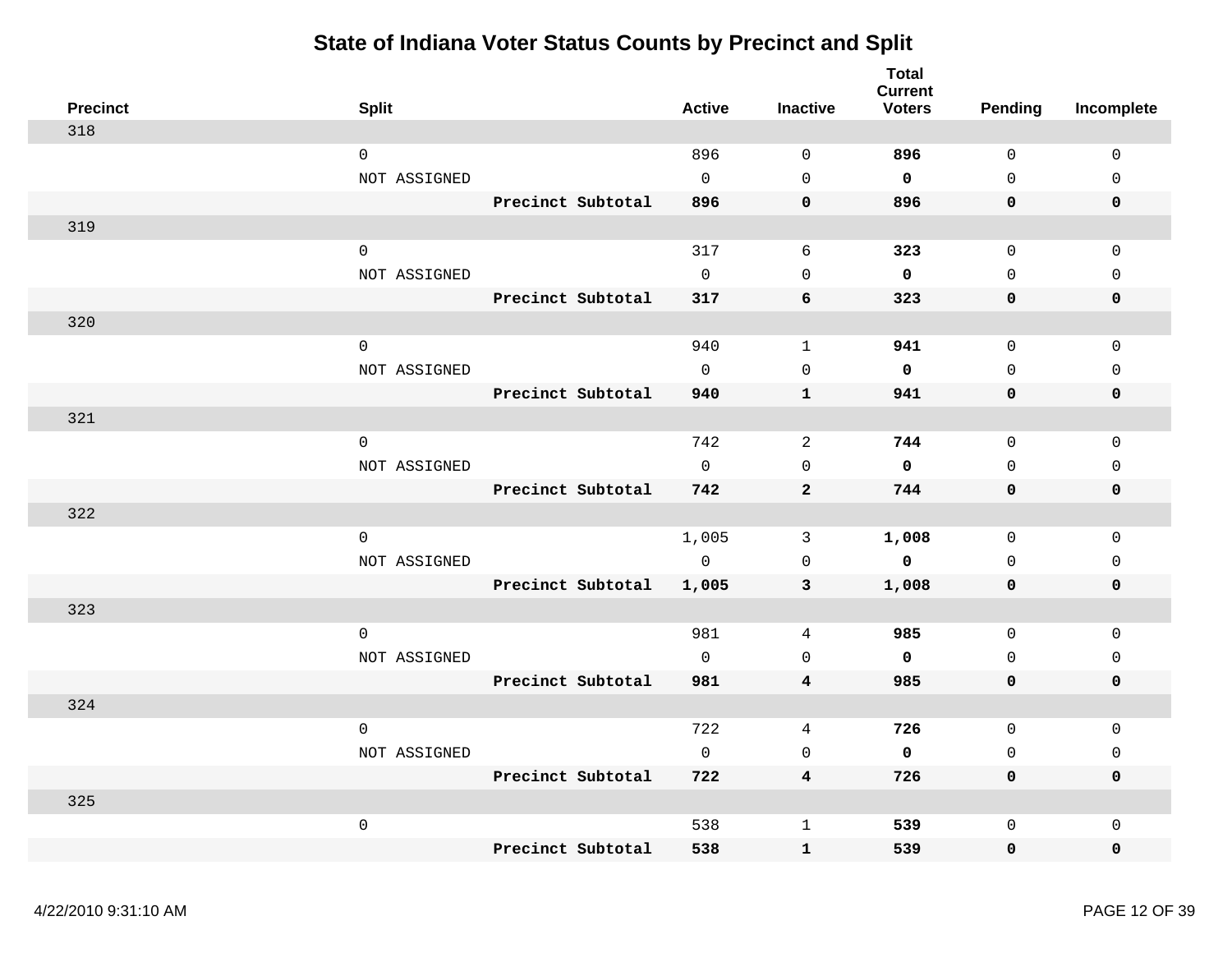|     | <b>Precinct</b> | <b>Split</b>        |                   | <b>Active</b> | <b>Inactive</b>         | <b>Total</b><br><b>Current</b><br><b>Voters</b> | <b>Pending</b> | Incomplete   |
|-----|-----------------|---------------------|-------------------|---------------|-------------------------|-------------------------------------------------|----------------|--------------|
| 326 |                 |                     |                   |               |                         |                                                 |                |              |
|     |                 | $\mathsf 0$         |                   | 687           | $\mathbf{1}$            | 688                                             | $\mathbf 0$    | $\mathbf 0$  |
|     |                 |                     | Precinct Subtotal | 687           | $\mathbf{1}$            | 688                                             | $\mathbf 0$    | $\mathbf 0$  |
| 327 |                 |                     |                   |               |                         |                                                 |                |              |
|     |                 | $\mathsf{O}\xspace$ |                   | 636           | $\mathbf{1}$            | 637                                             | $\mathsf{O}$   | $\Omega$     |
|     |                 |                     | Precinct Subtotal | 636           | $\mathbf 1$             | 637                                             | $\mathbf 0$    | $\pmb{0}$    |
| 354 |                 |                     |                   |               |                         |                                                 |                |              |
|     |                 | $\mathsf 0$         |                   | 1,269         | 8                       | 1,277                                           | $\mathsf{O}$   | $\mathbf 0$  |
|     |                 | NOT ASSIGNED        |                   | $\mathbf 0$   | $\mathbf 0$             | 0                                               | $\mathbf 0$    | $\mathbf{0}$ |
|     |                 |                     | Precinct Subtotal | 1,269         | 8                       | 1,277                                           | 0              | $\mathbf 0$  |
| 359 |                 |                     |                   |               |                         |                                                 |                |              |
|     |                 | $\mathsf{O}\xspace$ |                   | 894           | 4                       | 898                                             | $\mathsf{O}$   | $\mathsf 0$  |
|     |                 | NOT ASSIGNED        |                   | $\mathbf 0$   | $\mathbf 0$             | $\mathbf 0$                                     | $\mathbf 0$    | $\mathbf{0}$ |
|     |                 |                     | Precinct Subtotal | 894           | $\overline{\mathbf{4}}$ | 898                                             | $\mathbf 0$    | $\mathbf 0$  |
| 360 |                 |                     |                   |               |                         |                                                 |                |              |
|     |                 | $\mathbf 0$         |                   | 1,088         | 0                       | 1,088                                           | 0              | 0            |
|     |                 | NOT ASSIGNED        |                   | $\Omega$      | $\mathbf 0$             | 0                                               | $\mathbf 0$    | $\mathbf 0$  |
|     |                 |                     | Precinct Subtotal | 1,088         | $\mathbf 0$             | 1,088                                           | $\mathbf 0$    | $\pmb{0}$    |
| 364 |                 |                     |                   |               |                         |                                                 |                |              |
|     |                 | $\mathbf 0$         |                   | 609           | $\mathbf 0$             | 609                                             | $\mathbf 0$    | $\mathbf 0$  |
|     |                 | NOT ASSIGNED        |                   | $\mathbf 0$   | $\mathsf 0$             | 0                                               | $\mathbf 0$    | $\mathsf 0$  |
|     |                 |                     | Precinct Subtotal | 609           | $\mathbf 0$             | 609                                             | $\mathbf 0$    | $\mathbf 0$  |
| 365 |                 |                     |                   |               |                         |                                                 |                |              |
|     |                 | $\mathbf 0$         |                   | 764           | 4                       | 768                                             | $\mathbf 0$    | $\mathsf 0$  |
|     |                 | NOT ASSIGNED        |                   | $\mathbf 0$   | $\mathbf 0$             | 0                                               | $\mathbf 0$    | $\mathbf 0$  |
|     |                 |                     | Precinct Subtotal | 764           | 4                       | 768                                             | $\mathbf 0$    | 0            |
| 366 |                 |                     |                   |               |                         |                                                 |                |              |
|     |                 | 0                   |                   | 986           | 3                       | 989                                             | $\mathbf 0$    | $\mathbf 0$  |
|     |                 | NOT ASSIGNED        |                   | $\mathbf 0$   | $\mathbf 0$             | 0                                               | $\mathbf 0$    | $\mathbf 0$  |
|     |                 |                     | Precinct Subtotal | 986           | 3                       | 989                                             | 0              | 0            |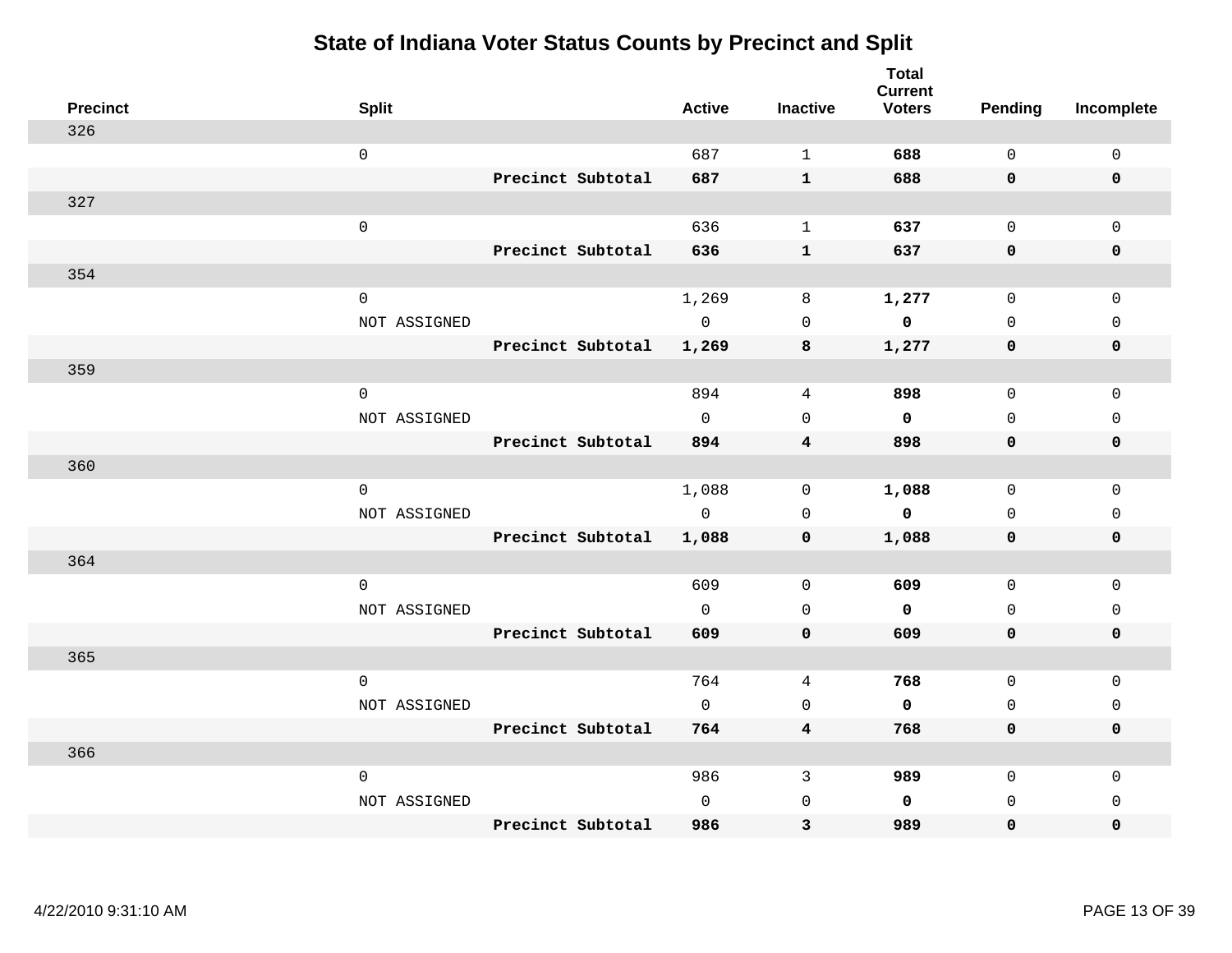| <b>Precinct</b> | <b>Split</b>        |                   | <b>Active</b> | <b>Inactive</b>     | <b>Total</b><br><b>Current</b><br><b>Voters</b> | <b>Pending</b>      | Incomplete   |
|-----------------|---------------------|-------------------|---------------|---------------------|-------------------------------------------------|---------------------|--------------|
| 367             |                     |                   |               |                     |                                                 |                     |              |
|                 | $\mathbf 0$         |                   | 815           | $\overline{4}$      | 819                                             | $\mathsf{O}\xspace$ | $\mathsf 0$  |
|                 | NOT ASSIGNED        |                   | $\mathbf 0$   | $\mathbf 0$         | $\mathbf 0$                                     | $\mathbf 0$         | $\mathbf{0}$ |
|                 |                     | Precinct Subtotal | 815           | $\overline{4}$      | 819                                             | 0                   | $\mathbf 0$  |
| 368             |                     |                   |               |                     |                                                 |                     |              |
|                 | $\mathsf{O}\xspace$ |                   | 1,132         | 2                   | 1,134                                           | $\mathsf{O}$        | $\mathbf 0$  |
|                 | NOT ASSIGNED        |                   | $\mathsf{O}$  | $\mathbf 0$         | $\mathbf 0$                                     | $\mathbf 0$         | 0            |
|                 |                     | Precinct Subtotal | 1,132         | $\mathbf{2}$        | 1,134                                           | 0                   | 0            |
| 369             |                     |                   |               |                     |                                                 |                     |              |
|                 | $\mathbf 0$         |                   | 637           | 10                  | 647                                             | $\mathsf{O}\xspace$ | $\mathsf 0$  |
|                 | NOT ASSIGNED        |                   | $\mathbf 0$   | $\mathsf{O}\xspace$ | $\mathbf 0$                                     | $\mathsf{O}\xspace$ | 0            |
|                 |                     | Precinct Subtotal | 637           | ${\bf 10}$          | 647                                             | 0                   | $\pmb{0}$    |
| 370             |                     |                   |               |                     |                                                 |                     |              |
|                 | $\mathsf{O}\xspace$ |                   | 1,022         | $\mathbf{1}$        | 1,023                                           | $\mathbf 0$         | $\mathbf 0$  |
|                 |                     | Precinct Subtotal | 1,022         | $\mathbf{1}$        | 1,023                                           | 0                   | 0            |
| 371             |                     |                   |               |                     |                                                 |                     |              |
|                 | $\mathbf 0$         |                   | 1,125         | 0                   | 1,125                                           | $\mathsf{O}$        | $\mathbf 0$  |
|                 |                     | Precinct Subtotal | 1,125         | 0                   | 1,125                                           | 0                   | 0            |
| 372             |                     |                   |               |                     |                                                 |                     |              |
|                 | $\mathsf{O}\xspace$ |                   | 486           | $\mathbf 0$         | 486                                             | $\mathsf{O}$        | $\mathsf 0$  |
|                 |                     | Precinct Subtotal | 486           | $\mathbf 0$         | 486                                             | 0                   | $\mathbf 0$  |
| 410             |                     |                   |               |                     |                                                 |                     |              |
|                 | $\mathbf 0$         |                   | 946           | 8                   | 954                                             | $\mathbf 0$         | $\mathbf 0$  |
|                 | NOT ASSIGNED        |                   | $\Omega$      | $\mathbf 0$         | $\mathbf 0$                                     | $\mathbf 0$         | $\mathbf{0}$ |
|                 |                     | Precinct Subtotal | 946           | 8                   | 954                                             | $\mathbf 0$         | $\mathbf 0$  |
| 411             |                     |                   |               |                     |                                                 |                     |              |
|                 | $\mathbf 0$         |                   | 884           | 2                   | 886                                             | $\mathsf{O}$        | $\mathbf 0$  |
|                 | NOT ASSIGNED        |                   | $\mathbf 0$   | $\mathbf 0$         | 0                                               | $\mathsf{O}$        | $\mathsf 0$  |
|                 |                     | Precinct Subtotal | 884           | $\overline{a}$      | 886                                             | $\mathbf 0$         | $\mathbf 0$  |
| 415             |                     |                   |               |                     |                                                 |                     |              |
|                 | $\mathsf{O}\xspace$ |                   | 938           | $\overline{c}$      | 940                                             | $\mathsf{O}$        | 0            |
|                 | NOT ASSIGNED        |                   | $\Omega$      | $\mathsf{O}$        | 0                                               | $\mathsf{O}$        | 0            |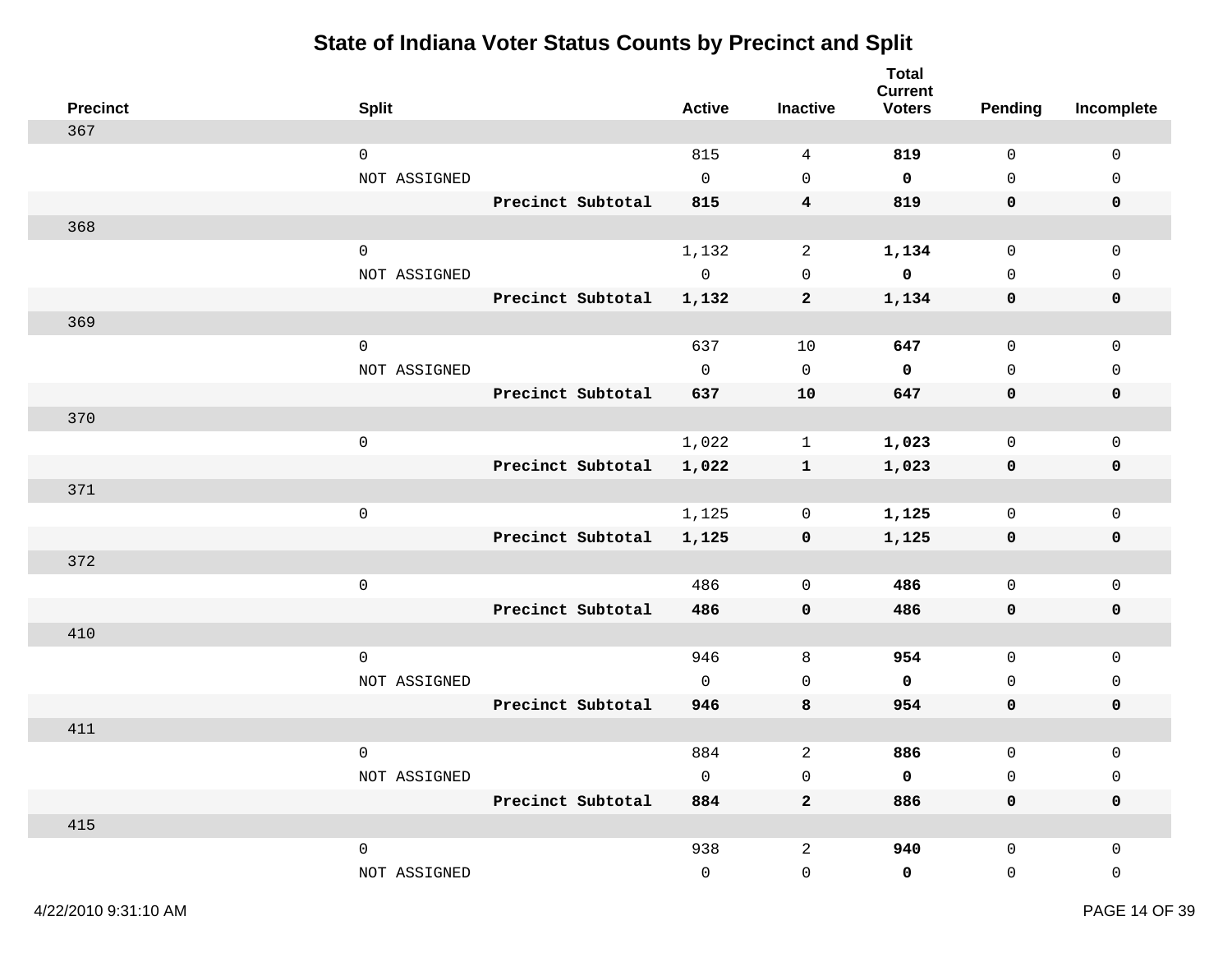|     | Precinct Subtotal   | 938         | $\mathbf{2}$     | 940         | 0            | $\mathbf 0$  |
|-----|---------------------|-------------|------------------|-------------|--------------|--------------|
| 418 |                     |             |                  |             |              |              |
|     | $\mathsf{O}$        | 651         | $\mathbf 0$      | 651         | $\mathbf 0$  | $\mathbf 0$  |
|     | NOT ASSIGNED        | $\mathbf 0$ | $\Omega$         | $\mathbf 0$ | $\mathbf{0}$ | $\Omega$     |
|     | Precinct Subtotal   | 651         | $\pmb{0}$        | 651         | 0            | $\mathbf 0$  |
| 452 |                     |             |                  |             |              |              |
|     | $\mathsf{O}\xspace$ | 1,111       | 4                | 1,115       | $\mathbf 0$  | $\mathbf 0$  |
|     | NOT ASSIGNED        | $\mathbf 0$ | $\mathbf 0$      | $\mathbf 0$ | $\mathbf 0$  | $\mathbf 0$  |
|     | Precinct Subtotal   | 1,111       | 4                | 1,115       | 0            | $\mathbf 0$  |
| 453 |                     |             |                  |             |              |              |
|     | $\mathsf{O}$        | 657         | $\mathbf{1}$     | 658         | 0            | $\mathsf 0$  |
|     | NOT ASSIGNED        | $\Omega$    | $\mathbf{0}$     | $\mathbf 0$ | $\mathbf 0$  | $\Omega$     |
|     | Precinct Subtotal   | 657         | $\mathbf{1}$     | 658         | 0            | $\mathbf 0$  |
| 454 |                     |             |                  |             |              |              |
|     | 0                   | 822         | 2                | 824         | $\mathbf 0$  | $\mathbf 0$  |
|     | NOT ASSIGNED        | $\mathbf 0$ | $\mathbf{0}$     | $\mathbf 0$ | $\mathbf{0}$ | $\mathbf{0}$ |
|     | Precinct Subtotal   | 822         | $\overline{a}$   | 824         | 0            | $\mathbf 0$  |
| 455 |                     |             |                  |             |              |              |
|     | $\mathbf 0$         | 780         | $\mathbf{3}$     | 783         | $\mathbf 0$  | $\mathbf 0$  |
|     | NOT ASSIGNED        | $\mathbf 0$ | $\mathbf 0$      | $\mathbf 0$ | $\mathbf 0$  | $\Omega$     |
|     | Precinct Subtotal   | 780         | 3                | 783         | 0            | $\mathbf 0$  |
| 456 |                     |             |                  |             |              |              |
|     | $\mathbf 0$         | 800         | 6                | 806         | $\mathbf 0$  | $\mathbf{0}$ |
|     | NOT ASSIGNED        | $\Omega$    | $\Omega$         | $\mathbf 0$ | $\mathbf 0$  | $\mathbf 0$  |
|     | Precinct Subtotal   | 800         | $\boldsymbol{6}$ | 806         | 0            | $\mathbf 0$  |
| 457 |                     |             |                  |             |              |              |
|     | $\mathsf{O}$        | 783         | 2                | 785         | $\mathbf 0$  | $\mathbf 0$  |
|     | NOT ASSIGNED        | $\Omega$    | $\mathbf 0$      | $\mathbf 0$ | $\mathbf 0$  | $\Omega$     |
|     | Precinct Subtotal   | 783         | $\overline{2}$   | 785         | 0            | $\mathbf 0$  |
| 458 |                     |             |                  |             |              |              |
|     | $\mathbf 0$         | 645         | 2                | 647         | $\mathbf 0$  | 0            |
|     | NOT ASSIGNED        | $\Omega$    | $\mathbf{0}$     | $\mathbf 0$ | $\mathbf 0$  | $\Omega$     |
|     | Precinct Subtotal   | 645         | $\overline{a}$   | 647         | 0            | 0            |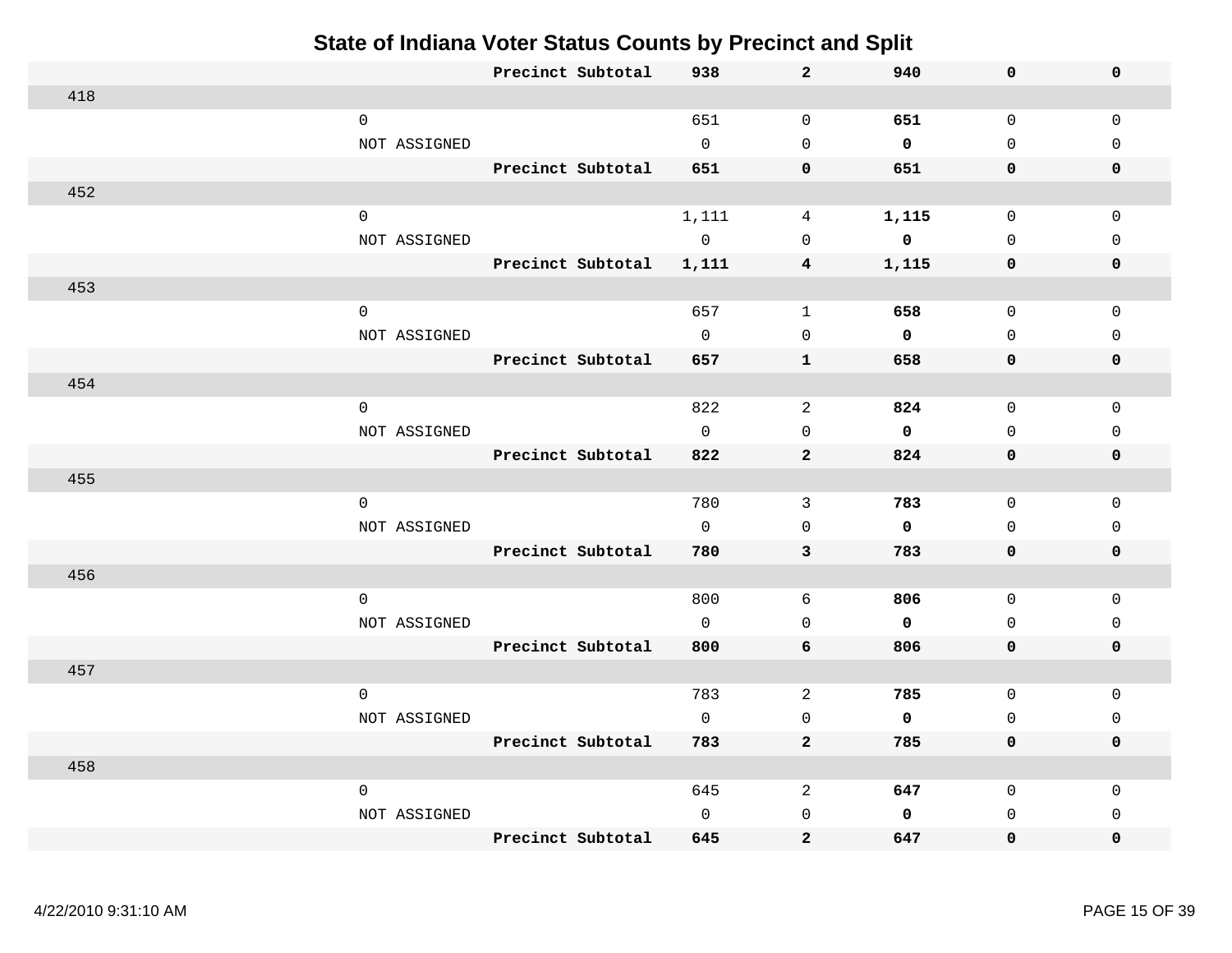| <b>Precinct</b> | <b>Split</b>        |                   | <b>Active</b> | <b>Inactive</b> | <b>Total</b><br><b>Current</b><br><b>Voters</b> | <b>Pending</b>      | Incomplete   |
|-----------------|---------------------|-------------------|---------------|-----------------|-------------------------------------------------|---------------------|--------------|
| 459             |                     |                   |               |                 |                                                 |                     |              |
|                 | $\mathsf{O}$        |                   | 812           | $\mathbf 0$     | 812                                             | $\mathbf 0$         | 0            |
|                 | NOT ASSIGNED        |                   | $\Omega$      | $\mathbf 0$     | 0                                               | $\Omega$            | $\mathbf 0$  |
|                 |                     | Precinct Subtotal | 812           | $\mathbf 0$     | 812                                             | $\mathbf 0$         | 0            |
| 460             |                     |                   |               |                 |                                                 |                     |              |
|                 | $\mathbf 0$         |                   | 896           | $\overline{3}$  | 899                                             | $\mathbf 0$         | $\mathbf{0}$ |
|                 | NOT ASSIGNED        |                   | $\mathbf 0$   | $\mathbf 0$     | 0                                               | $\mathbf 0$         | $\mathsf 0$  |
|                 |                     | Precinct Subtotal | 896           | $\mathbf{3}$    | 899                                             | $\mathbf 0$         | 0            |
| 461             |                     |                   |               |                 |                                                 |                     |              |
|                 | $\mathsf{O}\xspace$ |                   | 34            | 2               | 36                                              | $\mathbf 0$         | $\mathbf 0$  |
|                 |                     | Precinct Subtotal | 34            | $\overline{a}$  | 36                                              | $\mathbf 0$         | 0            |
| 468             |                     |                   |               |                 |                                                 |                     |              |
|                 | $\mathsf{O}$        |                   | 992           | 1               | 993                                             | $\mathbf 0$         | $\mathbf 0$  |
|                 | NOT ASSIGNED        |                   | $\Omega$      | $\mathbf 0$     | 0                                               | $\mathbf 0$         | $\mathbf 0$  |
|                 |                     | Precinct Subtotal | 992           | $\mathbf{1}$    | 993                                             | $\mathbf 0$         | 0            |
| 469             |                     |                   |               |                 |                                                 |                     |              |
|                 | $\mathsf{O}\xspace$ |                   | 655           | 0               | 655                                             | 0                   | 0            |
|                 | NOT ASSIGNED        |                   | $\mathsf{O}$  | $\mathbf 0$     | 0                                               | $\mathbf 0$         | $\mathbf 0$  |
|                 |                     | Precinct Subtotal | 655           | $\mathbf 0$     | 655                                             | $\mathsf{O}\xspace$ | 0            |
| 470             |                     |                   |               |                 |                                                 |                     |              |
|                 | $\mathsf{O}$        |                   | 942           | $\mathbf{1}$    | 943                                             | $\mathsf{O}$        | 0            |
|                 | NOT ASSIGNED        |                   | $\Omega$      | $\mathbf 0$     | $\mathbf 0$                                     | $\Omega$            | $\mathsf 0$  |
|                 |                     | Precinct Subtotal | 942           | $\mathbf{1}$    | 943                                             | $\mathsf{O}\xspace$ | 0            |
| 471             |                     |                   |               |                 |                                                 |                     |              |
|                 | $\mathsf{O}$        |                   | 757           | 4               | 761                                             | $\mathsf{O}$        | $\mathbf 0$  |
|                 | NOT ASSIGNED        |                   | $\Omega$      | $\mathbf 0$     | 0                                               | $\mathbf 0$         | $\mathbf 0$  |
|                 |                     | Precinct Subtotal | 757           | $\overline{4}$  | 761                                             | 0                   | 0            |
| 472             |                     |                   |               |                 |                                                 |                     |              |
|                 | $\mathsf{O}$        |                   | 946           | $\mathbf{1}$    | 947                                             | 0                   | $\mathbf 0$  |
|                 | NOT ASSIGNED        |                   | $\mathbf 0$   | $\mathsf{O}$    | 0                                               | $\mathbf 0$         | $\mathbf 0$  |
|                 |                     | Precinct Subtotal | 946           | $\mathbf{1}$    | 947                                             | 0                   | 0            |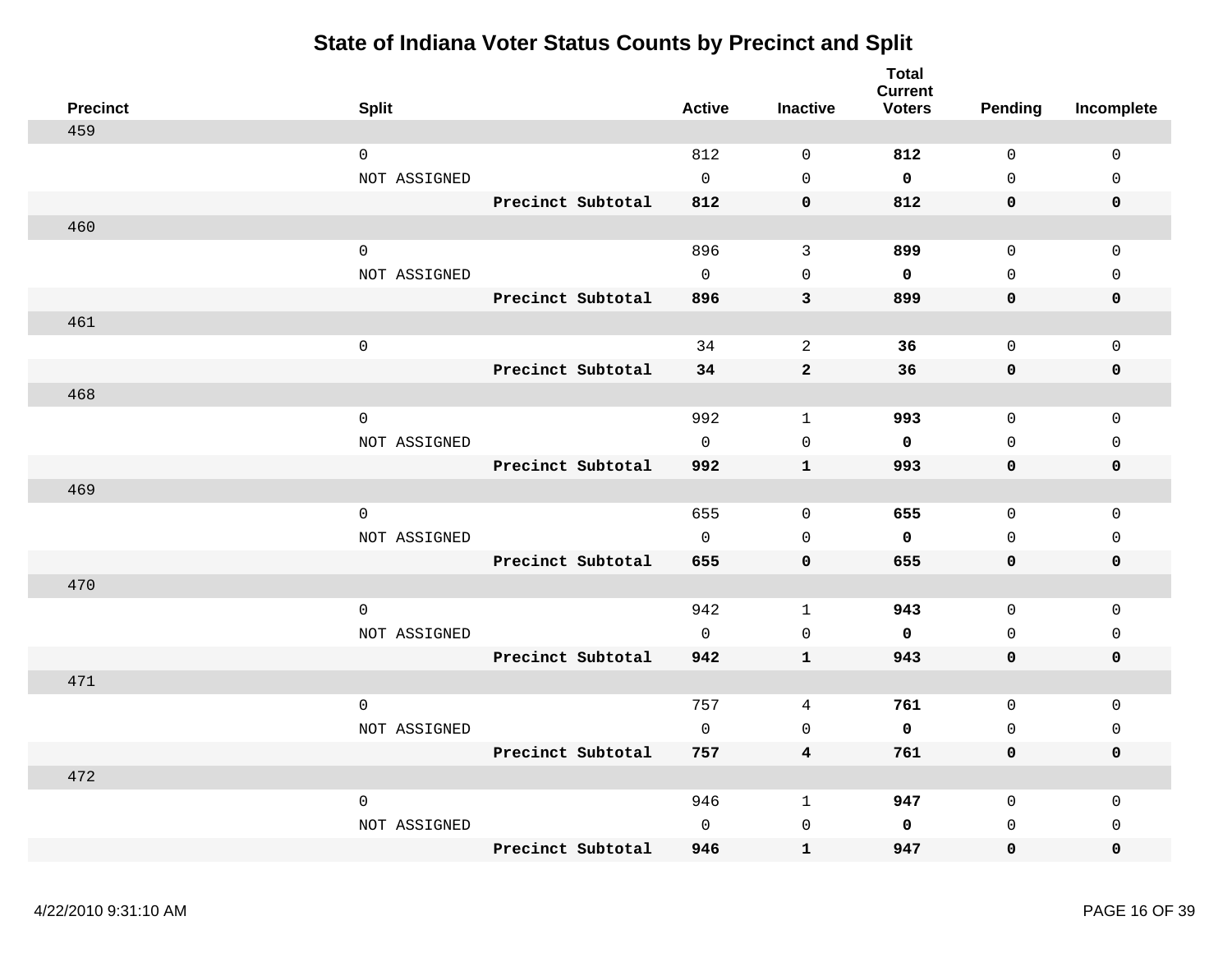| <b>Precinct</b> | <b>Split</b> |                   | <b>Active</b>  | <b>Inactive</b> | <b>Total</b><br><b>Current</b><br><b>Voters</b> | <b>Pending</b>      | Incomplete   |
|-----------------|--------------|-------------------|----------------|-----------------|-------------------------------------------------|---------------------|--------------|
| 473             |              |                   |                |                 |                                                 |                     |              |
|                 | $\mathbf 0$  |                   | 1,074          | 0               | 1,074                                           | 0                   | $\mathbf 0$  |
|                 | NOT ASSIGNED |                   | $\mathbf 0$    | $\mathbf 0$     | $\mathbf 0$                                     | $\mathbf 0$         | 0            |
|                 |              | Precinct Subtotal | 1,074          | 0               | 1,074                                           | 0                   | 0            |
| 474             |              |                   |                |                 |                                                 |                     |              |
|                 | $\mathbf 0$  |                   | 1,208          | 3               | 1,211                                           | $\mathsf{O}$        | $\mathsf 0$  |
|                 | NOT ASSIGNED |                   | $\overline{0}$ | 0               | 0                                               | $\mathbf 0$         | $\mathbf{0}$ |
|                 |              | Precinct Subtotal | 1,208          | $\mathbf{3}$    | 1,211                                           | 0                   | 0            |
| 475             |              |                   |                |                 |                                                 |                     |              |
|                 | $\mathsf{O}$ |                   | 696            | $\mathbf 0$     | 696                                             | $\mathsf{O}$        | $\mathbf 0$  |
|                 | NOT ASSIGNED |                   | $\mathbf{0}$   | $\mathbf 0$     | $\mathbf 0$                                     | $\mathbf 0$         | 0            |
|                 |              | Precinct Subtotal | 696            | 0               | 696                                             | 0                   | 0            |
| 476             |              |                   |                |                 |                                                 |                     |              |
|                 | $\mathbf 0$  |                   | 617            | 0               | 617                                             | 0                   | 0            |
|                 | NOT ASSIGNED |                   | $\mathbf 0$    | $\mathbf 0$     | 0                                               | 0                   | 0            |
|                 |              | Precinct Subtotal | 617            | 0               | 617                                             | 0                   | 0            |
| 477             |              |                   |                |                 |                                                 |                     |              |
|                 | $\mathbf 0$  |                   | 984            | 0               | 984                                             | $\mathsf{O}$        | $\mathbf 0$  |
|                 | NOT ASSIGNED |                   | $\mathbf 0$    | 0               | $\mathbf 0$                                     | 0                   | 0            |
|                 |              | Precinct Subtotal | 984            | $\mathbf 0$     | 984                                             | 0                   | 0            |
| 478             |              |                   |                |                 |                                                 |                     |              |
|                 | $\mathbf 0$  |                   | 695            | 0               | 695                                             | 0                   | 0            |
|                 | NOT ASSIGNED |                   | $\mathbf{0}$   | 0               | 0                                               | 0                   | 0            |
|                 |              | Precinct Subtotal | 695            | $\mathbf 0$     | 695                                             | 0                   | 0            |
| 479             |              |                   |                |                 |                                                 |                     |              |
|                 | $\mathbf 0$  |                   | 910            | 1               | 911                                             | $\mathsf{O}\xspace$ | 0            |
|                 | NOT ASSIGNED |                   | 0              | 0               | 0                                               | $\mathsf 0$         | 0            |
|                 |              | Precinct Subtotal | 910            | $\mathbf{1}$    | 911                                             | $\mathbf 0$         | $\mathbf 0$  |
| 480             |              |                   |                |                 |                                                 |                     |              |
|                 | $\mathsf{O}$ |                   | 913            | $\mathbf 1$     | 914                                             | $\mathsf{O}$        | $\mathbf 0$  |
|                 | NOT ASSIGNED |                   | $\mathsf{O}$   | $\mathbf 0$     | $\mathbf 0$                                     | 0                   | 0            |
|                 |              | Precinct Subtotal | 913            | $\mathbf{1}$    | 914                                             | $\mathbf 0$         | 0            |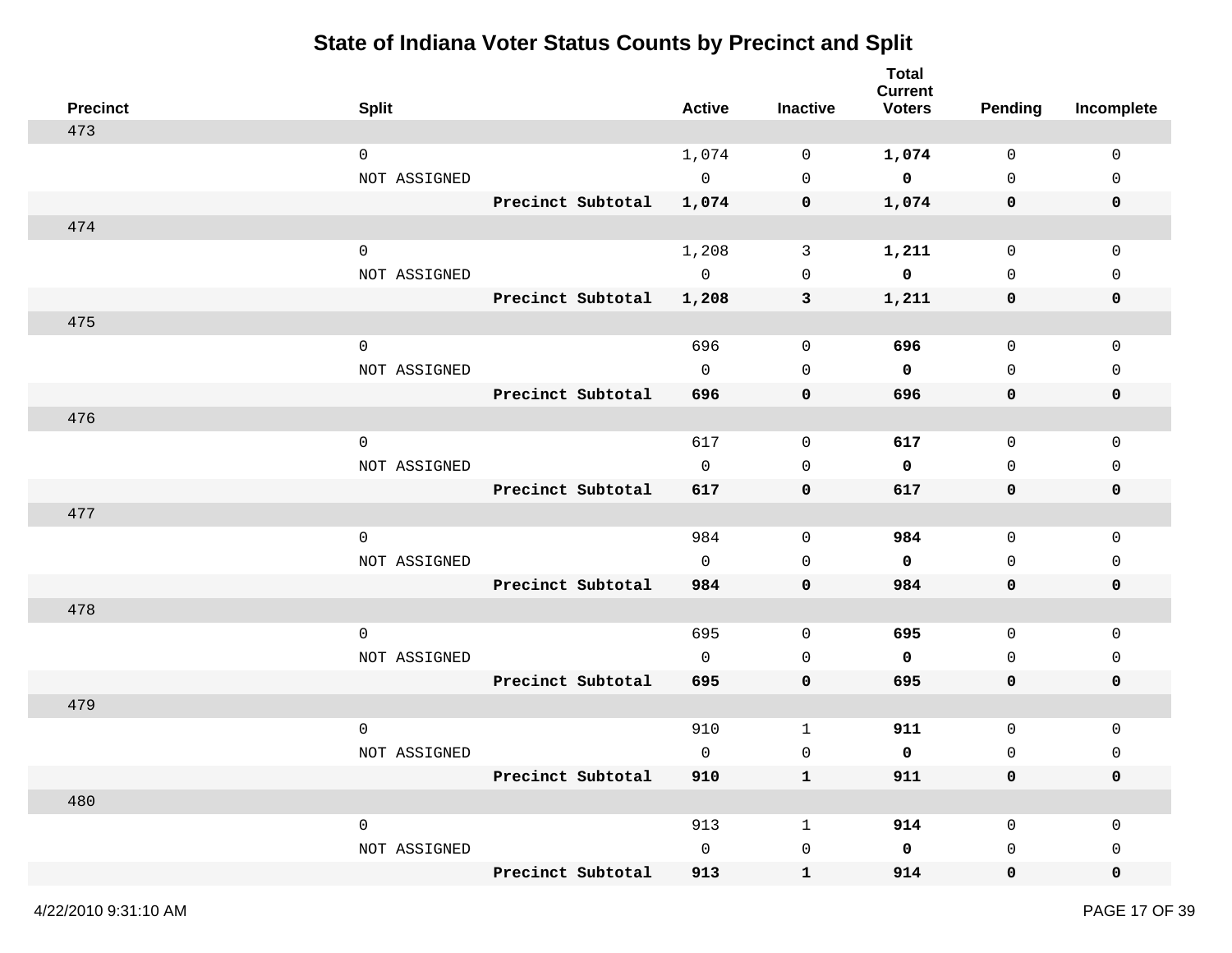| <b>Precinct</b> | <b>Split</b> |                         | <b>Active</b> | <b>Inactive</b> | <b>Total</b><br><b>Current</b><br><b>Voters</b> | <b>Pending</b>      | Incomplete   |
|-----------------|--------------|-------------------------|---------------|-----------------|-------------------------------------------------|---------------------|--------------|
| 481             |              |                         |               |                 |                                                 |                     |              |
|                 | $\mathbf 0$  |                         | 888           | 2               | 890                                             | $\mathbf 0$         | $\mathbf 0$  |
|                 | NOT ASSIGNED |                         | $\mathbf 0$   | $\mathbf 0$     | 0                                               | $\mathsf{O}$        | 0            |
|                 |              | Precinct Subtotal       | 888           | $\mathbf{2}$    | 890                                             | 0                   | 0            |
| 482             |              |                         |               |                 |                                                 |                     |              |
|                 | $\mathbf 0$  |                         | 1,038         | 0               | 1,038                                           | $\mathsf{O}$        | $\mathsf 0$  |
|                 | NOT ASSIGNED |                         | $\mathsf{O}$  | $\mathbf 0$     | 0                                               | $\mathbf 0$         | $\mathbf{0}$ |
|                 |              | Precinct Subtotal       | 1,038         | $\mathbf 0$     | 1,038                                           | 0                   | 0            |
| 483             |              |                         |               |                 |                                                 |                     |              |
|                 | $\mathsf{O}$ |                         | 843           | 2               | 845                                             | $\mathsf{O}$        | $\mathbf 0$  |
|                 | NOT ASSIGNED |                         | $\mathbf 0$   | $\mathbf 0$     | 0                                               | $\mathbf 0$         | $\mathbf{0}$ |
|                 |              | Precinct Subtotal       | 843           | $\mathbf{2}$    | 845                                             | 0                   | 0            |
| 484             |              |                         |               |                 |                                                 |                     |              |
|                 | $\mathbf 0$  |                         | 772           | $\mathbf{1}$    | 773                                             | 0                   | 0            |
|                 | NOT ASSIGNED |                         | $\mathbf 0$   | $\mathbf 0$     | 0                                               | 0                   | 0            |
|                 |              | Precinct Subtotal       | 772           | $\mathbf{1}$    | 773                                             | 0                   | 0            |
| 485             |              |                         |               |                 |                                                 |                     |              |
|                 | $\mathbf 0$  |                         | 1,019         | 1               | 1,020                                           | 0                   | $\mathbf 0$  |
|                 | NOT ASSIGNED |                         | $\mathbf 0$   | 0               | $\mathbf 0$                                     | 0                   | 0            |
|                 |              | Precinct Subtotal       | 1,019         | $\mathbf{1}$    | 1,020                                           | 0                   | 0            |
| 486             |              |                         |               |                 |                                                 |                     |              |
|                 | $\mathbf 0$  |                         | 1,109         | 1               | 1,110                                           | 0                   | 0            |
|                 | NOT ASSIGNED |                         | $\mathsf{O}$  | 0               | 0                                               | 0                   | 0            |
|                 |              | Precinct Subtotal       | 1,109         | $\mathbf{1}$    | 1,110                                           | 0                   | 0            |
| 487             |              |                         |               |                 |                                                 |                     |              |
|                 | $\mathbf 0$  |                         | 1,070         | 0               | 1,070                                           | $\mathsf{O}\xspace$ | 0            |
|                 | NOT ASSIGNED |                         | $\mathbf 0$   | $\mathsf{O}$    | $\mathsf{o}\,$                                  | $\mathsf 0$         | 0            |
|                 |              | Precinct Subtotal 1,070 |               | 0               | 1,070                                           | $\mathbf 0$         | 0            |
| 488             |              |                         |               |                 |                                                 |                     |              |
|                 | $\mathsf{O}$ |                         | 812           | $\sqrt{2}$      | 814                                             | $\mathsf{O}$        | $\mathbf 0$  |
|                 | NOT ASSIGNED |                         | $\mathsf{O}$  | $\mathsf{O}$    | $\mathbf 0$                                     | 0                   | 0            |
|                 |              | Precinct Subtotal       | 812           | $\mathbf{2}$    | 814                                             | $\mathbf 0$         | 0            |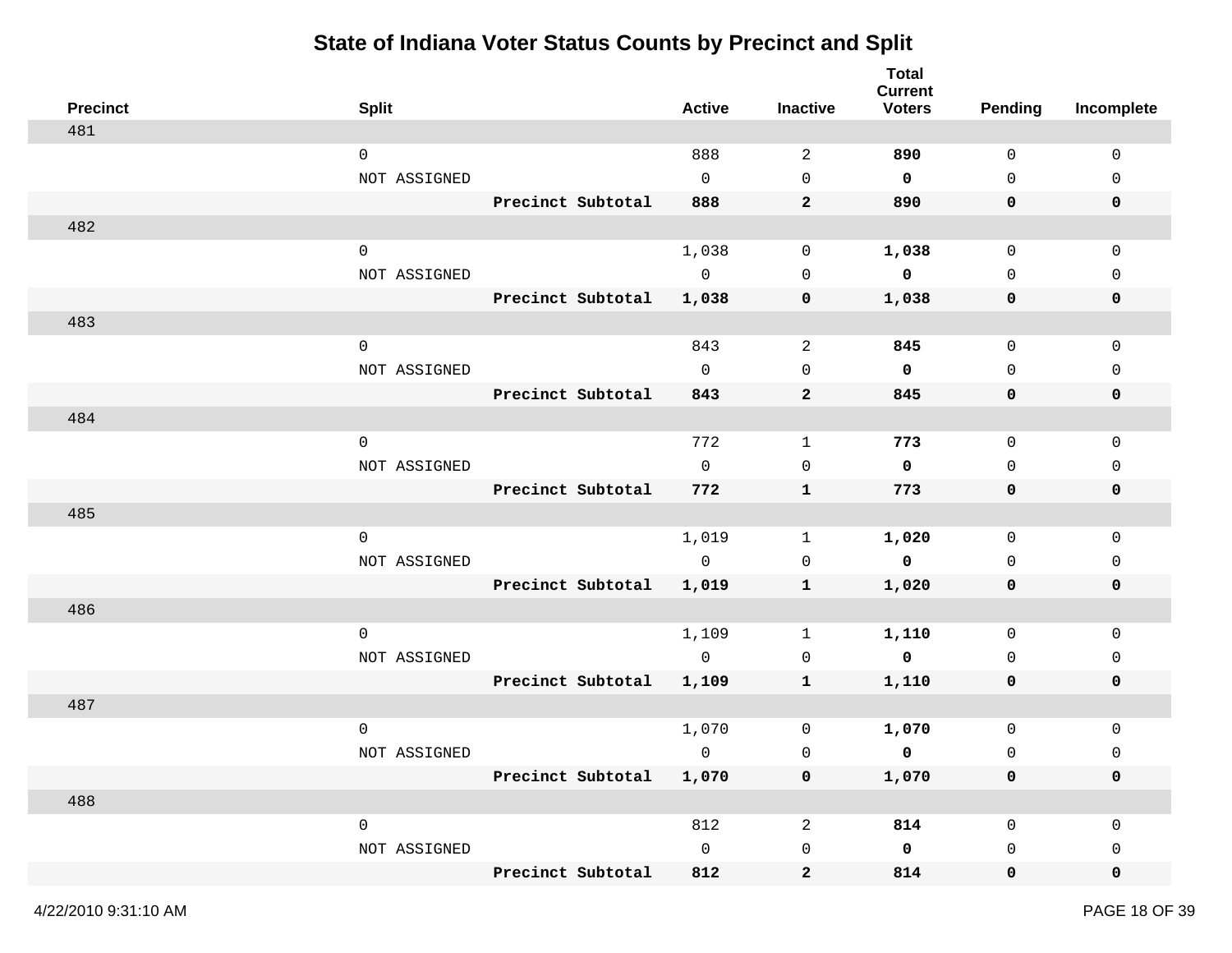| <b>Precinct</b> | <b>Split</b>        |                   | <b>Active</b> | Inactive     | <b>Total</b><br><b>Current</b><br><b>Voters</b> | <b>Pending</b>      | Incomplete  |
|-----------------|---------------------|-------------------|---------------|--------------|-------------------------------------------------|---------------------|-------------|
| 489             |                     |                   |               |              |                                                 |                     |             |
|                 | $\mathbf 0$         |                   | 370           | 0            | 370                                             | $\mathbf 0$         | $\mathbf 0$ |
|                 | NOT ASSIGNED        |                   | 0             | 0            | $\mathbf 0$                                     | $\mathsf{O}\xspace$ | 0           |
|                 |                     | Precinct Subtotal | 370           | 0            | 370                                             | 0                   | 0           |
| 490             |                     |                   |               |              |                                                 |                     |             |
|                 | $\mathsf{O}\xspace$ |                   | 982           | $\mathbf{3}$ | 985                                             | $\mathsf{O}$        | 0           |
|                 | NOT ASSIGNED        |                   | $\mathbf 0$   | 0            | 0                                               | $\mathbf 0$         | 0           |
|                 |                     | Precinct Subtotal | 982           | 3            | 985                                             | 0                   | 0           |
| 502             |                     |                   |               |              |                                                 |                     |             |
|                 | $\mathsf 0$         |                   | 619           | $\mathbf{3}$ | 622                                             | $\mathsf{O}\xspace$ | $\mathsf 0$ |
|                 | NOT ASSIGNED        |                   | $\mathbf 0$   | 0            | 0                                               | $\mathbf 0$         | 0           |
|                 |                     | Precinct Subtotal | 619           | 3            | 622                                             | 0                   | 0           |
| 503             |                     |                   |               |              |                                                 |                     |             |
|                 | $\mathsf{O}$        |                   | 970           | 6            | 976                                             | 0                   | 0           |
|                 | NOT ASSIGNED        |                   | $\mathbf 0$   | 0            | 0                                               | 0                   | 0           |
|                 |                     | Precinct Subtotal | 970           | 6            | 976                                             | 0                   | 0           |
| 504             |                     |                   |               |              |                                                 |                     |             |
|                 | $\mathbf 0$         |                   | 1,394         | 10           | 1,404                                           | $\mathbf 0$         | 0           |
|                 | NOT ASSIGNED        |                   | $\mathbf 0$   | 0            | $\mathsf{o}\,$                                  | 0                   | 0           |
|                 |                     | Precinct Subtotal | 1,394         | 10           | 1,404                                           | 0                   | 0           |
| 509             |                     |                   |               |              |                                                 |                     |             |
|                 | $\mathbf 0$         |                   | 927           | 3            | 930                                             | $\mathsf{O}$        | $\mathbf 0$ |
|                 | NOT ASSIGNED        |                   | $\mathbf 0$   | 0            | 0                                               | 0                   | 0           |
|                 |                     | Precinct Subtotal | 927           | 3            | 930                                             | 0                   | 0           |
| 512             |                     |                   |               |              |                                                 |                     |             |
|                 | $\mathbf 0$         |                   | 562           | 0            | 562                                             | $\mathsf{O}$        | 0           |
|                 | NOT ASSIGNED        |                   | $\mathbf 0$   | 0            | 0                                               | 0                   | 0           |
|                 |                     | Precinct Subtotal | 562           | 0            | 562                                             | 0                   | 0           |
| 516             |                     |                   |               |              |                                                 |                     |             |
|                 | $\mathsf{O}\xspace$ |                   | 444           | 15           | 459                                             | $\mathsf{O}$        | 0           |
|                 | NOT ASSIGNED        |                   | $\mathsf{O}$  | $\mathsf 0$  | $\mathbf 0$                                     | 0                   | 0           |
|                 |                     | Precinct Subtotal | 444           | 15           | 459                                             | $\mathbf 0$         | 0           |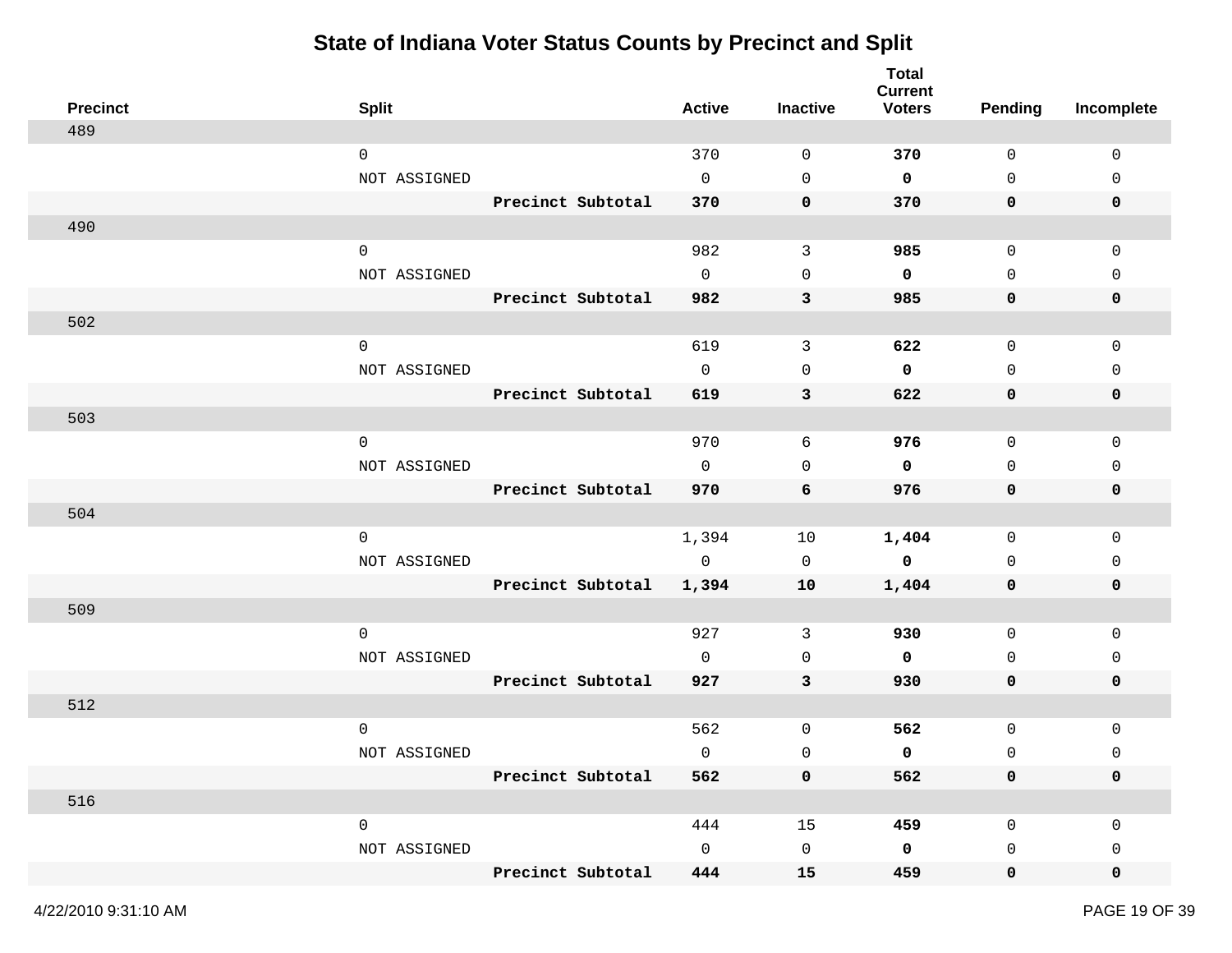| <b>Precinct</b> | <b>Split</b> |                   | <b>Active</b> | <b>Inactive</b> | <b>Total</b><br><b>Current</b><br><b>Voters</b> | <b>Pending</b> | Incomplete   |
|-----------------|--------------|-------------------|---------------|-----------------|-------------------------------------------------|----------------|--------------|
| 518             |              |                   |               |                 |                                                 |                |              |
|                 | $\mathbf 0$  |                   | 548           | 9               | 557                                             | $\mathbf 0$    | $\mathbf 0$  |
|                 | NOT ASSIGNED |                   | $\mathbf 0$   | $\mathbf 0$     | $\mathbf 0$                                     | 0              | $\mathbf 0$  |
|                 |              | Precinct Subtotal | 548           | 9               | 557                                             | 0              | 0            |
| 519             |              |                   |               |                 |                                                 |                |              |
|                 | $\mathbf 0$  |                   | 939           | 14              | 953                                             | $\mathbf 0$    | $\mathbf 0$  |
|                 | NOT ASSIGNED |                   | $\mathbf 0$   | $\mathbf 0$     | 0                                               | $\mathbf 0$    | $\Omega$     |
|                 |              | Precinct Subtotal | 939           | 14              | 953                                             | 0              | 0            |
| 553             |              |                   |               |                 |                                                 |                |              |
|                 | $\mathsf{O}$ |                   | 1,034         | $\mathsf{O}$    | 1,034                                           | $\mathsf{O}$   | $\mathbf 0$  |
|                 | NOT ASSIGNED |                   | $\mathsf{O}$  | $\mathbf 0$     | $\mathbf 0$                                     | $\mathbf 0$    | $\Omega$     |
|                 |              | Precinct Subtotal | 1,034         | 0               | 1,034                                           | 0              | 0            |
| 554             |              |                   |               |                 |                                                 |                |              |
|                 | $\mathbf 0$  |                   | 1,085         | 0               | 1,085                                           | $\mathbf 0$    | $\mathbf{0}$ |
|                 | NOT ASSIGNED |                   | $\mathbf 0$   | $\mathbf 0$     | $\mathbf 0$                                     | 0              | 0            |
|                 |              | Precinct Subtotal | 1,085         | 0               | 1,085                                           | 0              | 0            |
| 555             |              |                   |               |                 |                                                 |                |              |
|                 | $\mathbf 0$  |                   | 727           | 2               | 729                                             | $\mathsf{O}$   | $\mathbf 0$  |
|                 | NOT ASSIGNED |                   | 0             | 0               | $\mathbf 0$                                     | 0              | 0            |
|                 |              | Precinct Subtotal | 727           | $\mathbf{2}$    | 729                                             | 0              | 0            |
| 557             |              |                   |               |                 |                                                 |                |              |
|                 | $\mathbf 0$  |                   | 918           | 2               | 920                                             | $\mathbf 0$    | $\mathbf 0$  |
|                 | NOT ASSIGNED |                   | $\mathbf{0}$  | 0               | 0                                               | $\mathbf 0$    | 0            |
|                 |              | Precinct Subtotal | 918           | $\mathbf{2}$    | 920                                             | $\mathbf 0$    | 0            |
| 558             |              |                   |               |                 |                                                 |                |              |
|                 | $\mathbf 0$  |                   | 603           | 3               | 606                                             | $\mathsf{O}$   | 0            |
|                 | NOT ASSIGNED |                   | 0             | 0               | 0                                               | 0              | 0            |
|                 |              | Precinct Subtotal | 603           | 3               | 606                                             | 0              | 0            |
| 561             |              |                   |               |                 |                                                 |                |              |
|                 | $\mathsf{O}$ |                   | 588           | 0               | 588                                             | 0              | 0            |
|                 | NOT ASSIGNED |                   | 0             | $\mathbf 0$     | 0                                               | 0              | 0            |
|                 |              | Precinct Subtotal | 588           | $\mathbf 0$     | 588                                             | $\mathbf 0$    | 0            |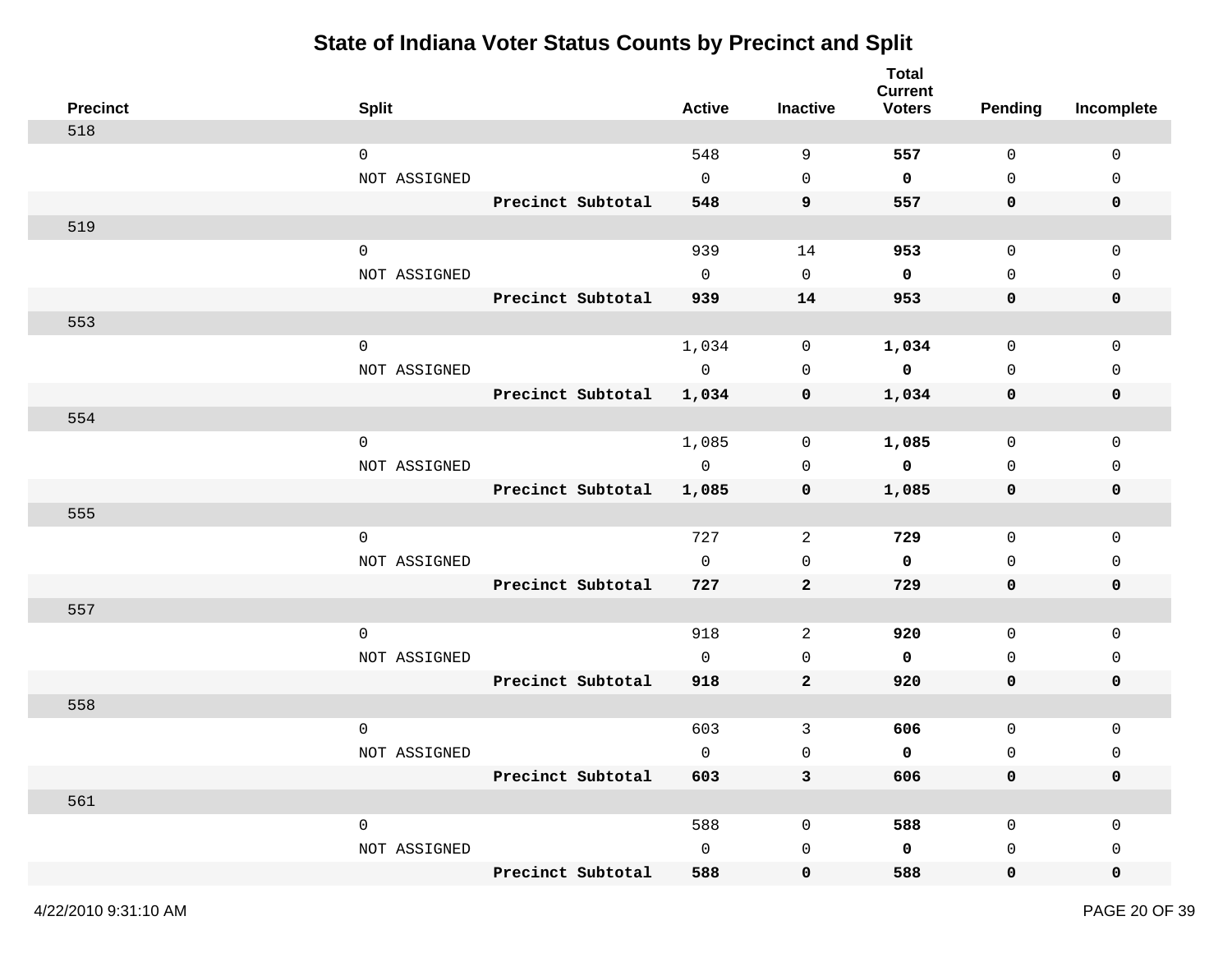| <b>Precinct</b> | <b>Split</b>        |                   | <b>Active</b>  | Inactive       | <b>Total</b><br><b>Current</b><br><b>Voters</b> | <b>Pending</b> | Incomplete  |
|-----------------|---------------------|-------------------|----------------|----------------|-------------------------------------------------|----------------|-------------|
| 562             |                     |                   |                |                |                                                 |                |             |
|                 | $\mathbf 0$         |                   | 665            | 7              | 672                                             | $\mathbf 0$    | $\mathbf 0$ |
|                 | NOT ASSIGNED        |                   | $\mathsf{O}$   | 0              | $\mathbf 0$                                     | $\mathsf 0$    | 0           |
|                 |                     | Precinct Subtotal | 665            | 7              | 672                                             | 0              | 0           |
| 563             |                     |                   |                |                |                                                 |                |             |
|                 | $\mathsf{O}\xspace$ |                   | 753            | 7              | 760                                             | $\mathsf{O}$   | 0           |
|                 | NOT ASSIGNED        |                   | $\mathbf 0$    | 0              | 0                                               | $\mathbf 0$    | 0           |
|                 |                     | Precinct Subtotal | 753            | $\overline{7}$ | 760                                             | 0              | $\mathbf 0$ |
| 565             |                     |                   |                |                |                                                 |                |             |
|                 | $\mathsf 0$         |                   | 298            | 10             | 308                                             | $\mathsf{O}$   | $\mathsf 0$ |
|                 | NOT ASSIGNED        |                   | $\mathbf 0$    | 0              | 0                                               | $\mathbf 0$    | 0           |
|                 |                     | Precinct Subtotal | 298            | 10             | 308                                             | 0              | 0           |
| 566             |                     |                   |                |                |                                                 |                |             |
|                 | $\mathsf{O}$        |                   | 535            | 5              | 540                                             | 0              | 0           |
|                 | NOT ASSIGNED        |                   | $\mathbf 0$    | 0              | 0                                               | 0              | 0           |
|                 |                     | Precinct Subtotal | 535            | 5              | 540                                             | 0              | 0           |
| 567             |                     |                   |                |                |                                                 |                |             |
|                 | $\mathbf 0$         |                   | 947            | 9              | 956                                             | $\mathbf 0$    | 0           |
|                 | NOT ASSIGNED        |                   | 0              | 0              | 0                                               | 0              | 0           |
|                 |                     | Precinct Subtotal | 947            | 9              | 956                                             | 0              | 0           |
| 569             |                     |                   |                |                |                                                 |                |             |
|                 | $\mathbf 0$         |                   | 653            | 3              | 656                                             | $\mathsf{O}$   | $\mathbf 0$ |
|                 | NOT ASSIGNED        |                   | $\mathbf 0$    | 0              | 0                                               | $\mathbf 0$    | 0           |
|                 |                     | Precinct Subtotal | 653            | 3              | 656                                             | 0              | 0           |
| 570             |                     |                   |                |                |                                                 |                |             |
|                 | $\mathbf 0$         |                   | 373            | 3              | 376                                             | $\mathsf{O}$   | 0           |
|                 | NOT ASSIGNED        |                   | 0              | 0              | 0                                               | 0              | 0           |
|                 |                     | Precinct Subtotal | 373            | 3              | 376                                             | 0              | 0           |
| 575             |                     |                   |                |                |                                                 |                |             |
|                 | $\mathsf{O}\xspace$ |                   | 1,119          | 8              | 1,127                                           | 0              | 0           |
|                 | NOT ASSIGNED        |                   | $\overline{0}$ | 0              | $\pmb{0}$                                       | 0              | 0           |
|                 |                     | Precinct Subtotal | 1,119          | 8              | 1,127                                           | $\mathbf 0$    | 0           |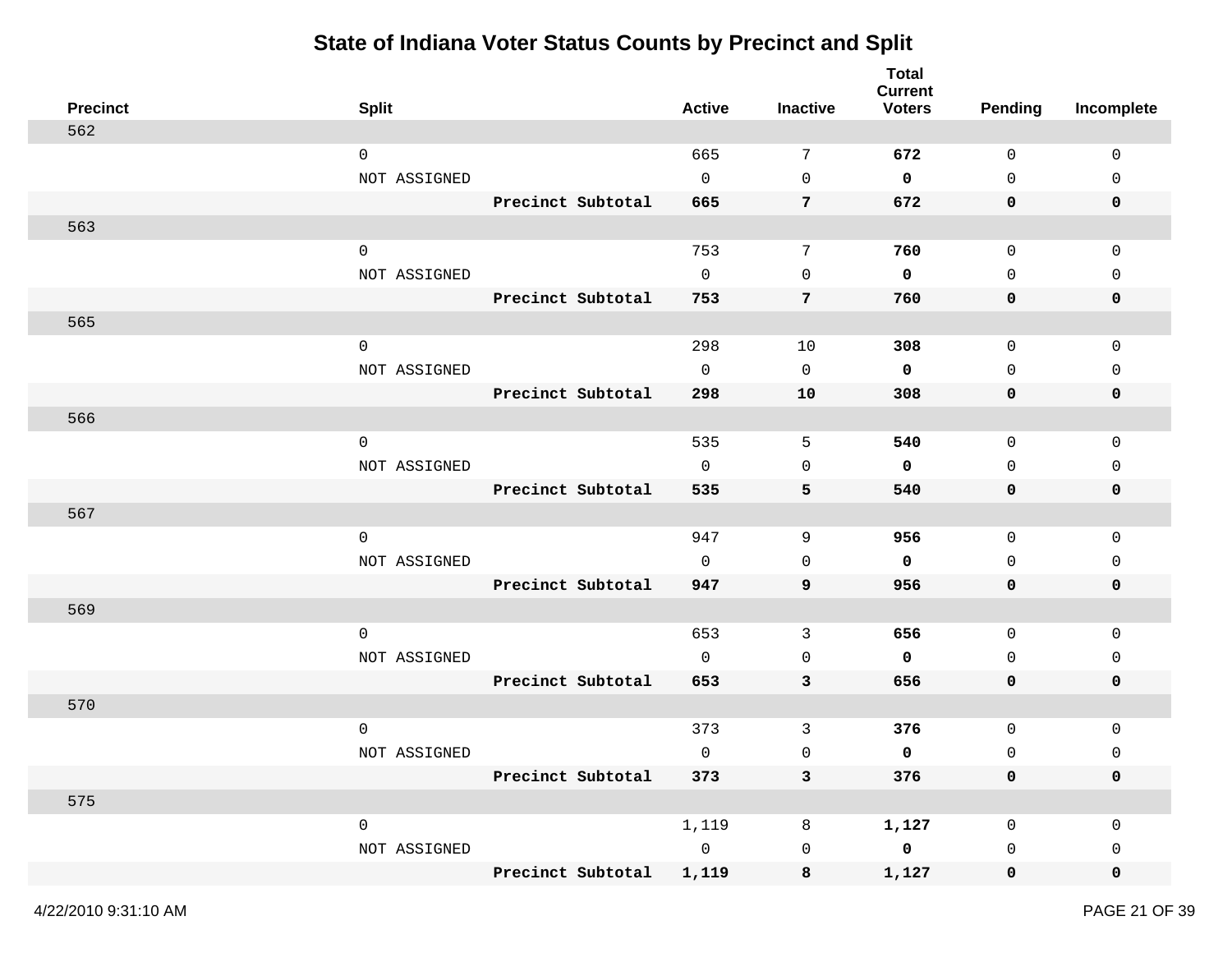| <b>Precinct</b> | <b>Split</b> |                   | <b>Active</b>  | Inactive            | <b>Total</b><br><b>Current</b><br><b>Voters</b> | <b>Pending</b>      | Incomplete   |
|-----------------|--------------|-------------------|----------------|---------------------|-------------------------------------------------|---------------------|--------------|
| 576             |              |                   |                |                     |                                                 |                     |              |
|                 | $\mathbf 0$  |                   | 849            | 3                   | 852                                             | 0                   | $\mathbf 0$  |
|                 | NOT ASSIGNED |                   | $\mathbf 0$    | $\mathbf 0$         | 0                                               | $\mathsf{O}$        | 0            |
|                 |              | Precinct Subtotal | 849            | 3                   | 852                                             | 0                   | 0            |
| 577             |              |                   |                |                     |                                                 |                     |              |
|                 | $\mathbf 0$  |                   | 482            | $\mathbf{1}$        | 483                                             | $\mathsf{O}$        | $\mathbf 0$  |
|                 | NOT ASSIGNED |                   | $\mathbf 0$    | 0                   | $\mathbf 0$                                     | $\mathbf 0$         | $\mathbf{0}$ |
|                 |              | Precinct Subtotal | 482            | $\mathbf{1}$        | 483                                             | 0                   | 0            |
| 578             |              |                   |                |                     |                                                 |                     |              |
|                 | $\mathsf{O}$ |                   | 704            | $\mathbf{1}$        | 705                                             | $\mathsf{O}$        | 0            |
|                 | NOT ASSIGNED |                   | $\mathbf 0$    | $\mathbf 0$         | 0                                               | $\mathbf 0$         | 0            |
|                 |              | Precinct Subtotal | 704            | $\mathbf{1}$        | 705                                             | 0                   | 0            |
| 579             |              |                   |                |                     |                                                 |                     |              |
|                 | $\mathbf 0$  |                   | 917            | 2                   | 919                                             | 0                   | 0            |
|                 | NOT ASSIGNED |                   | $\mathbf 0$    | 0                   | 0                                               | 0                   | 0            |
|                 |              | Precinct Subtotal | 917            | $\mathbf{2}$        | 919                                             | 0                   | 0            |
| 580             |              |                   |                |                     |                                                 |                     |              |
|                 | $\mathbf 0$  |                   | 195            | 0                   | 195                                             | $\mathbf 0$         | $\mathbf 0$  |
|                 | NOT ASSIGNED |                   | $\mathsf{O}$   | 0                   | 0                                               | 0                   | 0            |
|                 |              | Precinct Subtotal | 195            | 0                   | 195                                             | 0                   | 0            |
| 581             |              |                   |                |                     |                                                 |                     |              |
|                 | $\mathbf 0$  |                   | 974            | 9                   | 983                                             | 0                   | 0            |
|                 | NOT ASSIGNED |                   | $\mathbf 0$    | 0                   | 0                                               | 0                   | 0            |
|                 |              | Precinct Subtotal | 974            | 9                   | 983                                             | 0                   | 0            |
| 582             |              |                   |                |                     |                                                 |                     |              |
|                 | $\mathbf 0$  |                   | 879            | $\overline{c}$      | 881                                             | $\mathsf{O}\xspace$ | 0            |
|                 | NOT ASSIGNED |                   | $\mathbf 0$    | $\mathsf 0$         | 0                                               | $\mathsf 0$         | 0            |
|                 |              | Precinct Subtotal | 879            | $\mathbf{2}$        | 881                                             | 0                   | 0            |
| 583             |              |                   |                |                     |                                                 |                     |              |
|                 | $\mathsf{O}$ |                   | 1,336          | 14                  | 1,350                                           | 0                   | $\mathbf 0$  |
|                 | NOT ASSIGNED |                   | $\overline{0}$ | $\mathsf{O}\xspace$ | $\overline{\mathbf{0}}$                         | 0                   | 0            |
|                 |              | Precinct Subtotal | 1,336          | 14                  | 1,350                                           | $\mathbf 0$         | 0            |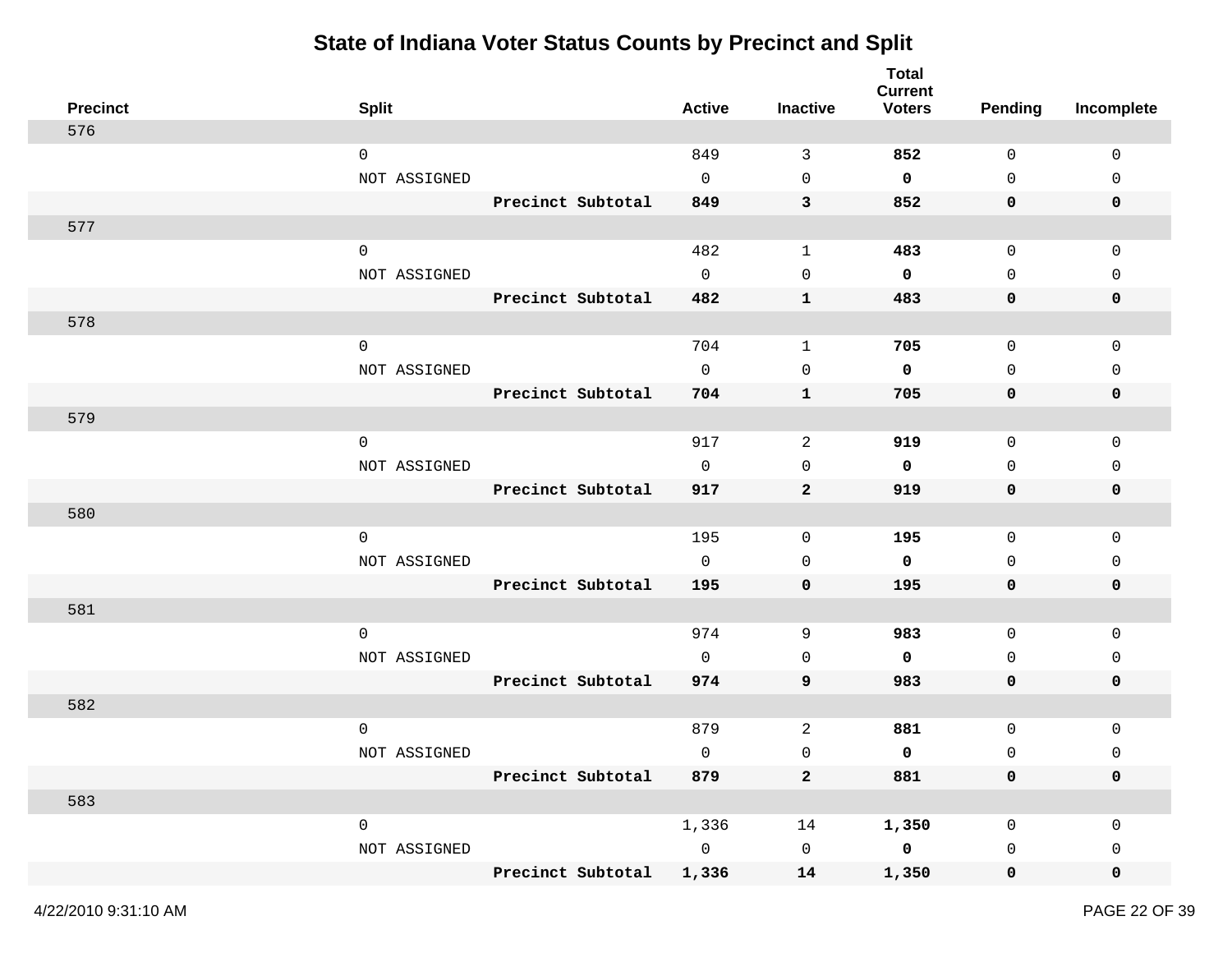|     | <b>Precinct</b> | <b>Split</b>        |                   | <b>Active</b> | <b>Inactive</b> | <b>Total</b><br><b>Current</b><br><b>Voters</b> | Pending     | Incomplete   |
|-----|-----------------|---------------------|-------------------|---------------|-----------------|-------------------------------------------------|-------------|--------------|
| 585 |                 |                     |                   |               |                 |                                                 |             |              |
|     |                 | $\mathsf{O}$        |                   | 763           | $\mathbf 0$     | 763                                             | $\mathbf 0$ | $\mathbf 0$  |
|     |                 | NOT ASSIGNED        |                   | $\Omega$      | $\mathbf 0$     | $\mathbf 0$                                     | $\Omega$    | $\Omega$     |
|     |                 |                     | Precinct Subtotal | 763           | $\mathbf 0$     | 763                                             | 0           | $\mathbf 0$  |
| 602 |                 |                     |                   |               |                 |                                                 |             |              |
|     |                 | $\mathbf 0$         |                   | 752           | 5               | 757                                             | $\mathbf 0$ | $\mathbf 0$  |
|     |                 | NOT ASSIGNED        |                   | $\Omega$      | $\mathbf 0$     | 0                                               | $\mathbf 0$ | $\mathbf{0}$ |
|     |                 |                     | Precinct Subtotal | 752           | 5               | 757                                             | 0           | $\mathbf 0$  |
| 603 |                 |                     |                   |               |                 |                                                 |             |              |
|     |                 | $\mathbf 0$         |                   | 657           | 4               | 661                                             | $\Omega$    | $\mathbf 0$  |
|     |                 | NOT ASSIGNED        |                   | $\Omega$      | $\Omega$        | $\mathbf 0$                                     | $\Omega$    | $\Omega$     |
|     |                 |                     | Precinct Subtotal | 657           | $\overline{4}$  | 661                                             | $\mathbf 0$ | $\mathbf 0$  |
| 605 |                 |                     |                   |               |                 |                                                 |             |              |
|     |                 | $\mathbf 0$         |                   | 1,038         | 9               | 1,047                                           | $\mathbf 0$ | $\mathbf 0$  |
|     |                 | NOT ASSIGNED        |                   | $\Omega$      | $\mathbf 0$     | $\mathbf 0$                                     | $\mathbf 0$ | $\mathbf 0$  |
|     |                 |                     | Precinct Subtotal | 1,038         | 9               | 1,047                                           | 0           | $\mathbf 0$  |
| 607 |                 |                     |                   |               |                 |                                                 |             |              |
|     |                 | $\mathsf{O}\xspace$ |                   | 1,039         | 8               | 1,047                                           | $\mathbf 0$ | 0            |
|     |                 | NOT ASSIGNED        |                   | $\Omega$      | $\mathbf 0$     | $\mathbf 0$                                     | $\Omega$    | $\mathbf 0$  |
|     |                 |                     | Precinct Subtotal | 1,039         | 8               | 1,047                                           | 0           | $\mathbf 0$  |
| 608 |                 |                     |                   |               |                 |                                                 |             |              |
|     |                 | $\Omega$            |                   | 1,009         | 13              | 1,022                                           | $\Omega$    | $\mathsf 0$  |
|     |                 | NOT ASSIGNED        |                   | $\Omega$      | $\mathbf 0$     | $\mathbf 0$                                     | $\Omega$    | $\mathsf 0$  |
|     |                 |                     | Precinct Subtotal | 1,009         | 13              | 1,022                                           | $\mathbf 0$ | $\pmb{0}$    |
| 609 |                 |                     |                   |               |                 |                                                 |             |              |
|     |                 | $\mathsf{O}\xspace$ |                   | 66            | 16              | 82                                              | $\mathbf 0$ | $\mathbf 0$  |
|     |                 |                     | Precinct Subtotal | 66            | 16              | 82                                              | 0           | $\mathbf 0$  |
| 610 |                 |                     |                   |               |                 |                                                 |             |              |
|     |                 | 0                   |                   | 1,012         | 5               | 1,017                                           | 0           | $\mathbf 0$  |
|     |                 | NOT ASSIGNED        |                   | $\Omega$      | 0               | 0                                               | $\mathbf 0$ | $\mathbf 0$  |
|     |                 |                     | Precinct Subtotal | 1,012         | 5               | 1,017                                           | $\mathbf 0$ | $\mathbf 0$  |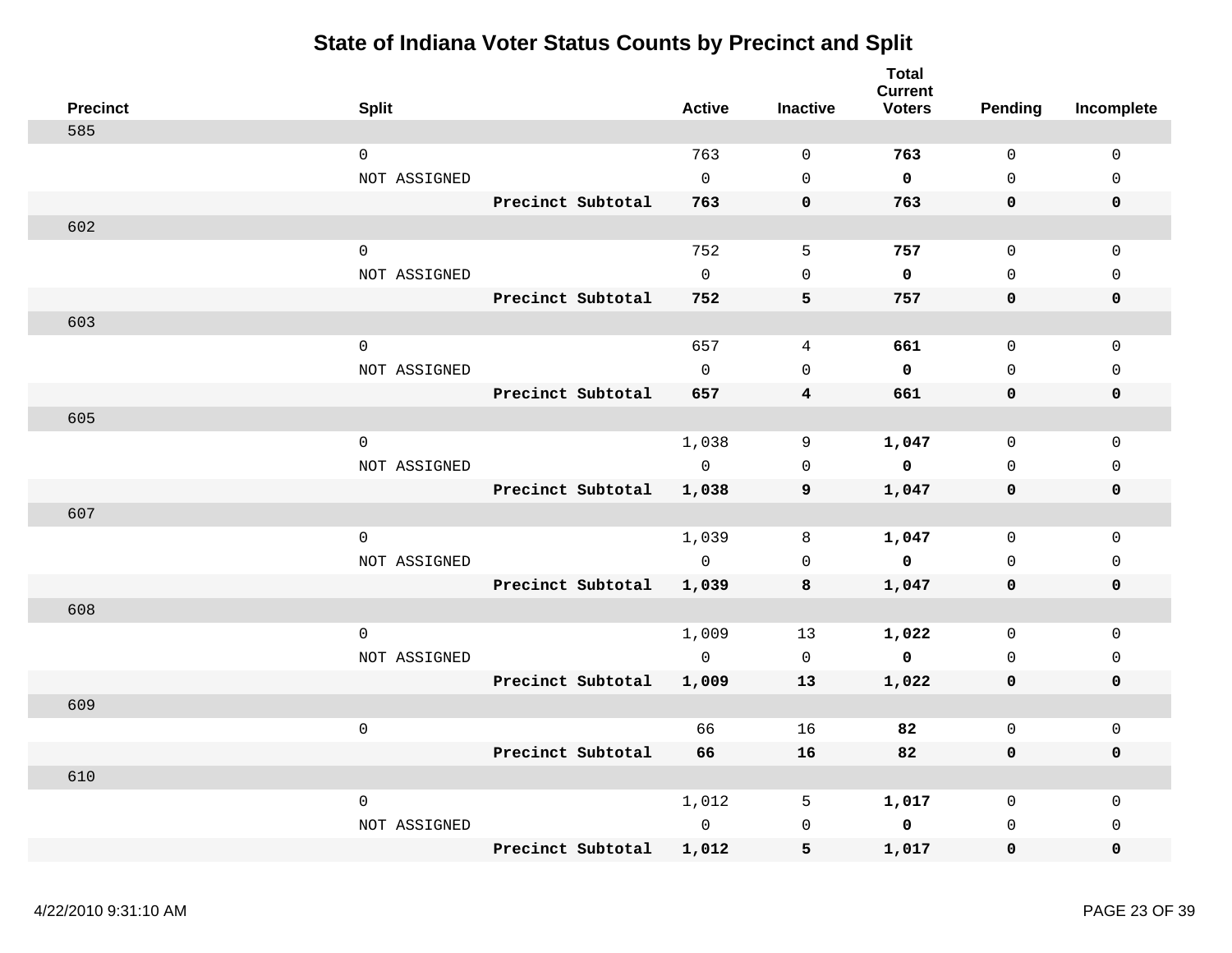| <b>Precinct</b> | <b>Split</b> |                   | <b>Active</b> | <b>Inactive</b>     | <b>Total</b><br><b>Current</b><br><b>Voters</b> | <b>Pending</b> | Incomplete  |
|-----------------|--------------|-------------------|---------------|---------------------|-------------------------------------------------|----------------|-------------|
| 611             |              |                   |               |                     |                                                 |                |             |
|                 | $\mathsf 0$  |                   | $\mathbf{1}$  | $\mathbf 0$         | $\mathbf{1}$                                    | $\mathsf{O}$   | $\mathsf 0$ |
|                 |              | Precinct Subtotal | $\mathbf{1}$  | $\mathbf 0$         | $\mathbf{1}$                                    | $\mathbf 0$    | $\mathbf 0$ |
| 612             |              |                   |               |                     |                                                 |                |             |
|                 | $\mathsf 0$  |                   | 12            | $\mathbf{1}$        | 13                                              | $\mathsf{O}$   | $\mathbf 0$ |
|                 |              | Precinct Subtotal | 12            | $\mathbf{1}$        | 13                                              | $\mathbf 0$    | $\pmb{0}$   |
| 651             |              |                   |               |                     |                                                 |                |             |
|                 | $\mathsf 0$  |                   | 797           | 7                   | 804                                             | $\mathsf{O}$   | $\mathbf 0$ |
|                 | NOT ASSIGNED |                   | $\mathsf{O}$  | $\mathsf{O}\xspace$ | 0                                               | 0              | 0           |
|                 |              | Precinct Subtotal | 797           | 7                   | 804                                             | $\mathbf 0$    | 0           |
| 652             |              |                   |               |                     |                                                 |                |             |
|                 | $\mathsf 0$  |                   | 981           | 6                   | 987                                             | $\mathsf{O}$   | $\mathsf 0$ |
|                 | NOT ASSIGNED |                   | $\mathbf 0$   | $\mathbf 0$         | $\mathbf 0$                                     | $\mathbf 0$    | 0           |
|                 |              | Precinct Subtotal | 981           | 6                   | 987                                             | 0              | 0           |
| 653             |              |                   |               |                     |                                                 |                |             |
|                 | $\mathbf 0$  |                   | 940           | 3                   | 943                                             | $\mathbf 0$    | $\mathbf 0$ |
|                 | NOT ASSIGNED |                   | $\Omega$      | $\mathbf 0$         | $\mathbf 0$                                     | $\mathbf 0$    | $\mathbf 0$ |
|                 |              | Precinct Subtotal | 940           | 3                   | 943                                             | $\mathbf 0$    | $\pmb{0}$   |
| 654             |              |                   |               |                     |                                                 |                |             |
|                 | $\mathbf 0$  |                   | 1,250         | 4                   | 1,254                                           | $\mathbf 0$    | $\mathbf 0$ |
|                 | NOT ASSIGNED |                   | $\mathbf 0$   | $\mathsf{O}\xspace$ | $\mathbf 0$                                     | $\mathbf 0$    | $\mathsf 0$ |
|                 |              | Precinct Subtotal | 1,250         | 4                   | 1,254                                           | $\mathbf 0$    | $\mathbf 0$ |
| 655             |              |                   |               |                     |                                                 |                |             |
|                 | $\mathbf 0$  |                   | 571           | 5                   | 576                                             | $\mathsf{O}$   | $\mathsf 0$ |
|                 | NOT ASSIGNED |                   | $\mathbf 0$   | 0                   | 0                                               | $\mathsf{O}$   | 0           |
|                 |              | Precinct Subtotal | 571           | 5                   | 576                                             | 0              | 0           |
| 656             |              |                   |               |                     |                                                 |                |             |
|                 | $\mathsf 0$  |                   | 721           | 12                  | 733                                             | 0              | 0           |
|                 | NOT ASSIGNED |                   | $\mathbf 0$   | $\mathsf{O}\xspace$ | $\mathbf 0$                                     | $\mathbf 0$    | 0           |
|                 |              | Precinct Subtotal | 721           | 12                  | 733                                             | 0              | 0           |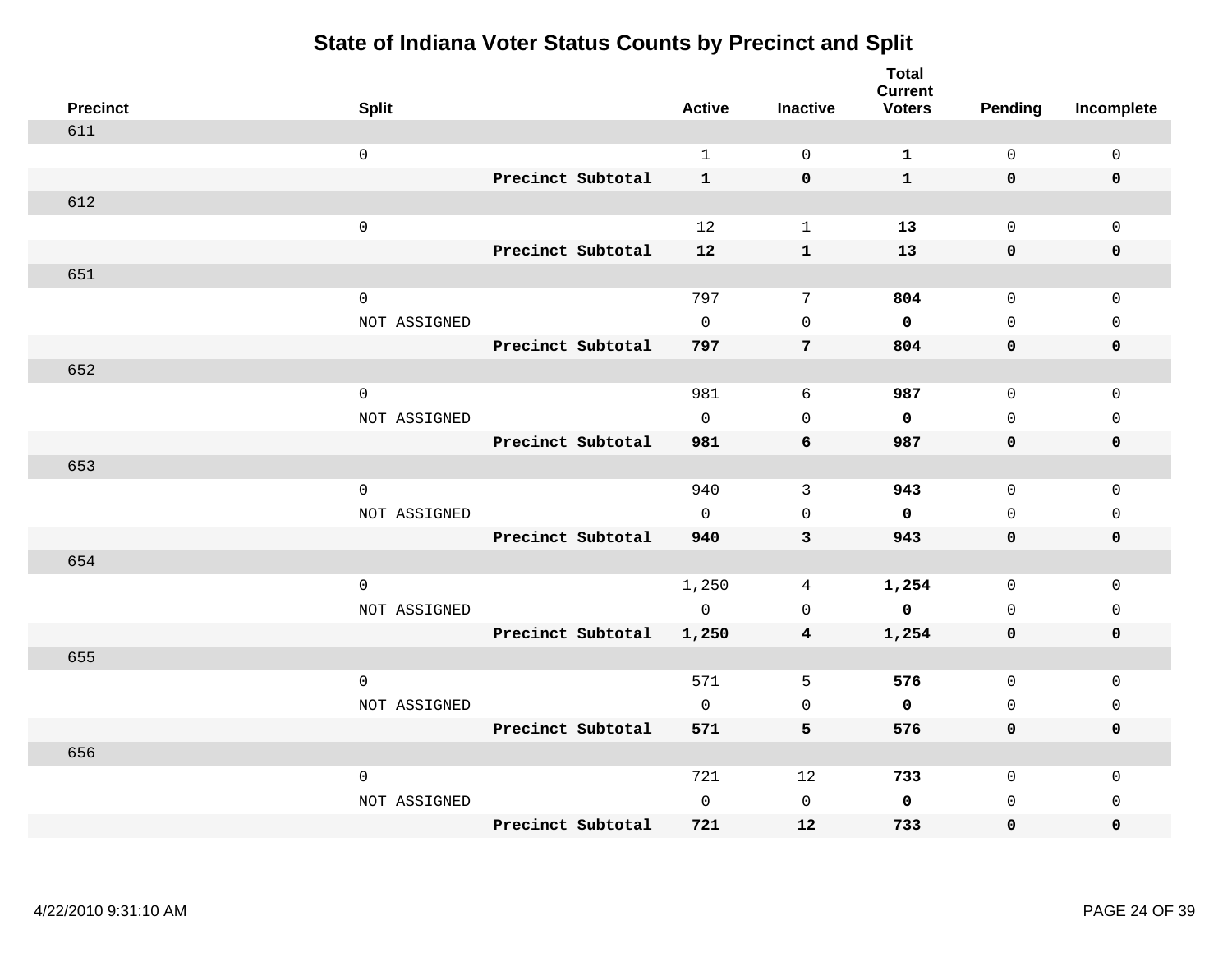| <b>Precinct</b> | <b>Split</b>                        |                   | <b>Active</b>         | <b>Inactive</b> | <b>Total</b><br><b>Current</b><br><b>Voters</b> | <b>Pending</b>              | Incomplete                 |
|-----------------|-------------------------------------|-------------------|-----------------------|-----------------|-------------------------------------------------|-----------------------------|----------------------------|
| 658             |                                     |                   |                       |                 |                                                 |                             |                            |
|                 | $\mathbf 0$                         |                   | 1,095                 | 6               | 1,101                                           | $\mathbf 0$                 | $\mathbf 0$                |
|                 | NOT ASSIGNED                        |                   | $\overline{0}$        | $\mathsf 0$     | $\mathbf 0$                                     | $\Omega$                    | $\mathbf 0$                |
|                 |                                     | Precinct Subtotal | 1,095                 | 6               | 1,101                                           | $\mathbf 0$                 | 0                          |
| 660             |                                     |                   |                       |                 |                                                 |                             |                            |
|                 | $\mathbf 0$                         |                   | 786                   | $7\phantom{.0}$ | 793                                             | $\mathbf 0$                 | $\mathbf 0$                |
|                 | NOT ASSIGNED                        |                   | $\mathbf{0}$          | $\mathbf 0$     | $\mathbf 0$                                     | $\mathbf{0}$                | $\mathbf 0$                |
|                 |                                     | Precinct Subtotal | 786                   | 7               | 793                                             | 0                           | 0                          |
| 661             |                                     |                   |                       |                 |                                                 |                             |                            |
|                 | $\mathbf 0$                         |                   | 548                   | 2               | 550                                             | 0                           | $\mathbf 0$                |
|                 | NOT ASSIGNED                        |                   | $\Omega$              | $\mathbf 0$     | $\mathbf 0$                                     | $\mathbf 0$                 | $\mathbf 0$                |
|                 |                                     | Precinct Subtotal | 548                   | $\mathbf{2}$    | 550                                             | $\mathbf 0$                 | 0                          |
| 662             |                                     |                   |                       |                 |                                                 |                             |                            |
|                 | $\mathbf 0$                         |                   | 896                   | 9               | 905                                             | $\mathbf 0$                 | $\mathbf 0$                |
|                 | NOT ASSIGNED                        |                   | $\mathbf{0}$          | $\mathbf 0$     | $\mathbf 0$                                     | $\mathbf 0$                 | 0                          |
|                 |                                     | Precinct Subtotal | 896                   | 9               | 905                                             | $\mathbf 0$                 | 0                          |
| 663             |                                     |                   |                       |                 |                                                 |                             |                            |
|                 | $\mathsf{O}\xspace$<br>NOT ASSIGNED |                   | 1,230<br>$\mathsf{O}$ | 8<br>0          | 1,238<br>$\mathbf 0$                            | $\mathsf{O}$<br>$\mathbf 0$ | $\mathsf 0$<br>$\mathbf 0$ |
|                 |                                     | Precinct Subtotal | 1,230                 | 8               | 1,238                                           | 0                           | 0                          |
| 665             |                                     |                   |                       |                 |                                                 |                             |                            |
|                 | $\mathbf 0$                         |                   | 1,028                 | 3               | 1,031                                           | 0                           | $\mathbf 0$                |
|                 | NOT ASSIGNED                        |                   | $\mathbf{0}$          | 0               | $\mathbf{0}$                                    | $\Omega$                    | 0                          |
|                 |                                     | Precinct Subtotal | 1,028                 | $\mathbf{3}$    | 1,031                                           | $\mathbf 0$                 | 0                          |
| 667             |                                     |                   |                       |                 |                                                 |                             |                            |
|                 | $\mathsf{O}\xspace$                 |                   | 38                    | $\mathbf 0$     | 38                                              | $\mathbf 0$                 | 0                          |
|                 |                                     | Precinct Subtotal | 38                    | $\mathbf 0$     | 38                                              | $\mathbf 0$                 | $\mathbf 0$                |
| 668             |                                     |                   |                       |                 |                                                 |                             |                            |
|                 | $\mathsf{O}\xspace$                 |                   | 7                     | $\mathbf 0$     | 7                                               | $\mathbf 0$                 | $\mathbf 0$                |
|                 |                                     | Precinct Subtotal | 7                     | $\mathbf 0$     | $7\overline{ }$                                 | $\mathbf 0$                 | $\mathbf 0$                |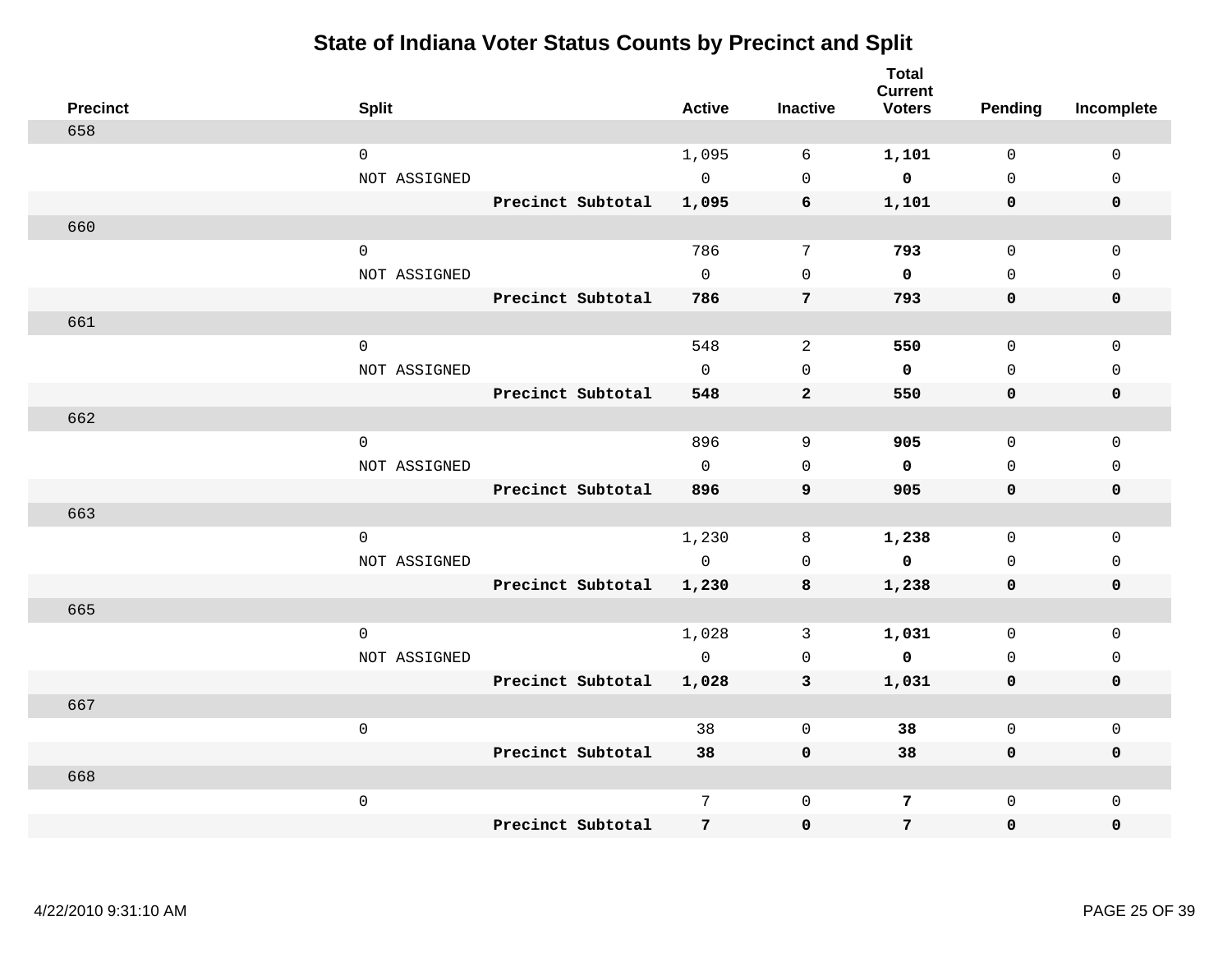|                 |              |                   |                     |                         | <b>Total</b><br><b>Current</b> |                     |              |
|-----------------|--------------|-------------------|---------------------|-------------------------|--------------------------------|---------------------|--------------|
| <b>Precinct</b> | <b>Split</b> |                   | <b>Active</b>       | <b>Inactive</b>         | <b>Voters</b>                  | <b>Pending</b>      | Incomplete   |
| 669             |              |                   |                     |                         |                                |                     |              |
|                 | $\mathsf 0$  |                   | $\overline{4}$      | $\mathbf 0$             | $\overline{\mathbf{4}}$        | $\mathsf{O}$        | $\mathbf 0$  |
|                 |              | Precinct Subtotal | $\overline{4}$      | $\mathbf 0$             | $\overline{\mathbf{4}}$        | $\mathbf 0$         | 0            |
| 670             |              |                   |                     |                         |                                |                     |              |
|                 | $\mathsf 0$  |                   | 941                 | 14                      | 955                            | $\mathbf 0$         | $\mathbf{0}$ |
|                 | NOT ASSIGNED |                   | $\Omega$            | $\Omega$                | $\mathbf 0$                    | $\Omega$            | $\Omega$     |
|                 |              | Precinct Subtotal | 941                 | 14                      | 955                            | $\mathbf 0$         | $\mathbf 0$  |
| 671             |              |                   |                     |                         |                                |                     |              |
|                 | $\mathsf 0$  |                   | 983                 | 4                       | 987                            | $\mathsf{O}\xspace$ | $\mathsf 0$  |
|                 | NOT ASSIGNED |                   | $\mathsf{O}$        | $\mathsf{O}$            | $\mathbf 0$                    | $\mathsf{O}$        | $\mathsf 0$  |
|                 |              | Precinct Subtotal | 983                 | $\overline{\mathbf{4}}$ | 987                            | 0                   | $\mathbf 0$  |
| 672             |              |                   |                     |                         |                                |                     |              |
|                 | $\mathbf 0$  |                   | 495                 | 2                       | 497                            | $\mathbf 0$         | $\mathbf 0$  |
|                 | NOT ASSIGNED |                   | $\mathbf 0$         | $\mathbf 0$             | $\mathbf 0$                    | 0                   | $\mathbf 0$  |
|                 |              | Precinct Subtotal | 495                 | $\mathbf{2}$            | 497                            | $\mathbf 0$         | $\pmb{0}$    |
| 673             |              |                   |                     |                         |                                |                     |              |
|                 | $\mathbf 0$  |                   | 875                 | 4                       | 879                            | $\mathbf 0$         | $\mathbf 0$  |
|                 | NOT ASSIGNED |                   | $\mathbf 0$         | $\mathbf 0$             | $\mathbf 0$                    | $\mathsf{O}$        | $\mathbf 0$  |
|                 |              | Precinct Subtotal | 875                 | $\overline{\mathbf{4}}$ | 879                            | 0                   | 0            |
| 674             |              |                   |                     |                         |                                |                     |              |
|                 | $\mathbf 0$  |                   | 868                 | $\sqrt{4}$              | 872                            | $\mathsf{O}$        | $\mathbf 0$  |
|                 | NOT ASSIGNED |                   | $\mathsf{O}\xspace$ | $\mathbf 0$             | $\mathbf 0$                    | $\mathsf{O}$        | $\mathsf 0$  |
|                 |              | Precinct Subtotal | 868                 | $\overline{\mathbf{4}}$ | 872                            | $\mathbf 0$         | $\mathbf 0$  |
| 675             |              |                   |                     |                         |                                |                     |              |
|                 | $\mathsf 0$  |                   | 11                  | $\mathbf{1}$            | 12                             | $\mathsf{O}$        | $\mathsf 0$  |
|                 |              | Precinct Subtotal | 11                  | $\mathbf{1}$            | 12                             | $\mathbf 0$         | 0            |
| 676             |              |                   |                     |                         |                                |                     |              |
|                 | $\mathsf 0$  |                   | $\mathbf{3}$        | $\mathsf 0$             | $\mathbf{3}$                   | $\mathsf{O}\xspace$ | $\mathsf 0$  |
|                 |              | Precinct Subtotal | 3                   | $\pmb{0}$               | 3                              | $\mathbf 0$         | 0            |
|                 |              |                   |                     |                         |                                |                     |              |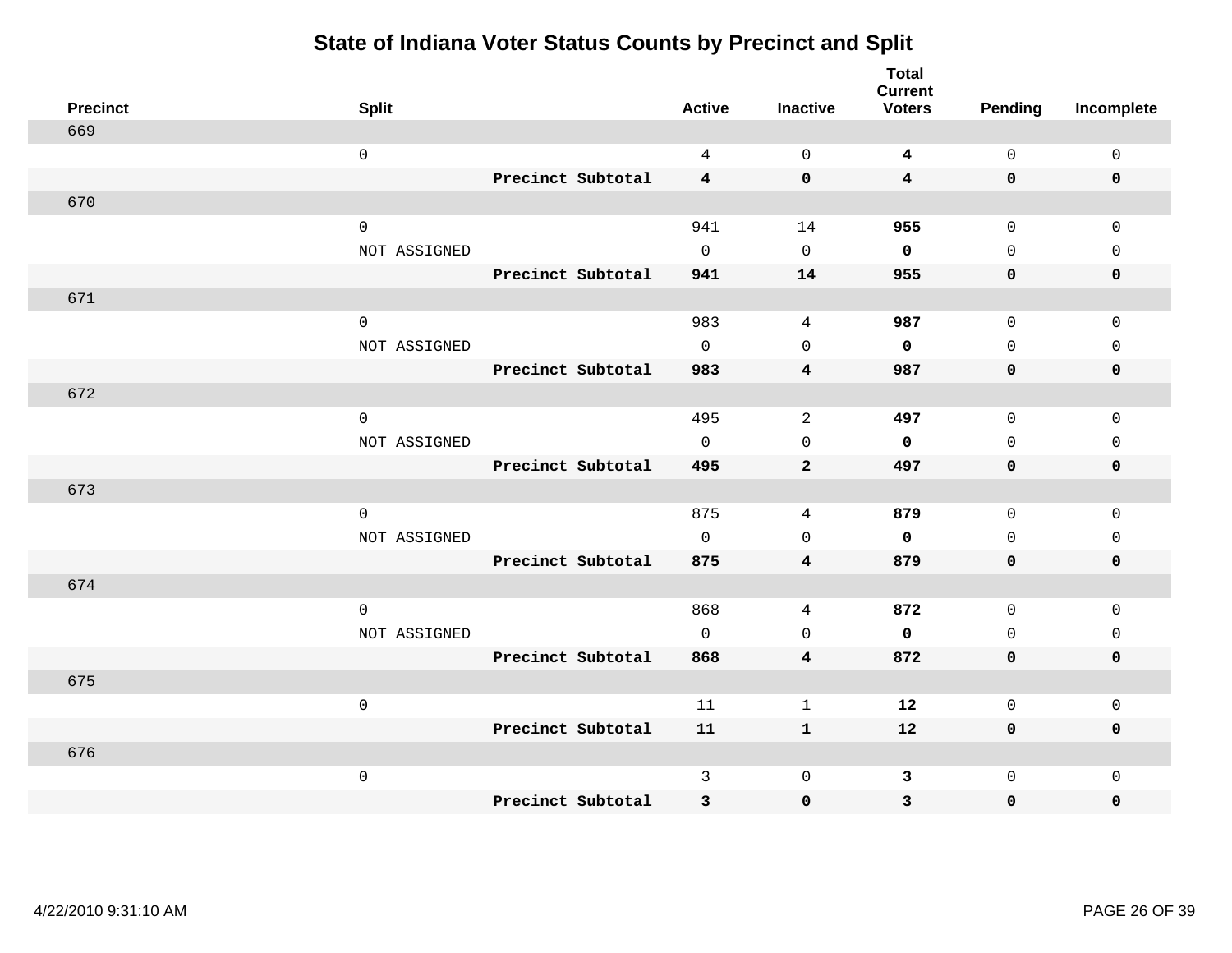| <b>Precinct</b> | <b>Split</b>        |                   | <b>Active</b> | <b>Inactive</b>     | <b>Total</b><br><b>Current</b><br><b>Voters</b> | <b>Pending</b> | Incomplete  |
|-----------------|---------------------|-------------------|---------------|---------------------|-------------------------------------------------|----------------|-------------|
| 677             |                     |                   |               |                     |                                                 |                |             |
|                 | $\mathsf 0$         |                   | 14            | $\mathsf{O}\xspace$ | 14                                              | $\mathsf{O}$   | $\mathsf 0$ |
|                 |                     | Precinct Subtotal | 14            | $\mathbf 0$         | 14                                              | $\mathbf 0$    | $\mathbf 0$ |
| 678             |                     |                   |               |                     |                                                 |                |             |
|                 | $\mathbf 0$         |                   | 584           | 6                   | 590                                             | $\mathbf 0$    | $\mathbf 0$ |
|                 | NOT ASSIGNED        |                   | $\mathbf 0$   | $\mathsf{O}\xspace$ | $\mathbf 0$                                     | $\mathbf 0$    | $\mathsf 0$ |
|                 |                     | Precinct Subtotal | 584           | 6                   | 590                                             | $\mathbf 0$    | 0           |
| 679             |                     |                   |               |                     |                                                 |                |             |
|                 | $\mathbf 0$         |                   | 1,058         | 4                   | 1,062                                           | $\mathbf 0$    | $\mathbf 0$ |
|                 | NOT ASSIGNED        |                   | $\mathsf{O}$  | $\mathbf 0$         | $\mathbf 0$                                     | $\mathbf 0$    | $\mathbf 0$ |
|                 |                     | Precinct Subtotal | 1,058         | 4                   | 1,062                                           | $\mathbf 0$    | $\mathbf 0$ |
| 680             |                     |                   |               |                     |                                                 |                |             |
|                 | $\mathbf 0$         |                   | 543           | 5                   | 548                                             | 0              | 0           |
|                 | NOT ASSIGNED        |                   | $\Omega$      | $\Omega$            | $\mathbf{0}$                                    | $\Omega$       | $\Omega$    |
|                 |                     | Precinct Subtotal | 543           | 5                   | 548                                             | $\mathbf 0$    | $\mathbf 0$ |
| 682             |                     |                   |               |                     |                                                 |                |             |
|                 | $\mathsf{O}\xspace$ |                   | 1,016         | 10                  | 1,026                                           | $\mathbf 0$    | $\mathsf 0$ |
|                 | NOT ASSIGNED        |                   | $\mathbb O$   | $\mathsf 0$         | $\mathbf 0$                                     | $\mathsf{O}$   | $\mathsf 0$ |
|                 |                     | Precinct Subtotal | 1,016         | 10                  | 1,026                                           | 0              | 0           |
| ABOITE J        |                     |                   |               |                     |                                                 |                |             |
|                 | $\mathbf 0$         |                   | 1,308         | $\mathbf 0$         | 1,308                                           | $\mathbf 0$    | $\mathbf 0$ |
|                 | NOT ASSIGNED        |                   | $\mathbf 0$   | 0                   | $\mathbf 0$                                     | $\mathbf 0$    | $\mathsf 0$ |
|                 |                     | Precinct Subtotal | 1,308         | 0                   | 1,308                                           | 0              | 0           |
| ABOITE K        |                     |                   |               |                     |                                                 |                |             |
|                 | $\mathsf 0$         |                   | 511           | $\mathbf{1}$        | 512                                             | 0              | $\mathbf 0$ |
|                 |                     | Precinct Subtotal | 511           | $\mathbf{1}$        | 512                                             | 0              | 0           |
| ABOITE N        |                     |                   |               |                     |                                                 |                |             |
|                 | $\mathbf 0$         |                   | 1,363         | 0                   | 1,363                                           | 0              | $\mathsf 0$ |
|                 | NOT ASSIGNED        |                   | $\mathbf 0$   | $\mathsf{O}\xspace$ | 0                                               | $\mathbf 0$    | 0           |
|                 |                     | Precinct Subtotal | 1,363         | $\mathbf 0$         | 1,363                                           | 0              | 0           |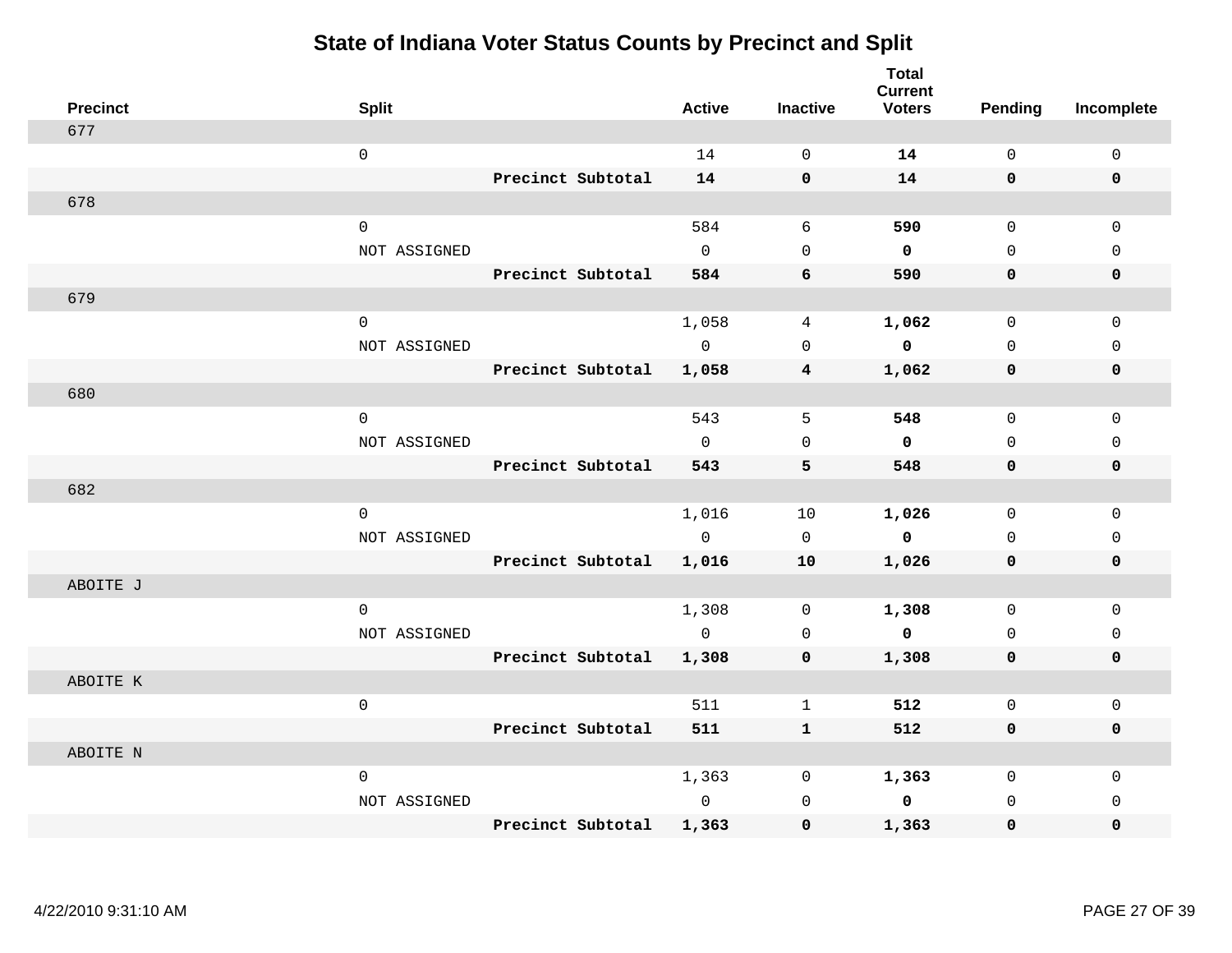| <b>Precinct</b> | <b>Split</b> |                   | <b>Active</b> | <b>Inactive</b> | <b>Total</b><br><b>Current</b><br><b>Voters</b> | Pending      | Incomplete  |
|-----------------|--------------|-------------------|---------------|-----------------|-------------------------------------------------|--------------|-------------|
| ABOITE S        |              |                   |               |                 |                                                 |              |             |
|                 | $\mathsf 0$  |                   | 1,221         | $\mathbf{1}$    | 1,222                                           | $\mathbf 0$  | 0           |
|                 | NOT ASSIGNED |                   | $\mathsf{O}$  | $\mathbf 0$     | $\mathbf 0$                                     | $\mathbf 0$  | $\mathbf 0$ |
|                 |              | Precinct Subtotal | 1,221         | $\mathbf{1}$    | 1,222                                           | $\mathbf 0$  | 0           |
| ABOITE T        |              |                   |               |                 |                                                 |              |             |
|                 | $\mathbf 0$  |                   | 1,088         | $\mathbf 0$     | 1,088                                           | $\Omega$     | $\Omega$    |
|                 | NOT ASSIGNED |                   | $\mathbf{0}$  | $\mathbf 0$     | $\mathbf 0$                                     | $\Omega$     | $\mathbf 0$ |
|                 |              | Precinct Subtotal | 1,088         | 0               | 1,088                                           | 0            | $\mathbf 0$ |
| ABOITE U        |              |                   |               |                 |                                                 |              |             |
|                 | $\mathsf{O}$ |                   | 656           | $\mathbf{1}$    | 657                                             | $\mathbf 0$  | $\mathbf 0$ |
|                 |              | Precinct Subtotal | 656           | ${\bf 1}$       | 657                                             | $\mathbf 0$  | $\mathbf 0$ |
| ABOITE Z        |              |                   |               |                 |                                                 |              |             |
|                 | $\mathbf 0$  |                   | 436           | $\mathbf{1}$    | 437                                             | $\mathsf{O}$ | $\mathsf 0$ |
|                 | NOT ASSIGNED |                   | $\Omega$      | $\mathbf 0$     | 0                                               | $\Omega$     | $\Omega$    |
|                 |              | Precinct Subtotal | 436           | ${\bf 1}$       | 437                                             | $\mathbf 0$  | $\mathbf 0$ |
| ADAMS B1        |              |                   |               |                 |                                                 |              |             |
|                 | $\mathbf 0$  |                   | 134           | $\mathbf{1}$    | 135                                             | $\mathbf 0$  | $\mathbf 0$ |
|                 | NOT ASSIGNED |                   | $\mathbf 0$   | $\mathbf 0$     | 0                                               | $\mathbf 0$  | $\mathbf 0$ |
|                 |              | Precinct Subtotal | 134           | ${\bf 1}$       | 135                                             | $\mathbf 0$  | 0           |
| ADAMS B2        |              |                   |               |                 |                                                 |              |             |
|                 | $\mathsf{O}$ |                   | 26            | $\mathbf 0$     | 26                                              | $\mathsf{O}$ | $\mathsf 0$ |
|                 |              | Precinct Subtotal | 26            | $\mathbf 0$     | 26                                              | $\mathbf 0$  | $\mathbf 0$ |
| ADAMS E         |              |                   |               |                 |                                                 |              |             |
|                 | $\mathsf 0$  |                   | 279           | $\mathbf 0$     | 279                                             | $\mathsf{O}$ | $\mathsf 0$ |
|                 | NOT ASSIGNED |                   | $\Omega$      | $\mathbf 0$     | 0                                               | $\Omega$     | $\mathbf 0$ |
|                 |              | Precinct Subtotal | 279           | $\mathbf 0$     | 279                                             | $\mathbf 0$  | $\mathbf 0$ |
| ADAMS F         |              |                   |               |                 |                                                 |              |             |
|                 | $\mathbf 0$  |                   | 114           | $\mathbf 0$     | 114                                             | $\mathbf 0$  | $\mathbf 0$ |
|                 | NOT ASSIGNED |                   | $\Omega$      | $\mathbf 0$     | 0                                               | $\Omega$     | $\mathbf 0$ |
|                 |              | Precinct Subtotal | 114           | $\mathbf 0$     | 114                                             | $\mathbf 0$  | $\mathbf 0$ |
| ADAMS G         |              |                   |               |                 |                                                 |              |             |
|                 | $\mathbf 0$  |                   | 386           | 0               | 386                                             | 0            | $\mathbf 0$ |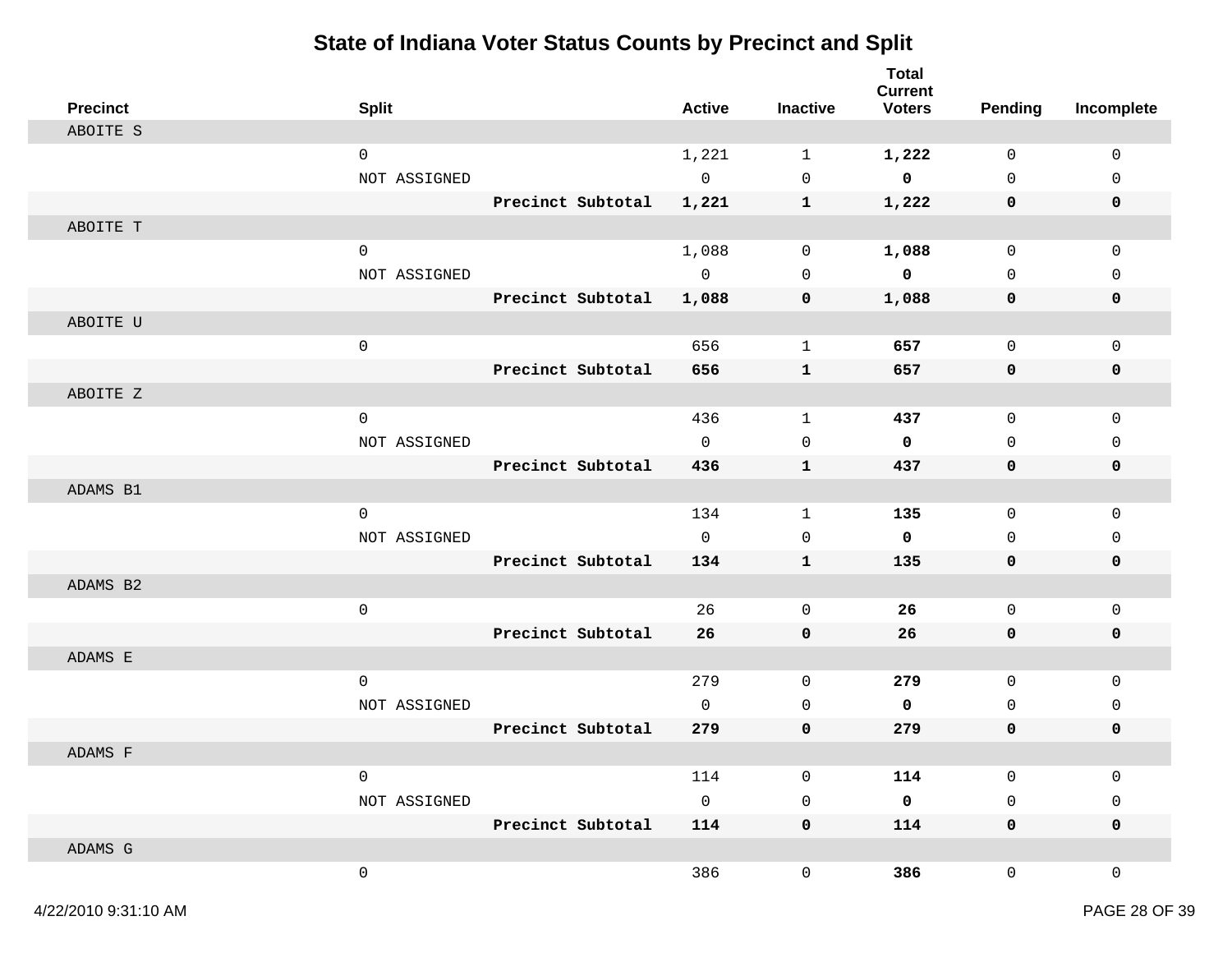| <b>Precinct</b> | <b>Split</b> |                   | <b>Active</b> | <b>Inactive</b> | <b>Total</b><br><b>Current</b><br><b>Voters</b> | <b>Pending</b> | Incomplete   |
|-----------------|--------------|-------------------|---------------|-----------------|-------------------------------------------------|----------------|--------------|
| ADAMS G         |              |                   |               |                 |                                                 |                |              |
|                 | NOT ASSIGNED |                   | $\mathbf 0$   | $\mathbf 0$     | $\mathbf 0$                                     | $\mathbf 0$    | 0            |
|                 |              | Precinct Subtotal | 386           | $\mathbf 0$     | 386                                             | 0              | $\mathbf 0$  |
| ADAMS K         |              |                   |               |                 |                                                 |                |              |
|                 | $\mathsf 0$  |                   | 351           | $\mathbf 0$     | 351                                             | 0              | $\mathbf{0}$ |
|                 | NOT ASSIGNED |                   | $\mathbf 0$   | $\Omega$        | $\mathbf 0$                                     | 0              | $\mathbf 0$  |
|                 |              | Precinct Subtotal | 351           | $\mathbf 0$     | 351                                             | 0              | $\mathbf 0$  |
| ADAMS M         |              |                   |               |                 |                                                 |                |              |
|                 | $\mathbf 0$  |                   | 19            | $\mathbf 0$     | 19                                              | $\Omega$       | $\mathbf{0}$ |
|                 |              | Precinct Subtotal | 19            | $\mathbf 0$     | 19                                              | 0              | 0            |
| CEDAR CREEK A   |              |                   |               |                 |                                                 |                |              |
|                 | $\mathbf 0$  |                   | 1,263         | $\mathbf 0$     | 1,263                                           | 0              | $\Omega$     |
|                 | NOT ASSIGNED |                   | $\Omega$      | $\Omega$        | $\mathbf 0$                                     | $\Omega$       | $\mathbf 0$  |
|                 |              | Precinct Subtotal | 1,263         | $\mathbf 0$     | 1,263                                           | 0              | 0            |
| CEDAR CREEK B   |              |                   |               |                 |                                                 |                |              |
|                 | $\mathbf 0$  |                   | 905           | $\mathbf{1}$    | 906                                             | 0              | $\mathbf 0$  |
|                 | $\mathbf{1}$ |                   | 3             | $\mathbf 0$     | $\mathbf{3}$                                    | 0              | $\Omega$     |
|                 | NOT ASSIGNED |                   | $\Omega$      | $\mathbf 0$     | $\mathbf 0$                                     | 0              | $\mathbf 0$  |
|                 |              | Precinct Subtotal | 908           | $\mathbf{1}$    | 909                                             | 0              | $\mathbf 0$  |
| CEDAR CREEK C   |              |                   |               |                 |                                                 |                |              |
|                 | $\mathbf 0$  |                   | 725           | 2               | 727                                             | 0              | 0            |
|                 | NOT ASSIGNED |                   | $\Omega$      | $\Omega$        | $\mathbf 0$                                     | $\Omega$       | $\Omega$     |
|                 |              | Precinct Subtotal | 725           | $\mathbf{2}$    | 727                                             | 0              | $\mathbf 0$  |
| CEDAR CREEK D   |              |                   |               |                 |                                                 |                |              |
|                 | $\mathbf 0$  |                   | 1,002         | 0               | 1,002                                           | 0              | 0            |
|                 | NOT ASSIGNED |                   | $\Omega$      | $\Omega$        | $\mathbf 0$                                     | $\Omega$       | $\Omega$     |
|                 |              | Precinct Subtotal | 1,002         | $\mathbf 0$     | 1,002                                           | 0              | $\mathbf 0$  |
| CEDAR CREEK E   |              |                   |               |                 |                                                 |                |              |
|                 | 0            |                   | 1,018         | $\mathbf 0$     | 1,018                                           | 0              | 0            |
|                 | NOT ASSIGNED |                   | $\Omega$      | $\mathbf 0$     | $\mathbf 0$                                     | 0              | $\Omega$     |
|                 |              | Precinct Subtotal | 1,018         | $\mathbf 0$     | 1,018                                           | 0              | 0            |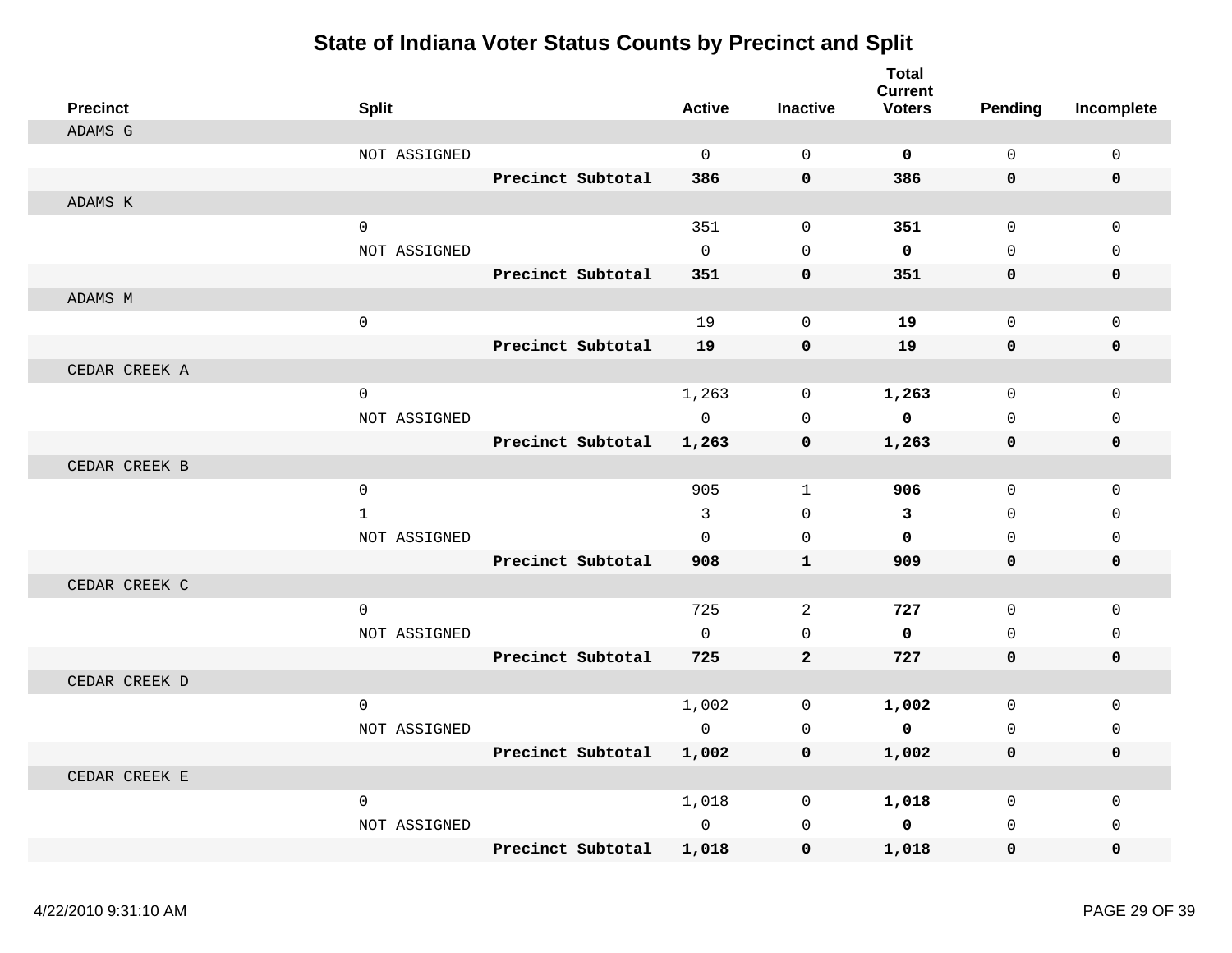| <b>Precinct</b>  | <b>Split</b> |                   | <b>Active</b>  | <b>Inactive</b> | <b>Total</b><br><b>Current</b><br><b>Voters</b> | <b>Pending</b> | Incomplete  |
|------------------|--------------|-------------------|----------------|-----------------|-------------------------------------------------|----------------|-------------|
| EEL RIVER A      |              |                   |                |                 |                                                 |                |             |
|                  | $\mathbf 0$  |                   | 884            | $\mathbf 0$     | 884                                             | $\mathbf 0$    | $\mathbf 0$ |
|                  | NOT ASSIGNED |                   | $\mathbf 0$    | $\mathbf 0$     | 0                                               | $\mathbf 0$    | $\mathbf 0$ |
|                  |              | Precinct Subtotal | 884            | 0               | 884                                             | 0              | 0           |
| EEL RIVER B      |              |                   |                |                 |                                                 |                |             |
|                  | $\mathbf 0$  |                   | 1,151          | $\mathbf 1$     | 1,152                                           | $\mathbf 0$    | $\mathbf 0$ |
|                  | NOT ASSIGNED |                   | $\mathbf 0$    | $\mathbf 0$     | 0                                               | $\Omega$       | $\Omega$    |
|                  |              | Precinct Subtotal | 1,151          | $\mathbf{1}$    | 1,152                                           | 0              | 0           |
| GRABILL          |              |                   |                |                 |                                                 |                |             |
|                  | $\mathbf 0$  |                   | 594            | 6               | 600                                             | $\mathbf 0$    | 0           |
|                  | NOT ASSIGNED |                   | $\Omega$       | $\Omega$        | 0                                               | $\Omega$       | 0           |
|                  |              | Precinct Subtotal | 594            | 6               | 600                                             | 0              | 0           |
| HUNTERTOWN A     |              |                   |                |                 |                                                 |                |             |
|                  | $\mathbf 0$  |                   | 1,124          | 2               | 1,126                                           | $\mathbf 0$    | $\mathbf 0$ |
|                  | NOT ASSIGNED |                   | $\mathbf 0$    | $\mathbf 0$     | 0                                               | $\Omega$       | 0           |
|                  |              | Precinct Subtotal | 1,124          | $\mathbf{2}$    | 1,126                                           | 0              | 0           |
| HUNTERTOWN B     |              |                   |                |                 |                                                 |                |             |
|                  | $\mathbf 0$  |                   | 1,279          | 3               | 1,282                                           | $\mathbf 0$    | 0           |
|                  | NOT ASSIGNED |                   | $\mathbf 0$    | $\mathbf 0$     | $\mathbf 0$                                     | $\mathbf 0$    | 0           |
|                  |              | Precinct Subtotal | 1,279          | 3               | 1,282                                           | 0              | 0           |
| HUNTERTOWN ER    |              |                   |                |                 |                                                 |                |             |
|                  | $\mathbf 0$  |                   | 475            | $\mathbf 0$     | 475                                             | $\mathbf 0$    | $\mathbf 0$ |
|                  | NOT ASSIGNED |                   | $\mathbf 0$    | $\mathbf 0$     | 0                                               | $\mathbf{0}$   | 0           |
|                  |              | Precinct Subtotal | 475            | $\mathbf 0$     | 475                                             | $\mathbf 0$    | 0           |
| <b>JACKSON</b>   |              |                   |                |                 |                                                 |                |             |
|                  | $\mathsf 0$  |                   | 356            | 0               | 356                                             | $\mathbf 0$    | 0           |
|                  | NOT ASSIGNED |                   | $\mathbf 0$    | 0               | 0                                               | $\mathbf 0$    | 0           |
|                  |              | Precinct Subtotal | 356            | 0               | 356                                             | 0              | 0           |
| <b>JEFFERSON</b> |              |                   |                |                 |                                                 |                |             |
|                  | $\mathsf{O}$ |                   | 1,195          | $\overline{a}$  | 1,197                                           | $\mathbf 0$    | 0           |
|                  | NOT ASSIGNED |                   | $\overline{0}$ | 0               | $\mathbf 0$                                     | 0              | 0           |
|                  |              | Precinct Subtotal | 1,195          | $\mathbf{2}$    | 1,197                                           | 0              | 0           |
|                  |              |                   |                |                 |                                                 |                |             |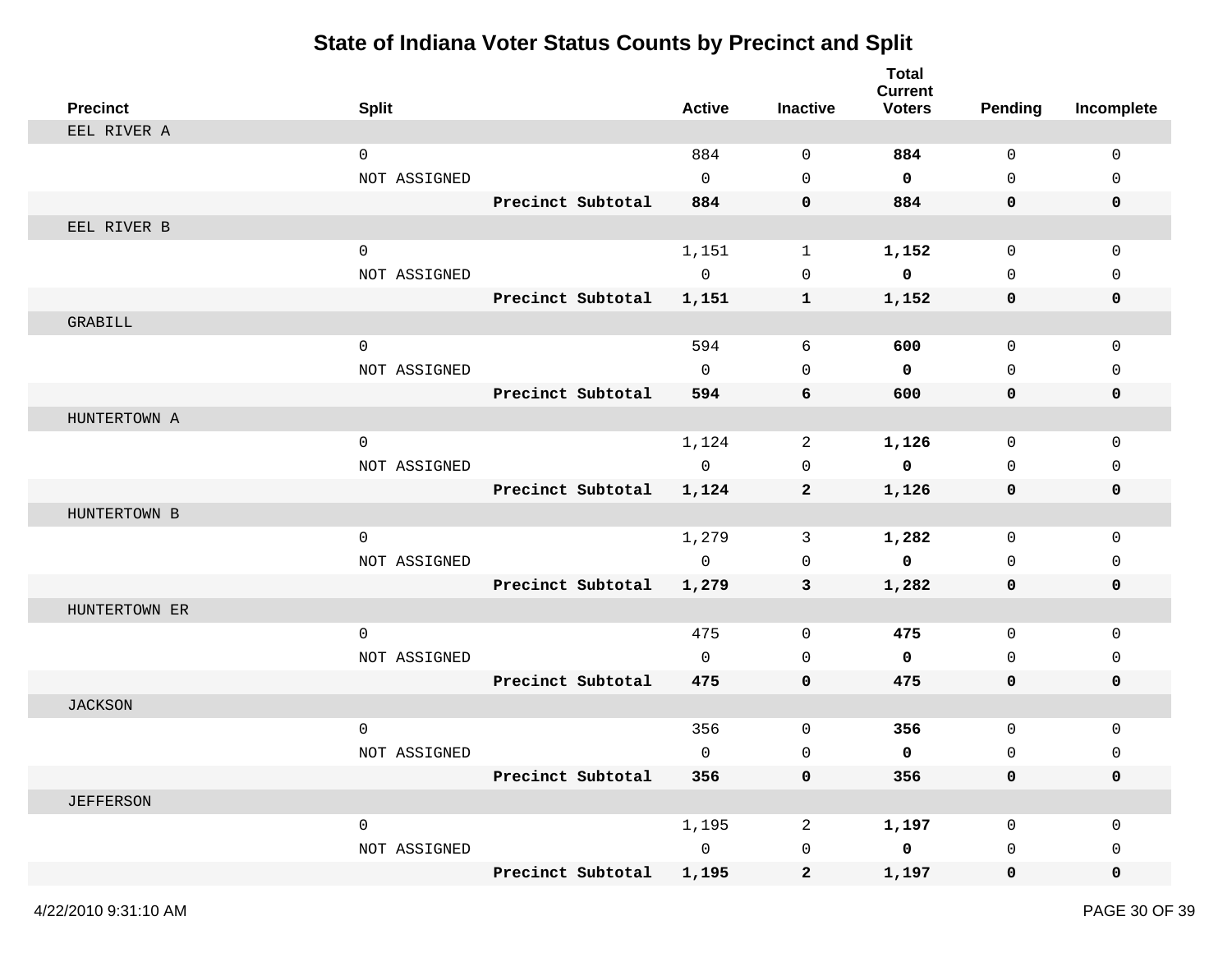| <b>Precinct</b>  | <b>Split</b> |                   | <b>Active</b> | <b>Inactive</b> | <b>Total</b><br><b>Current</b><br><b>Voters</b> | Pending      | Incomplete  |
|------------------|--------------|-------------------|---------------|-----------------|-------------------------------------------------|--------------|-------------|
| LAFAYETTE A      |              |                   |               |                 |                                                 |              |             |
|                  | $\mathsf 0$  |                   | 716           | $\mathbf 0$     | 716                                             | $\mathbf 0$  | $\mathbf 0$ |
|                  | NOT ASSIGNED |                   | $\Omega$      | $\Omega$        | $\mathbf 0$                                     | $\Omega$     | $\Omega$    |
|                  |              | Precinct Subtotal | 716           | $\mathbf 0$     | 716                                             | 0            | $\mathbf 0$ |
| LAFAYETTE B      |              |                   |               |                 |                                                 |              |             |
|                  | $\mathsf{O}$ |                   | 781           | 2               | 783                                             | $\mathbf 0$  | $\mathbf 0$ |
|                  | NOT ASSIGNED |                   | $\mathsf{O}$  | $\mathbf 0$     | $\mathbf 0$                                     | $\mathbf 0$  | $\mathbf 0$ |
|                  |              | Precinct Subtotal | 781           | $\overline{2}$  | 783                                             | 0            | $\mathbf 0$ |
| LAFAYETTE C      |              |                   |               |                 |                                                 |              |             |
|                  | $\mathsf 0$  |                   | 625           | $\mathbf{1}$    | 626                                             | $\mathbf 0$  | $\mathbf 0$ |
|                  |              | Precinct Subtotal | 625           | $\mathbf{1}$    | 626                                             | 0            | $\mathbf 0$ |
| LAKE A           |              |                   |               |                 |                                                 |              |             |
|                  | $\mathbf 0$  |                   | 685           | $\mathbf{1}$    | 686                                             | $\Omega$     | $\Omega$    |
|                  | NOT ASSIGNED |                   | $\Omega$      | $\Omega$        | $\mathbf 0$                                     | $\Omega$     | $\Omega$    |
|                  |              | Precinct Subtotal | 685           | $\mathbf{1}$    | 686                                             | 0            | $\mathbf 0$ |
| LAKE B           |              |                   |               |                 |                                                 |              |             |
|                  | $\mathbf 0$  |                   | 855           | $\overline{c}$  | 857                                             | $\mathbf{0}$ | $\mathbf 0$ |
|                  | NOT ASSIGNED |                   | $\Omega$      | $\Omega$        | $\mathbf 0$                                     | $\Omega$     | $\Omega$    |
|                  |              | Precinct Subtotal | 855           | $\overline{a}$  | 857                                             | 0            | $\mathbf 0$ |
| LEO-CEDARVILLE A |              |                   |               |                 |                                                 |              |             |
|                  | $\mathbf 0$  |                   | 957           | $\mathbf 0$     | 957                                             | $\mathbf 0$  | $\mathbf 0$ |
|                  | NOT ASSIGNED |                   | $\Omega$      | $\Omega$        | $\mathbf 0$                                     | $\mathbf{0}$ | $\mathbf 0$ |
|                  |              | Precinct Subtotal | 957           | $\mathbf 0$     | 957                                             | 0            | $\mathbf 0$ |
| LEO-CEDARVILLE B |              |                   |               |                 |                                                 |              |             |
|                  | $\mathbf 0$  |                   | 1,316         | $\mathbf 0$     | 1,316                                           | 0            | $\mathbf 0$ |
|                  | NOT ASSIGNED |                   | $\mathbf 0$   | $\mathbf 0$     | $\mathbf 0$                                     | $\mathbf 0$  | $\mathbf 0$ |
|                  |              | Precinct Subtotal | 1,316         | 0               | 1,316                                           | 0            | $\mathbf 0$ |
| MADISON          |              |                   |               |                 |                                                 |              |             |
|                  | 0            |                   | 1,237         | $\mathbf 0$     | 1,237                                           | 0            | 0           |
|                  | NOT ASSIGNED |                   | $\mathsf{O}$  | $\mathbf 0$     | $\mathbf 0$                                     | $\mathbf 0$  | $\Omega$    |
|                  |              | Precinct Subtotal | 1,237         | $\mathbf 0$     | 1,237                                           | 0            | $\mathbf 0$ |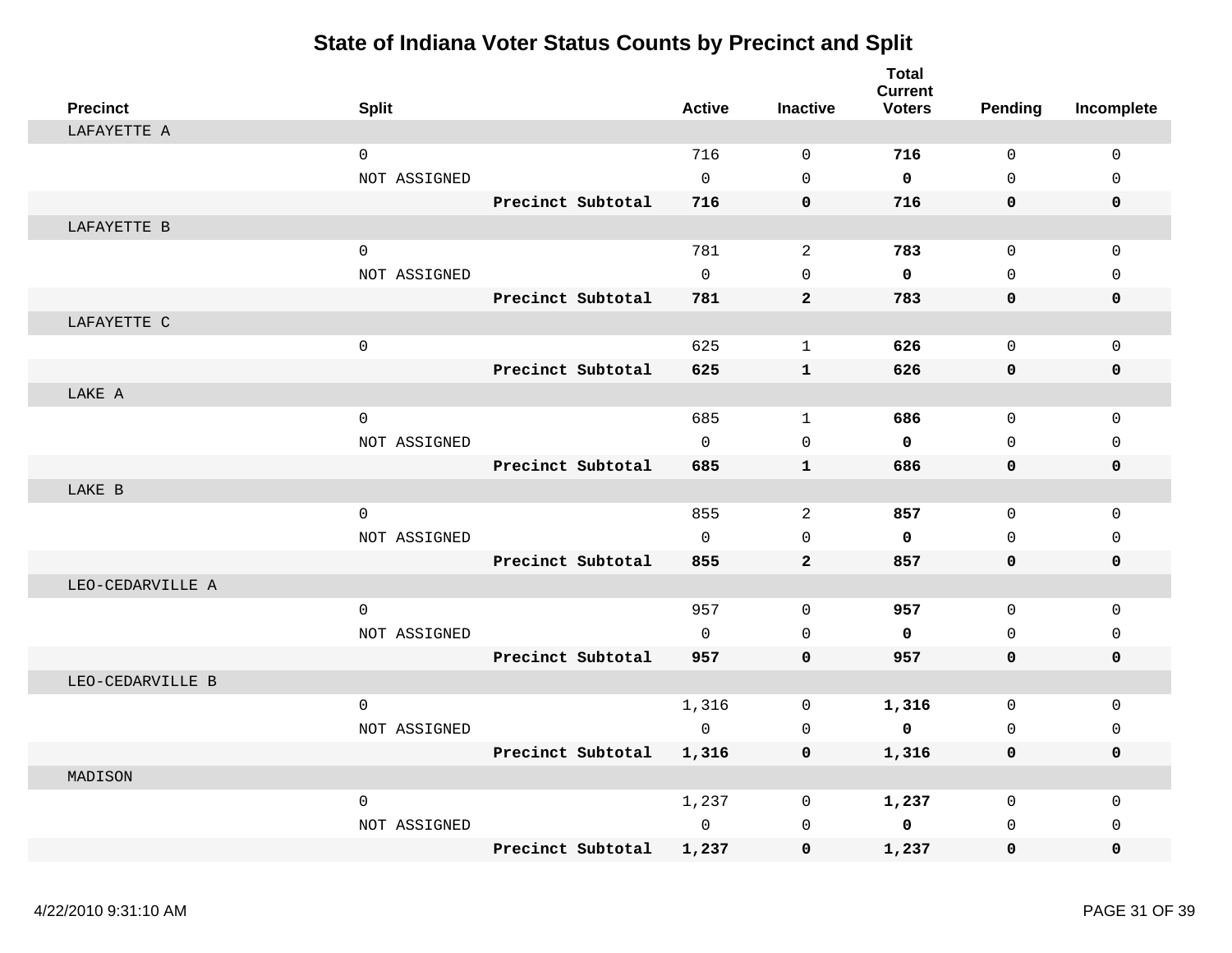| <b>Precinct</b> | <b>Split</b>        |                   | <b>Active</b>       | <b>Inactive</b> | <b>Total</b><br><b>Current</b><br><b>Voters</b> | <b>Pending</b> | Incomplete  |
|-----------------|---------------------|-------------------|---------------------|-----------------|-------------------------------------------------|----------------|-------------|
| MARION A        |                     |                   |                     |                 |                                                 |                |             |
|                 | $\mathbf 0$         |                   | 918                 | $\mathbf{1}$    | 919                                             | 0              | 0           |
|                 | NOT ASSIGNED        |                   | $\mathbf 0$         | 0               | $\mathbf 0$                                     | 0              | 0           |
|                 |                     | Precinct Subtotal | 918                 | $\mathbf{1}$    | 919                                             | 0              | 0           |
| MARION B        |                     |                   |                     |                 |                                                 |                |             |
|                 | $\mathbf 0$         |                   | 800                 | $\mathbf{1}$    | 801                                             | 0              | $\mathbf 0$ |
|                 | NOT ASSIGNED        |                   | $\mathbf 0$         | $\mathbf 0$     | $\mathbf 0$                                     | 0              | 0           |
|                 |                     | Precinct Subtotal | 800                 | $\mathbf{1}$    | 801                                             | 0              | 0           |
| MARION C        |                     |                   |                     |                 |                                                 |                |             |
|                 | $\mathsf{O}\xspace$ |                   | 956                 | $\mathfrak{Z}$  | 959                                             | $\mathsf{O}$   | 0           |
|                 | NOT ASSIGNED        |                   | $\mathbf 0$         | $\mathbf 0$     | 0                                               | 0              | 0           |
|                 |                     | Precinct Subtotal | 956                 | 3               | 959                                             | 0              | 0           |
| MAUMEE          |                     |                   |                     |                 |                                                 |                |             |
|                 | $\mathbf 0$         |                   | 739                 | $\mathbf{1}$    | 740                                             | 0              | 0           |
|                 | NOT ASSIGNED        |                   | $\mathbf 0$         | $\mathbf 0$     | 0                                               | 0              | 0           |
|                 |                     | Precinct Subtotal | 739                 | $\mathbf 1$     | 740                                             | 0              | 0           |
| MILAN A         |                     |                   |                     |                 |                                                 |                |             |
|                 | $\mathbf 0$         |                   | 812                 | 1               | 813                                             | 0              | 0           |
|                 | NOT ASSIGNED        |                   | $\mathbf 0$         | 0               | 0                                               | 0              | 0           |
|                 |                     | Precinct Subtotal | 812                 | $\mathbf 1$     | 813                                             | 0              | 0           |
| MILAN B         |                     |                   |                     |                 |                                                 |                |             |
|                 | $\mathbf 0$         |                   | 768                 | $\mathbf{1}$    | 769                                             | 0              | $\mathbf 0$ |
|                 | NOT ASSIGNED        |                   | $\mathbf 0$         | 0               | 0                                               | 0              | 0           |
|                 |                     | Precinct Subtotal | 768                 | $\mathbf{1}$    | 769                                             | 0              | 0           |
| MONROE          |                     |                   |                     |                 |                                                 |                |             |
|                 | $\mathbf 0$         |                   | 490                 | 0               | 490                                             | 0              | 0           |
|                 | NOT ASSIGNED        |                   | $\mathbf 0$         | 0               | 0                                               | 0              | 0           |
|                 |                     | Precinct Subtotal | 490                 | 0               | 490                                             | 0              | 0           |
| MONROEVILLE     |                     |                   |                     |                 |                                                 |                |             |
|                 | $\mathsf{O}\xspace$ |                   | 753                 | $\overline{a}$  | 755                                             | $\mathsf 0$    | 0           |
|                 | NOT ASSIGNED        |                   | $\mathsf{O}\xspace$ | 0               | $\mathbf 0$                                     | 0              | 0           |
|                 |                     | Precinct Subtotal | 753                 | $\mathbf{2}$    | 755                                             | $\mathbf 0$    | 0           |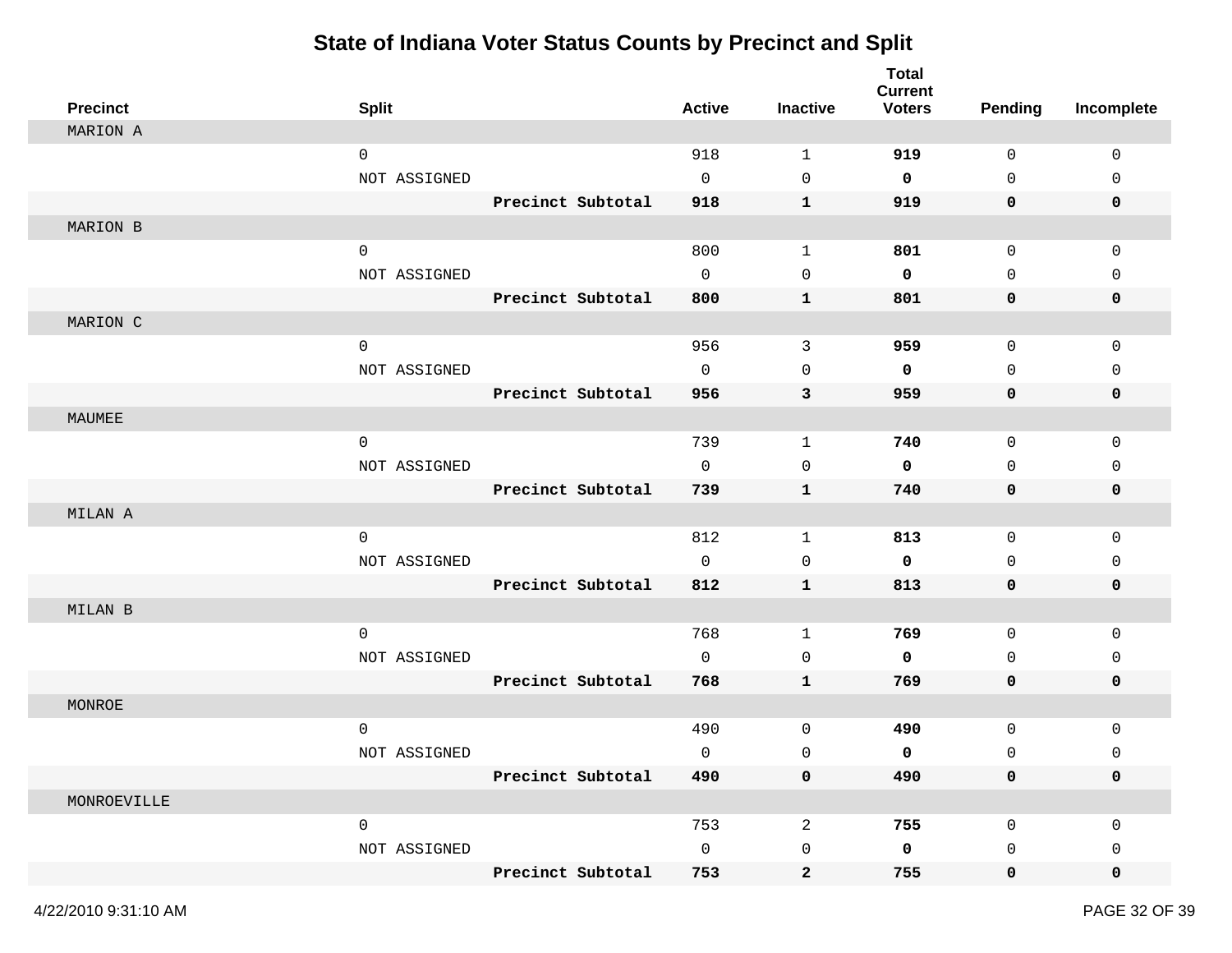| <b>Precinct</b> | <b>Split</b> |                   | <b>Active</b> | <b>Inactive</b> | <b>Total</b><br><b>Current</b><br><b>Voters</b> | <b>Pending</b> | Incomplete   |
|-----------------|--------------|-------------------|---------------|-----------------|-------------------------------------------------|----------------|--------------|
| NH 1            |              |                   |               |                 |                                                 |                |              |
|                 | 0            |                   | 1,131         | 4               | 1,135                                           | $\mathbf 0$    | 0            |
|                 | NOT ASSIGNED |                   | $\mathbf 0$   | $\mathbf 0$     | 0                                               | $\mathbf 0$    | $\Omega$     |
|                 |              | Precinct Subtotal | 1,131         | $4\phantom{1}$  | 1,135                                           | $\mathbf 0$    | $\mathbf 0$  |
| NH 1J           |              |                   |               |                 |                                                 |                |              |
|                 | $\mathsf{O}$ |                   | 21            | $\mathbf 0$     | 21                                              | $\mathbf 0$    | 0            |
|                 |              | Precinct Subtotal | 21            | $\pmb{0}$       | 21                                              | 0              | 0            |
| NH 1SJ          |              |                   |               |                 |                                                 |                |              |
|                 | $\mathsf{O}$ |                   | 580           | $\mathbb O$     | 580                                             | 0              | $\mathsf 0$  |
|                 | NOT ASSIGNED |                   | $\mathbf 0$   | $\mathsf 0$     | 0                                               | 0              | $\Omega$     |
|                 |              | Precinct Subtotal | 580           | $\mathbf 0$     | 580                                             | 0              | 0            |
| NH 2A           |              |                   |               |                 |                                                 |                |              |
|                 | $\mathbf 0$  |                   | 937           | $\mathbf 0$     | 937                                             | $\mathbf 0$    | $\mathbf{0}$ |
|                 | NOT ASSIGNED |                   | $\Omega$      | $\mathbf 0$     | $\mathbf 0$                                     | $\mathbf 0$    | $\mathbf 0$  |
|                 |              | Precinct Subtotal | 937           | $\mathbf 0$     | 937                                             | 0              | 0            |
| NH 2B           |              |                   |               |                 |                                                 |                |              |
|                 | $\mathbf 0$  |                   | 1,173         | 2               | 1,175                                           | 0              | $\mathbf 0$  |
|                 | NOT ASSIGNED |                   | $\mathbf 0$   | $\mathbf 0$     | $\mathbf 0$                                     | $\mathbf 0$    | $\mathbf 0$  |
|                 |              | Precinct Subtotal | 1,173         | $\overline{2}$  | 1,175                                           | 0              | $\mathbf 0$  |
| NH 2J-1         |              |                   |               |                 |                                                 |                |              |
|                 | $\mathbf 0$  |                   | 193           | $\mathbf 0$     | 193                                             | $\mathbf 0$    | $\mathbf 0$  |
|                 | NOT ASSIGNED |                   | $\mathbf 0$   | $\mathbf 0$     | $\mathbf 0$                                     | $\mathbf 0$    | $\mathbf 0$  |
|                 |              | Precinct Subtotal | 193           | $\mathbf 0$     | 193                                             | 0              | $\mathbf 0$  |
| NH 2J-2         |              |                   |               |                 |                                                 |                |              |
|                 | $\mathbf 0$  |                   | 31            | $\mathbf 0$     | 31                                              | $\mathbf 0$    | $\mathbf 0$  |
|                 | NOT ASSIGNED |                   | $\mathbf 0$   | $\mathbf 0$     | $\mathbf 0$                                     | $\mathbf 0$    | $\mathbf 0$  |
|                 |              | Precinct Subtotal | 31            | 0               | 31                                              | 0              | $\mathbf 0$  |
| NH 3A           |              |                   |               |                 |                                                 |                |              |
|                 | $\mathbf 0$  |                   | 1,034         | 6               | 1,040                                           | $\mathbf 0$    | $\mathbf 0$  |
|                 | NOT ASSIGNED |                   | $\mathbf 0$   | $\mathbf{0}$    | $\mathbf 0$                                     | $\mathbf 0$    | 0            |
|                 |              | Precinct Subtotal | 1,034         | 6               | 1,040                                           | 0              | $\mathbf 0$  |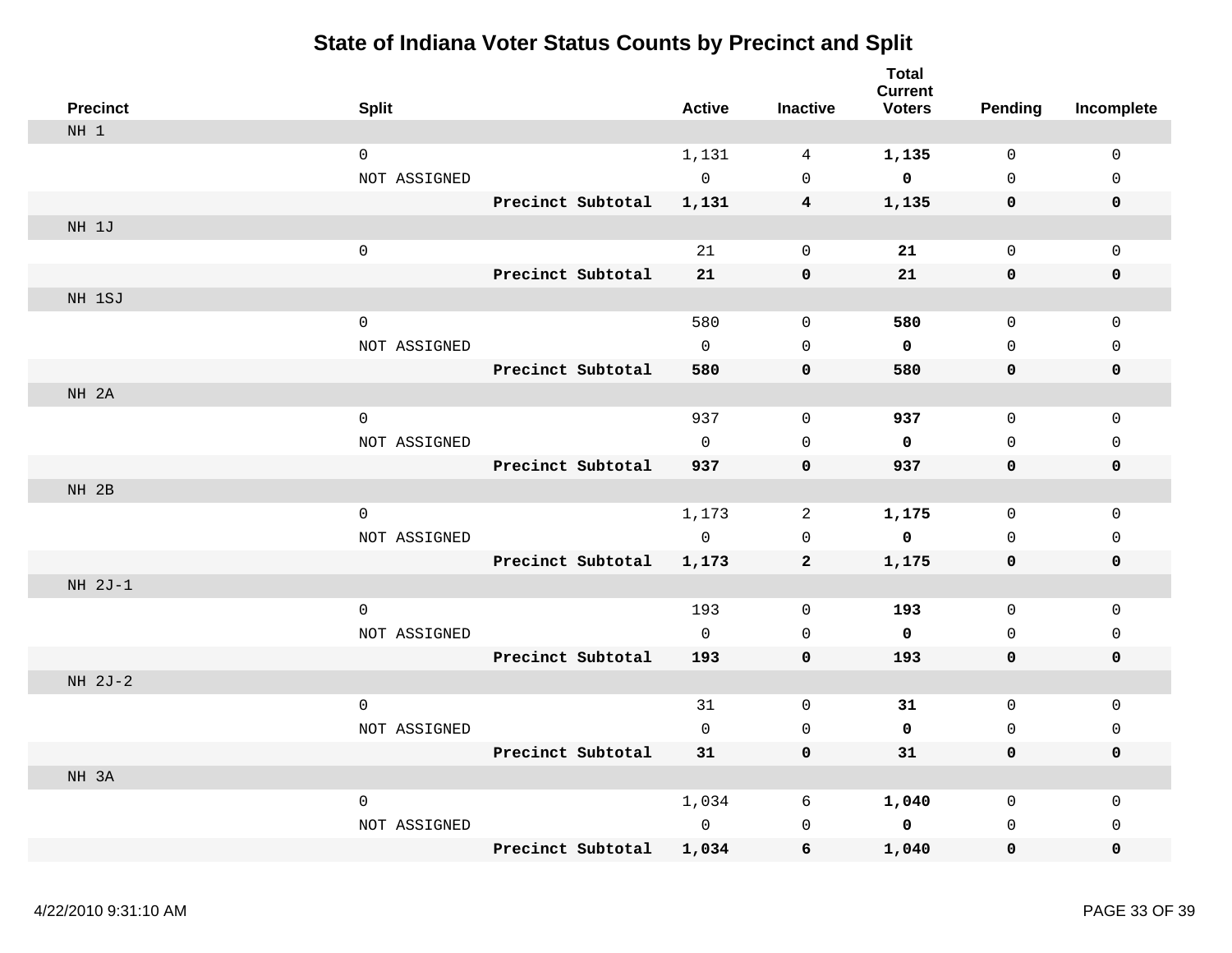| <b>Precinct</b> | <b>Split</b>        |                   | <b>Active</b> | <b>Inactive</b>         | <b>Total</b><br><b>Current</b><br><b>Voters</b> | <b>Pending</b> | Incomplete   |
|-----------------|---------------------|-------------------|---------------|-------------------------|-------------------------------------------------|----------------|--------------|
| NH 3B           |                     |                   |               |                         |                                                 |                |              |
|                 | $\mathbf 0$         |                   | 1,055         | $\mathbf{1}$            | 1,056                                           | $\mathbf 0$    | $\mathsf 0$  |
|                 | NOT ASSIGNED        |                   | $\mathbf 0$   | $\mathbf 0$             | $\mathbf 0$                                     | $\mathbf{0}$   | 0            |
|                 |                     | Precinct Subtotal | 1,055         | $\mathbf{1}$            | 1,056                                           | 0              | 0            |
| NH 4A           |                     |                   |               |                         |                                                 |                |              |
|                 | $\mathsf{O}\xspace$ |                   | 980           | $\mathbf{1}$            | 981                                             | $\mathsf{O}$   | $\mathsf 0$  |
|                 | NOT ASSIGNED        |                   | $\Omega$      | $\mathsf{O}$            | 0                                               | $\mathsf{O}$   | $\Omega$     |
|                 |                     | Precinct Subtotal | 980           | $\mathbf{1}$            | 981                                             | 0              | 0            |
| NH 4B           |                     |                   |               |                         |                                                 |                |              |
|                 | $\mathsf{O}\xspace$ |                   | 34            | 0                       | 34                                              | $\mathsf{O}$   | 0            |
|                 |                     | Precinct Subtotal | 34            | 0                       | 34                                              | 0              | 0            |
| NH 4C           |                     |                   |               |                         |                                                 |                |              |
|                 | $\mathsf{O}\xspace$ |                   | 83            | 0                       | 83                                              | $\mathsf{O}$   | 0            |
|                 |                     | Precinct Subtotal | 83            | 0                       | 83                                              | 0              | 0            |
| NH 4D           |                     |                   |               |                         |                                                 |                |              |
|                 | $\mathsf{O}$        |                   | 760           | 2                       | 762                                             | $\mathsf{O}$   | 0            |
|                 | NOT ASSIGNED        |                   | $\Omega$      | 0                       | 0                                               | 0              | 0            |
|                 |                     | Precinct Subtotal | 760           | $\overline{a}$          | 762                                             | $\mathbf 0$    | 0            |
| NH 5A           |                     |                   |               |                         |                                                 |                |              |
|                 | $\mathsf{O}\xspace$ |                   | 105           | 4                       | 109                                             | $\mathsf{O}$   | $\mathsf 0$  |
|                 | NOT ASSIGNED        |                   | $\mathbf{0}$  | $\mathbf 0$             | 0                                               | $\mathbf 0$    | 0            |
|                 |                     | Precinct Subtotal | 105           | $\overline{\mathbf{4}}$ | 109                                             | $\mathbf 0$    | $\pmb{0}$    |
| NH 5B           |                     |                   |               |                         |                                                 |                |              |
|                 | $\mathsf{O}\xspace$ |                   | 572           | 13                      | 585                                             | $\mathbf 0$    | $\mathbf{0}$ |
|                 | NOT ASSIGNED        |                   | $\mathbf 0$   | $\mathbf 0$             | $\mathbf 0$                                     | $\mathsf{O}$   | $\mathbf 0$  |
|                 |                     | Precinct Subtotal | 572           | 13                      | 585                                             | 0              | 0            |
| NH 5C           |                     |                   |               |                         |                                                 |                |              |
|                 | $\mathbf 0$         |                   | 705           | 6                       | 711                                             | $\mathsf{O}$   | $\mathbf 0$  |
|                 | NOT ASSIGNED        |                   | $\mathbf 0$   | $\mathsf{O}$            | 0                                               | 0              | $\mathbf 0$  |
|                 |                     | Precinct Subtotal | 705           | 6                       | 711                                             | 0              | 0            |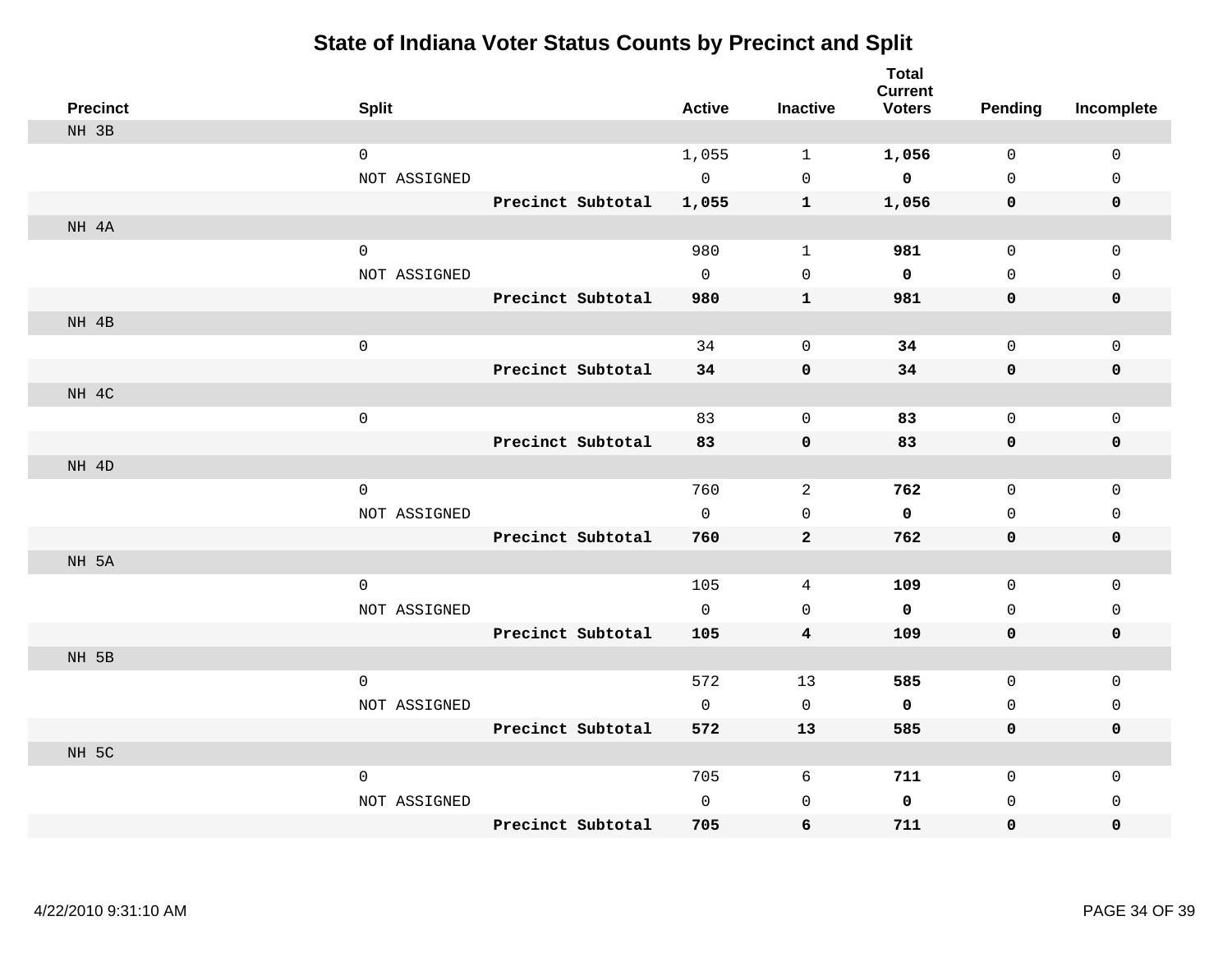| <b>Precinct</b> | <b>Split</b>        |                   | <b>Active</b>  | <b>Inactive</b> | <b>Total</b><br><b>Current</b><br><b>Voters</b> | <b>Pending</b> | Incomplete  |
|-----------------|---------------------|-------------------|----------------|-----------------|-------------------------------------------------|----------------|-------------|
| NH 5E           |                     |                   |                |                 |                                                 |                |             |
|                 | $\mathsf 0$         |                   | 45             | $\mathbf 0$     | 45                                              | $\mathsf{O}$   | $\mathsf 0$ |
|                 |                     | Precinct Subtotal | 45             | $\mathbf 0$     | 45                                              | $\mathbf 0$    | $\mathbf 0$ |
| PERRY A         |                     |                   |                |                 |                                                 |                |             |
|                 | $\mathbf 0$         |                   | 1,250          | $\mathbf 0$     | 1,250                                           | $\mathbf 0$    | $\mathbf 0$ |
|                 | NOT ASSIGNED        |                   | $\mathbf 0$    | $\mathbf 0$     | $\overline{\mathbf{0}}$                         | $\mathbf 0$    | $\mathbf 0$ |
|                 |                     | Precinct Subtotal | 1,250          | $\mathbf 0$     | 1,250                                           | 0              | 0           |
| PERRY B         |                     |                   |                |                 |                                                 |                |             |
|                 | $\mathbf 0$         |                   | 1,130          | $\mathbf 0$     | 1,130                                           | 0              | $\mathsf 0$ |
|                 | NOT ASSIGNED        |                   | $\Omega$       | $\Omega$        | $\mathbf 0$                                     | $\Omega$       | $\mathbf 0$ |
|                 |                     | Precinct Subtotal | 1,130          | $\pmb{0}$       | 1,130                                           | $\mathbf 0$    | $\mathbf 0$ |
| PERRY E         |                     |                   |                |                 |                                                 |                |             |
|                 | $\mathbf 0$         |                   | 1,293          | 3               | 1,296                                           | $\mathbf 0$    | $\mathbf 0$ |
|                 | NOT ASSIGNED        |                   | $\Omega$       | $\Omega$        | $\overline{\mathbf{0}}$                         | $\Omega$       | $\Omega$    |
|                 |                     | Precinct Subtotal | 1,293          | 3               | 1,296                                           | 0              | $\mathbf 0$ |
| PERRY H         |                     |                   |                |                 |                                                 |                |             |
|                 | $\mathbf{0}$        |                   | 1,159          | $\mathbf 1$     | 1,160                                           | $\mathsf{O}$   | $\mathbf 0$ |
|                 | NOT ASSIGNED        |                   | $\overline{0}$ | $\mathsf 0$     | $\overline{\mathbf{0}}$                         | $\mathsf{O}$   | $\mathsf 0$ |
|                 |                     | Precinct Subtotal | 1,159          | $\mathbf 1$     | 1,160                                           | 0              | 0           |
| PERRY J         |                     |                   |                |                 |                                                 |                |             |
|                 | $\mathsf{O}\xspace$ |                   | 592            | $\mathbf{1}$    | 593                                             | $\mathbf 0$    | $\mathsf 0$ |
|                 |                     | Precinct Subtotal | 592            | $\mathbf{1}$    | 593                                             | 0              | 0           |
| PERRY K         |                     |                   |                |                 |                                                 |                |             |
|                 | $\mathsf 0$         |                   | 742            | $\mathbf 0$     | 742                                             | $\mathsf{O}$   | $\mathsf 0$ |
|                 | NOT ASSIGNED        |                   | $\mathbf 0$    | $\mathbf 0$     | $\mathbf 0$                                     | 0              | $\Omega$    |
|                 |                     | Precinct Subtotal | 742            | $\mathbf 0$     | 742                                             | 0              | 0           |
| PERRY L         |                     |                   |                |                 |                                                 |                |             |
|                 | $\mathbf 0$         |                   | 1,022          | $\mathbf 1$     | 1,023                                           | 0              | 0           |
|                 | NOT ASSIGNED        |                   | $\mathbf 0$    | $\mathsf 0$     | 0                                               | 0              | $\mathbf 0$ |
|                 |                     | Precinct Subtotal | 1,022          | $\mathbf 1$     | 1,023                                           | 0              | $\Omega$    |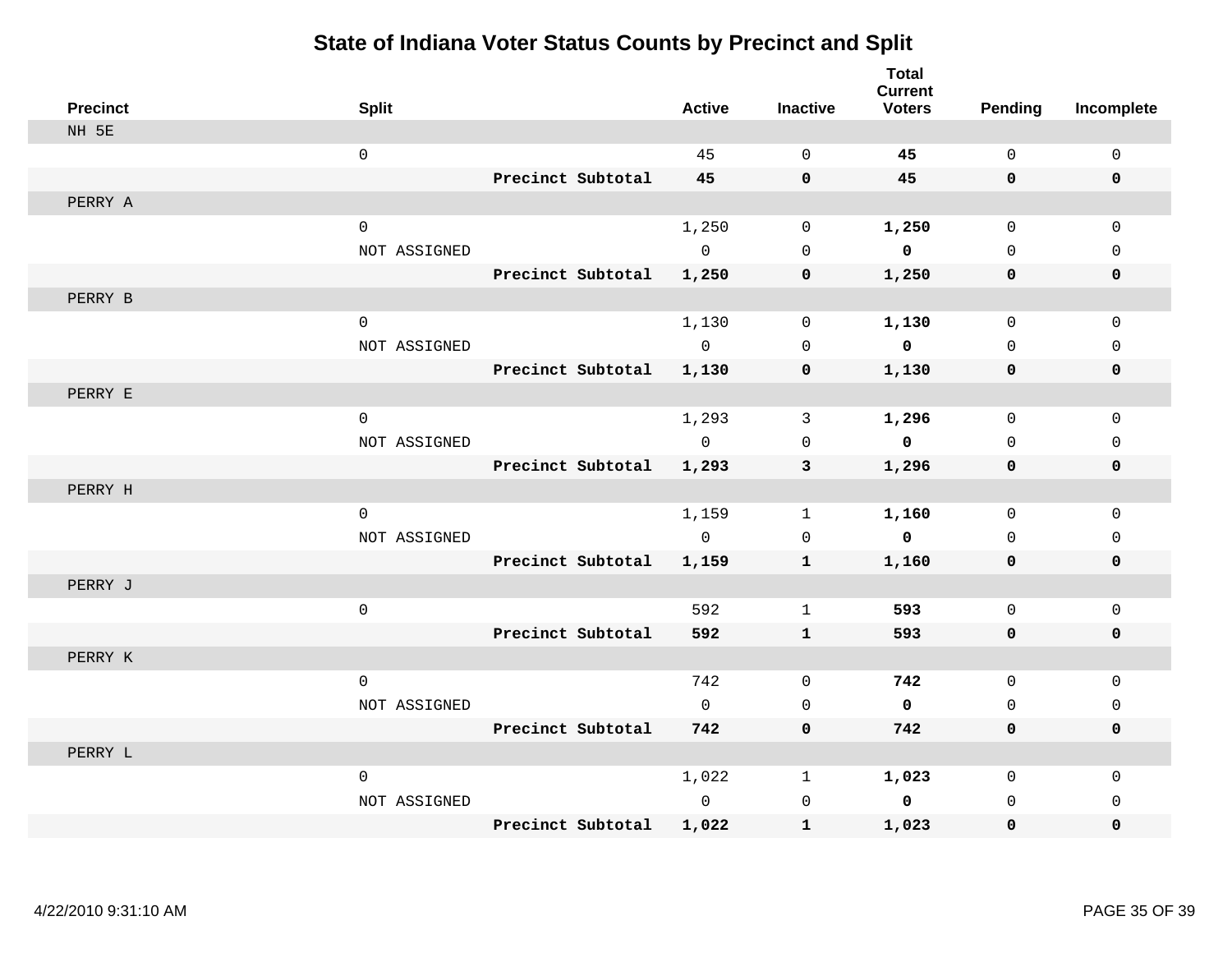| <b>Precinct</b> | <b>Split</b>        |                   | <b>Active</b> | <b>Inactive</b>            | <b>Total</b><br><b>Current</b><br><b>Voters</b> | <b>Pending</b> | Incomplete  |
|-----------------|---------------------|-------------------|---------------|----------------------------|-------------------------------------------------|----------------|-------------|
| PERRY M         |                     |                   |               |                            |                                                 |                |             |
|                 | $\mathbf 0$         |                   | 90            | 2                          | 92                                              | $\mathbf 0$    | $\mathbf 0$ |
|                 | NOT ASSIGNED        |                   | $\Omega$      | $\Omega$                   | $\mathbf 0$                                     | $\Omega$       | $\Omega$    |
|                 | PERRY M CITY        |                   | $\Omega$      | $\mathbf 0$                | $\mathbf 0$                                     | $\mathbf 0$    | $\mathbf 0$ |
|                 |                     | Precinct Subtotal | 90            | $\overline{a}$             | 92                                              | $\mathbf 0$    | $\mathbf 0$ |
| PERRY N         |                     |                   |               |                            |                                                 |                |             |
|                 | $\mathbf{0}$        |                   | 1,367         | $\mathbf 0$                | 1,367                                           | $\mathbf 0$    | $\mathbf 0$ |
|                 | NOT ASSIGNED        |                   | $\mathbf 0$   | $\mathbf 0$                | 0                                               | $\mathbf 0$    | 0           |
|                 |                     | Precinct Subtotal | 1,367         | $\mathbf 0$                | 1,367                                           | $\mathbf 0$    | $\mathbf 0$ |
| PERRY O         |                     |                   |               |                            |                                                 |                |             |
|                 | $\mathsf{O}\xspace$ |                   | 860           | $\mathbf 0$                | 860                                             | $\mathbf 0$    | $\mathbf 0$ |
|                 |                     | Precinct Subtotal | 860           | $\mathbf 0$                | 860                                             | $\mathbf 0$    | 0           |
| PERRY R         |                     |                   |               |                            |                                                 |                |             |
|                 | $\mathbf 0$         |                   | 546           | $\mathbf 0$                | 546                                             | $\mathbf 0$    | $\mathbf 0$ |
|                 |                     | Precinct Subtotal | 546           | $\mathbf 0$                | 546                                             | $\mathbf 0$    | 0           |
| PLEASANT A      |                     |                   |               |                            |                                                 |                |             |
|                 | $\mathsf{O}$        |                   | 425           | $\mathbf{1}$               | 426                                             | 0              | 0           |
|                 | NOT ASSIGNED        |                   | $\Omega$      | $\mathbf 0$                | $\mathbf 0$                                     | $\mathbf 0$    | $\mathbf 0$ |
|                 |                     | Precinct Subtotal | 425           | $\mathbf{1}$               | 426                                             | 0              | 0           |
|                 |                     |                   |               |                            |                                                 |                |             |
| PLEASANT B      |                     |                   | 920           |                            | 920                                             |                |             |
|                 | $\mathsf{O}$        |                   | $\Omega$      | $\mathbf 0$                |                                                 | $\mathbf 0$    | $\mathbf 0$ |
|                 | NOT ASSIGNED        | Precinct Subtotal |               | $\mathbf 0$<br>$\mathbf 0$ | 0                                               | $\mathbf 0$    | $\mathbf 0$ |
|                 |                     |                   | 920           |                            | 920                                             | $\mathbf 0$    | 0           |
| PLEASANT C      |                     |                   | 872           |                            | 873                                             |                |             |
|                 | $\mathsf{O}$        |                   |               | $\mathbf{1}$               |                                                 | 0              | 0           |
|                 | NOT ASSIGNED        |                   | $\mathbf 0$   | $\mathbf 0$                | 0                                               | $\mathbf 0$    | $\mathbf 0$ |
|                 |                     | Precinct Subtotal | 872           | $\mathbf 1$                | 873                                             | 0              | 0           |
| SCIPIO          |                     |                   |               |                            |                                                 |                |             |
|                 | $\mathbf 0$         |                   | 297           | 2                          | 299                                             | 0              | 0           |
|                 | NOT ASSIGNED        |                   | $\mathbf 0$   | $\mathbf 0$                | 0                                               | $\mathbf 0$    | $\mathbf 0$ |
|                 |                     | Precinct Subtotal | 297           | $\mathbf{2}$               | 299                                             | $\mathbf 0$    | $\mathbf 0$ |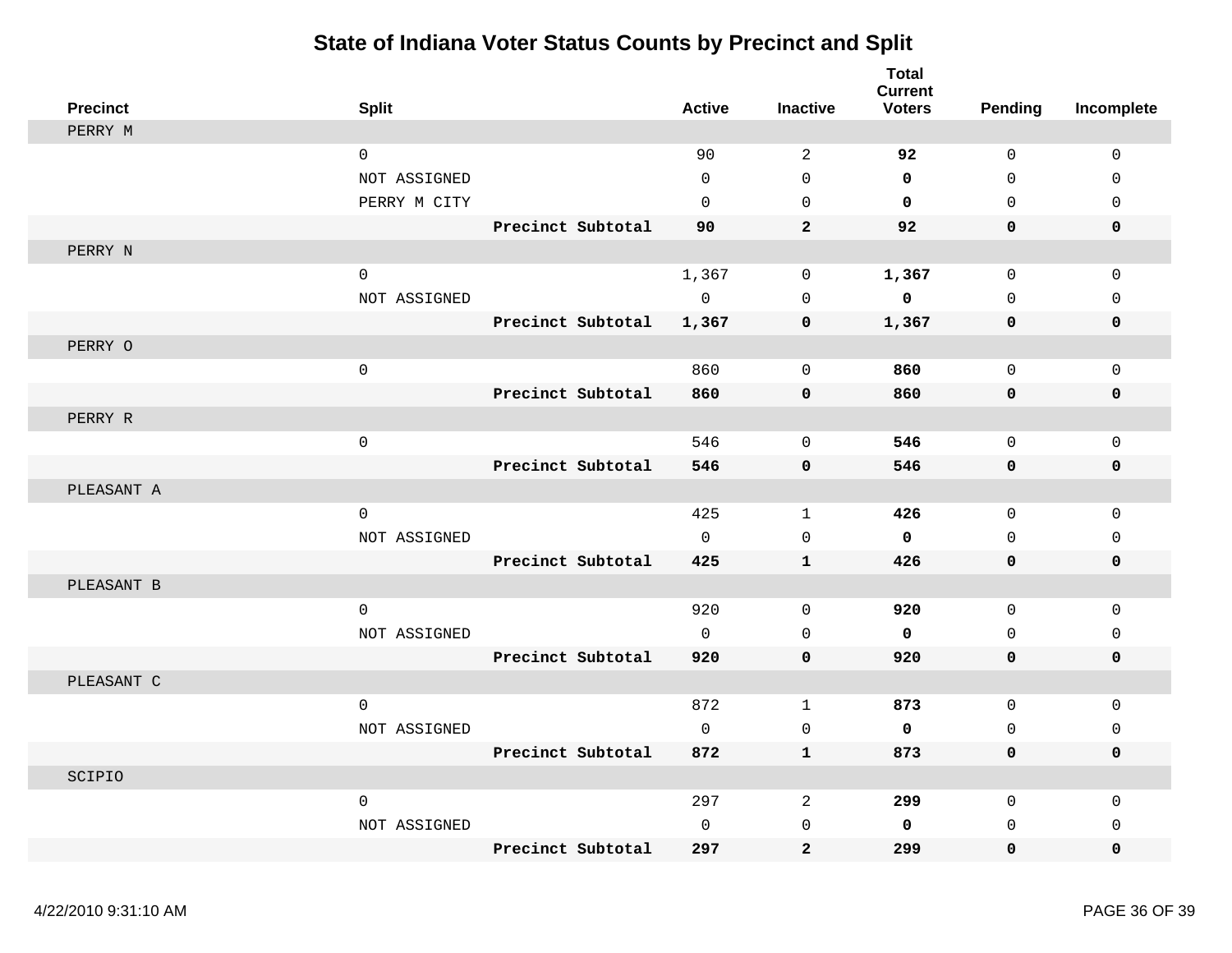| <b>Precinct</b> | <b>Split</b> |                   | <b>Active</b>  | <b>Inactive</b>     | <b>Total</b><br><b>Current</b><br><b>Voters</b> | <b>Pending</b>      | Incomplete   |
|-----------------|--------------|-------------------|----------------|---------------------|-------------------------------------------------|---------------------|--------------|
| SPRINGFIELD A   |              |                   |                |                     |                                                 |                     |              |
|                 | $\mathbf 0$  |                   | 859            | $\mathbf 0$         | 859                                             | $\mathbf 0$         | $\mathbf 0$  |
|                 | NOT ASSIGNED |                   | $\mathbf 0$    | 0                   | $\mathbf 0$                                     | 0                   | $\mathbf 0$  |
|                 |              | Precinct Subtotal | 859            | $\mathbf 0$         | 859                                             | $\mathbf 0$         | $\mathbf 0$  |
| SPRINGFIELD B   |              |                   |                |                     |                                                 |                     |              |
|                 | $\mathsf 0$  |                   | 984            | 2                   | 986                                             | $\mathbf 0$         | $\mathbf 0$  |
|                 | NOT ASSIGNED |                   | $\Omega$       | $\mathbf 0$         | $\mathbf 0$                                     | $\Omega$            | $\Omega$     |
|                 |              | Precinct Subtotal | 984            | $\mathbf{2}$        | 986                                             | $\mathbf 0$         | $\mathbf 0$  |
| ST JOE A        |              |                   |                |                     |                                                 |                     |              |
|                 | $\mathsf 0$  |                   | 907            | $\mathbf{1}$        | 908                                             | $\mathsf{O}$        | $\mathbf 0$  |
|                 | NOT ASSIGNED |                   | $\mathbf 0$    | $\mathbf 0$         | $\mathbf 0$                                     | $\mathbf 0$         | 0            |
|                 |              | Precinct Subtotal | 907            | $\mathbf{1}$        | 908                                             | 0                   | 0            |
| ST JOE B1       |              |                   |                |                     |                                                 |                     |              |
|                 | $\mathbf 0$  |                   | 920            | 3                   | 923                                             | $\mathbf 0$         | 0            |
|                 | NOT ASSIGNED |                   | $\mathbf 0$    | $\mathbf 0$         | $\mathbf 0$                                     | $\mathbf 0$         | 0            |
|                 |              | Precinct Subtotal | 920            | 3                   | 923                                             | 0                   | 0            |
| ST JOE B2       |              |                   |                |                     |                                                 |                     |              |
|                 | $\mathbf 0$  |                   | 762            | 2                   | 764                                             | $\mathbf 0$         | $\mathbf 0$  |
|                 | NOT ASSIGNED |                   | 0              | 0                   | $\mathbf 0$                                     | 0                   | $\mathbf 0$  |
|                 |              | Precinct Subtotal | 762            | $\mathbf{2}$        | 764                                             | $\mathbf 0$         | 0            |
| ST JOE C        |              |                   |                |                     |                                                 |                     |              |
|                 | $\mathbf 0$  |                   | 19             | $\mathbf 0$         | 19                                              | $\mathbf 0$         | $\mathbf 0$  |
|                 | NOT ASSIGNED |                   | $\mathbf 0$    | $\mathbf 0$         | 0                                               | $\mathbf 0$         | 0            |
|                 |              | Precinct Subtotal | 19             | $\mathbf 0$         | 19                                              | $\mathbf 0$         | $\mathbf 0$  |
| ST JOE D        |              |                   |                |                     |                                                 |                     |              |
|                 | $\mathsf 0$  |                   | $\overline{a}$ | $\mathsf{O}\xspace$ | $\overline{2}$                                  | $\mathsf{O}$        | 0            |
|                 |              | Precinct Subtotal | $\mathbf{2}$   | 0                   | $\mathbf{2}$                                    | 0                   | 0            |
| ST JOE E        |              |                   |                |                     |                                                 |                     |              |
|                 | $\mathsf 0$  |                   | 45             | $\mathsf{O}\xspace$ | 45                                              | $\mathsf{O}\xspace$ | $\mathsf 0$  |
|                 |              | Precinct Subtotal | 45             | $\pmb{0}$           | 45                                              | $\mathbf 0$         | $\mathbf 0$  |
| ST JOE F        |              |                   |                |                     |                                                 |                     |              |
|                 | $\mathsf 0$  |                   | 274            | $\mathsf{O}\xspace$ | 274                                             | $\overline{0}$      | $\mathsf{O}$ |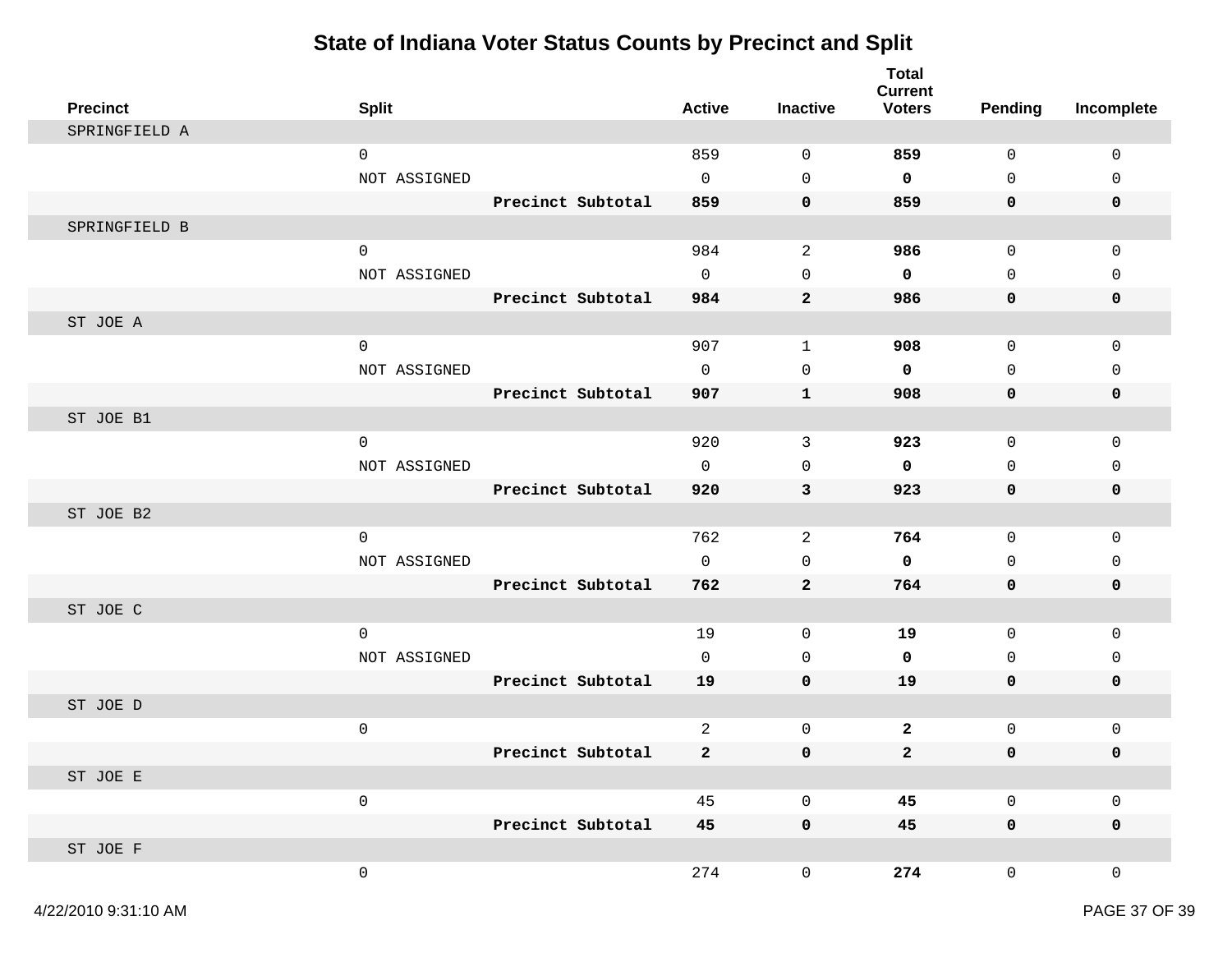| <b>Precinct</b> | <b>Split</b> |                   | <b>Active</b> | <b>Inactive</b> | <b>Total</b><br><b>Current</b><br><b>Voters</b> | <b>Pending</b> | Incomplete  |
|-----------------|--------------|-------------------|---------------|-----------------|-------------------------------------------------|----------------|-------------|
| ST JOE F        |              |                   |               |                 |                                                 |                |             |
|                 | NOT ASSIGNED |                   | $\mathbf 0$   | $\mathbf 0$     | $\mathbf 0$                                     | $\mathbf{0}$   | 0           |
|                 |              | Precinct Subtotal | 274           | $\mathbf 0$     | 274                                             | 0              | $\mathbf 0$ |
| ST JOE G        |              |                   |               |                 |                                                 |                |             |
|                 | $\mathbf 0$  |                   | 581           | $\mathbf{1}$    | 582                                             | 0              | $\mathbf 0$ |
|                 |              | Precinct Subtotal | 581           | ${\bf 1}$       | 582                                             | 0              | $\mathbf 0$ |
| ST JOE H        |              |                   |               |                 |                                                 |                |             |
|                 | $\mathsf 0$  |                   | $\mathbf 0$   | $\mathbf{1}$    | $\mathbf{1}$                                    | $\mathbf 0$    | $\mathbf 0$ |
|                 |              | Precinct Subtotal | $\mathbf 0$   | ${\bf 1}$       | $\mathbf{1}$                                    | 0              | 0           |
| ST JOE V1       |              |                   |               |                 |                                                 |                |             |
|                 | $\mathsf 0$  |                   | 77            | $\mathbf 0$     | 77                                              | 0              | $\Omega$    |
|                 | NOT ASSIGNED |                   | $\mathbf 0$   | $\Omega$        | $\mathbf 0$                                     | 0              | $\mathbf 0$ |
|                 |              | Precinct Subtotal | 77            | $\mathbf 0$     | 77                                              | $\mathbf 0$    | $\mathbf 0$ |
| WASHINGTON E    |              |                   |               |                 |                                                 |                |             |
|                 | $\mathsf 0$  |                   | 901           | 2               | 903                                             | 0              | $\mathbf 0$ |
|                 | NOT ASSIGNED |                   | $\mathbf 0$   | $\mathbf 0$     | $\mathbf 0$                                     | 0              | $\mathbf 0$ |
|                 |              | Precinct Subtotal | 901           | $\mathbf{2}$    | 903                                             | 0              | 0           |
| WASHINGTON F    |              |                   |               |                 |                                                 |                |             |
|                 | $\mathsf 0$  |                   | 1,172         | $\mathbf 1$     | 1,173                                           | 0              | $\mathbf 0$ |
|                 | NOT ASSIGNED |                   | $\mathbf 0$   | $\mathbf 0$     | $\mathbf 0$                                     | 0              | $\mathsf 0$ |
|                 |              | Precinct Subtotal | 1,172         | $\mathbf{1}$    | 1,173                                           | 0              | 0           |
| WAYNE A         |              |                   |               |                 |                                                 |                |             |
|                 | $\mathbf 0$  |                   | 491           | $\mathbf 0$     | 491                                             | $\mathbf 0$    | $\mathbf 0$ |
|                 | NOT ASSIGNED |                   | $\mathbf 0$   | 0               | $\mathbf 0$                                     | 0              | $\mathbf 0$ |
|                 |              | Precinct Subtotal | 491           | $\pmb{0}$       | 491                                             | 0              | 0           |
| WAYNE C         |              |                   |               |                 |                                                 |                |             |
|                 | $\mathbf 0$  |                   | 346           | $\mathbf 0$     | 346                                             | $\mathbf 0$    | $\Omega$    |
|                 | NOT ASSIGNED |                   | $\mathbf 0$   | 0               | $\mathbf 0$                                     | $\mathbf 0$    | $\mathbf 0$ |
|                 |              | Precinct Subtotal | 346           | $\mathbf 0$     | 346                                             | 0              | 0           |
| WAYNE D         |              |                   |               |                 |                                                 |                |             |
|                 | $\mathbf 0$  |                   | 164           | $\overline{a}$  | 166                                             | 0              | $\Omega$    |